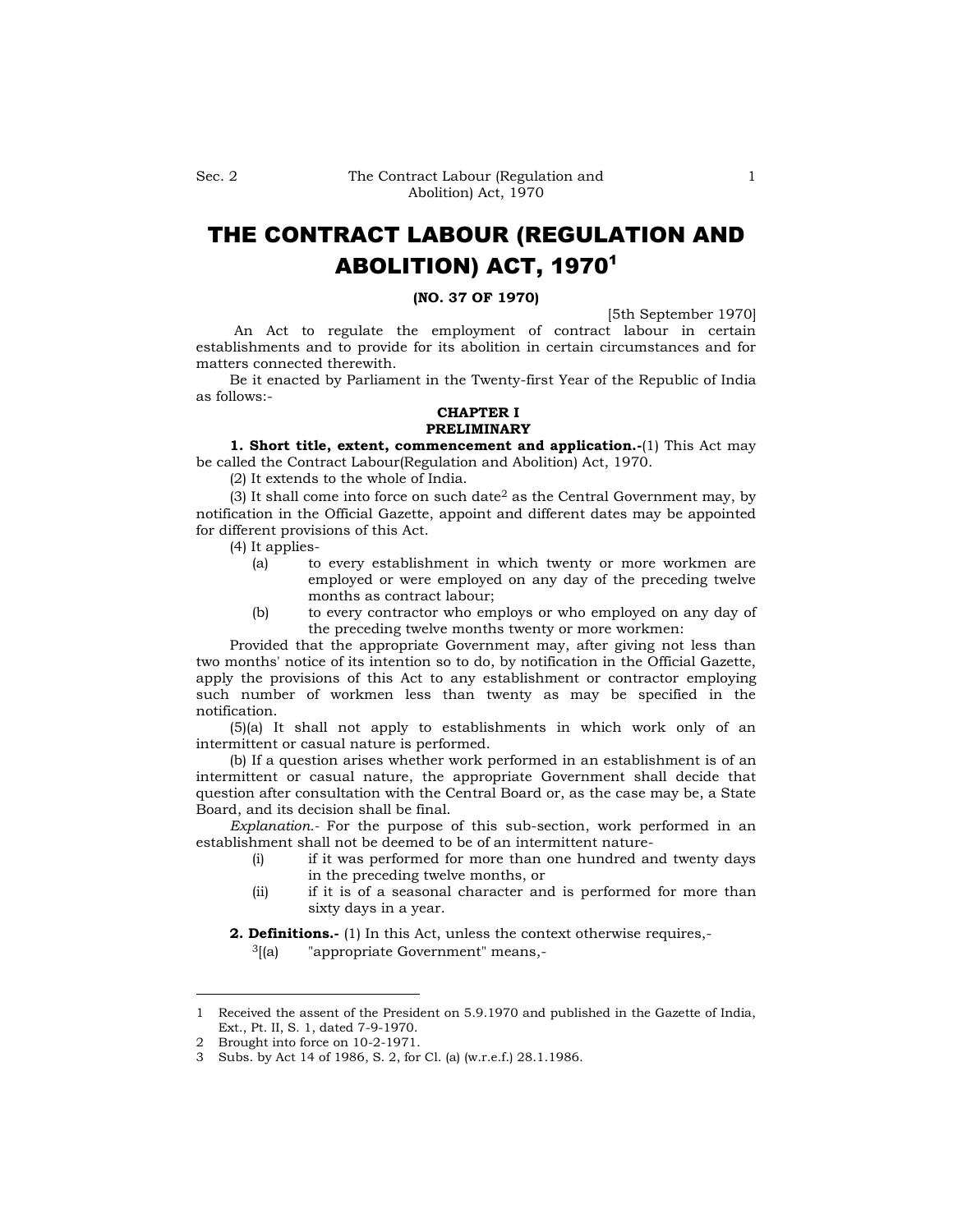#### 2 The Contract Labour (Regulation and Abolition) Act, 1970

- (i) in relation to an establishment in respect of which the appropriate Government under the Industrial Disputes Act, 1947,(14 of 1947) is the Central Government, the Central Government;
- (ii) in relation to any other establishment, the Government of the State in which that other establishment is situated;]
- (b) a workman shall be deemed to be employed as "contract labour" in or in connection with the work of an establishment when he is hired in or in connection with such work by or through a contractor, with or without the knowledge of the principal employer;
- (c) "contractor", in relation to an establishment, means a person who undertakes to produce a given result for the establishment, other than a mere supply of goods or articles of manufacture to such establishment, through contract labour or who supplies contract labour for any work of the establishment and includes a sub-contractor;
- (d) "controlled industry" means any industry the control of which by the Union has been declared by any Central Act to be expedient in the public interest;
- (e) "establishment" means-
	- (i) any office or department of the Government or a local authority; or
	- (ii) any place where any industry, trade, business, manufacture or occupation is carried on;
- (f) "prescribed" means prescribed by rules made under this Act;
- (g) "principal employer" means,-
	- (i) in relation to any office or department of the Government or a local authority, the head of that office or department or such other officer as the Government or the local authority, as the case may be, may specify in this behalf,
	- (ii) in a factory, the owner or occupier of the factory and where a person has been named as the manager of the factory under the Factories Act, 1948,(63 of 1948) the person so named,
	- (iii) in a mine, the owner or agent of the mine and where a person has been named as the manager of the mine, the person so named,
	- (iv) in any other establishment, any person responsible for the supervision and control of the establishment.
- *Explanation.-* For the purpose of sub-clause(iii) of this clause, the expressions "mine", "owner" and "agent" shall have the meanings respectively assigned to them in clause(j), clause(i) and clause(c) of Sub-section(1) of Section 2 of the Mines Act, 1952 (35 of 1952);
- (h) "wages" shall have the meaning assigned to it in clause
	- (vi) of Section 2 of the Payment of Wages Act, 1936 (4 of 1936);
- (i) "workman" means any person employed in or in connection with the work of any establishment to do any skilled, semi-skilled or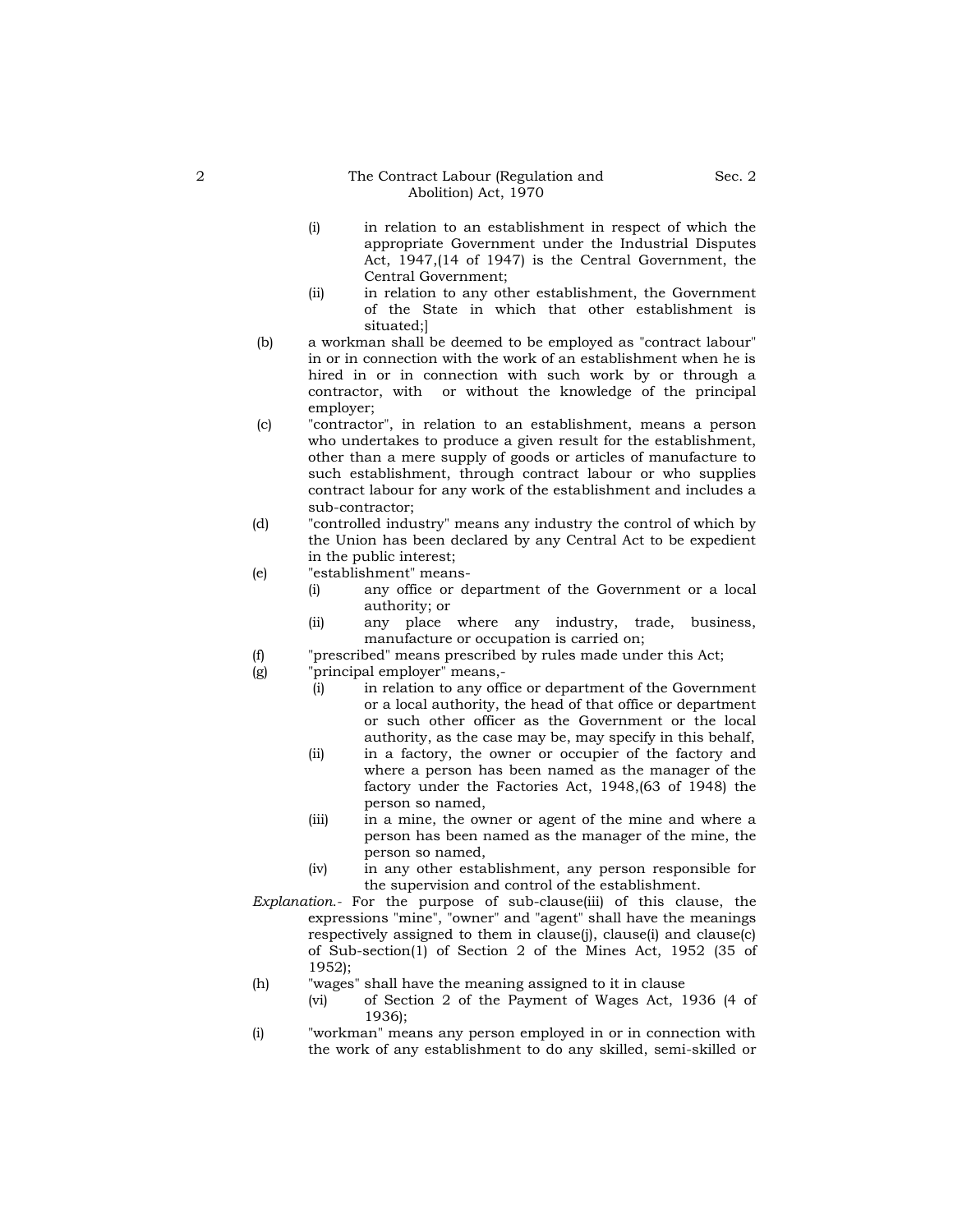un-skilled manual, supervisory, technical or clerical work for hire or reward, whether the terms of employment be express or implied, but does not include any such person-

- (A) who is employed mainly in a managerial or administrative capacity; or
- (B) Who, being employed in a supervisory capacity draws wages exceeding five hundred rupees per mensem or exercises, either by the nature of the duties attached to the office or by reason of the powers vested in him, functions mainly of a managerial nature; or
- (C) who is an out-worker, that is to say, a person to whom any articles or materials are given out by or on behalf of the principal employer to be made up, cleaned, washed, altered, ornamented, finished, repaired, adapted or otherwise processed for sale for the purposes of the trade or business of the principal employer and the process is to be carried out either in the home of the out-worker or in some other premises, not being premises under the control and management of the principal employer.

(2) Any reference in this Act to a law which is not in force in the State of Jammu and Kashmir shall, in relation to that State, be construed as a reference to the corresponding law, if any, in force in that State.

# **CHAPTER II**

# **THE ADVISORY BOARDS**

**3. Central Advisory Board.-**(1) The Central Government shall, as soon as may be, constitute a board to be called the Central Advisory Contract Labour Board(hereinafter referred to as the Central Board) to advise the Central Government on such matters arising out of the administration of this Act as may be referred to it and to carry out other functions assigned to it under this Act.

(2) The Central Board shall consist of-

- (a) a chairman to be appointed by the Central Government;
- (b) the Chief Labour Commissioner(Central), ex- officio;
- (c) such number of members, not exceeding seventeen but not less than eleven, as the Central Government may nominate to represent that Government, the Railways, the coal industry, the mining industry, the contractors, the workmen and any other interests which, in the opinion of the Central Government, ought to be represented on the Central Board.

(3) The number of persons to be appointed as members from each of the categories specified in sub-section(2), the term of office and other conditions of service of, the procedure to be followed in the discharge of their functions by, and the manner of filling vacancies among the members of the Central Board shall be such as may be prescribed:

Provided that the number of members nominated to represent the workmen shall not be less than the number of members nominated to represent the principal employers and the contractors.

**4. State Advisory Board.-**(1) The State Government may constitute a Board to be called the State Advisory Contract Labour Board(hereinafter referred to as the State Board) to advise the State Government on such matters arising out of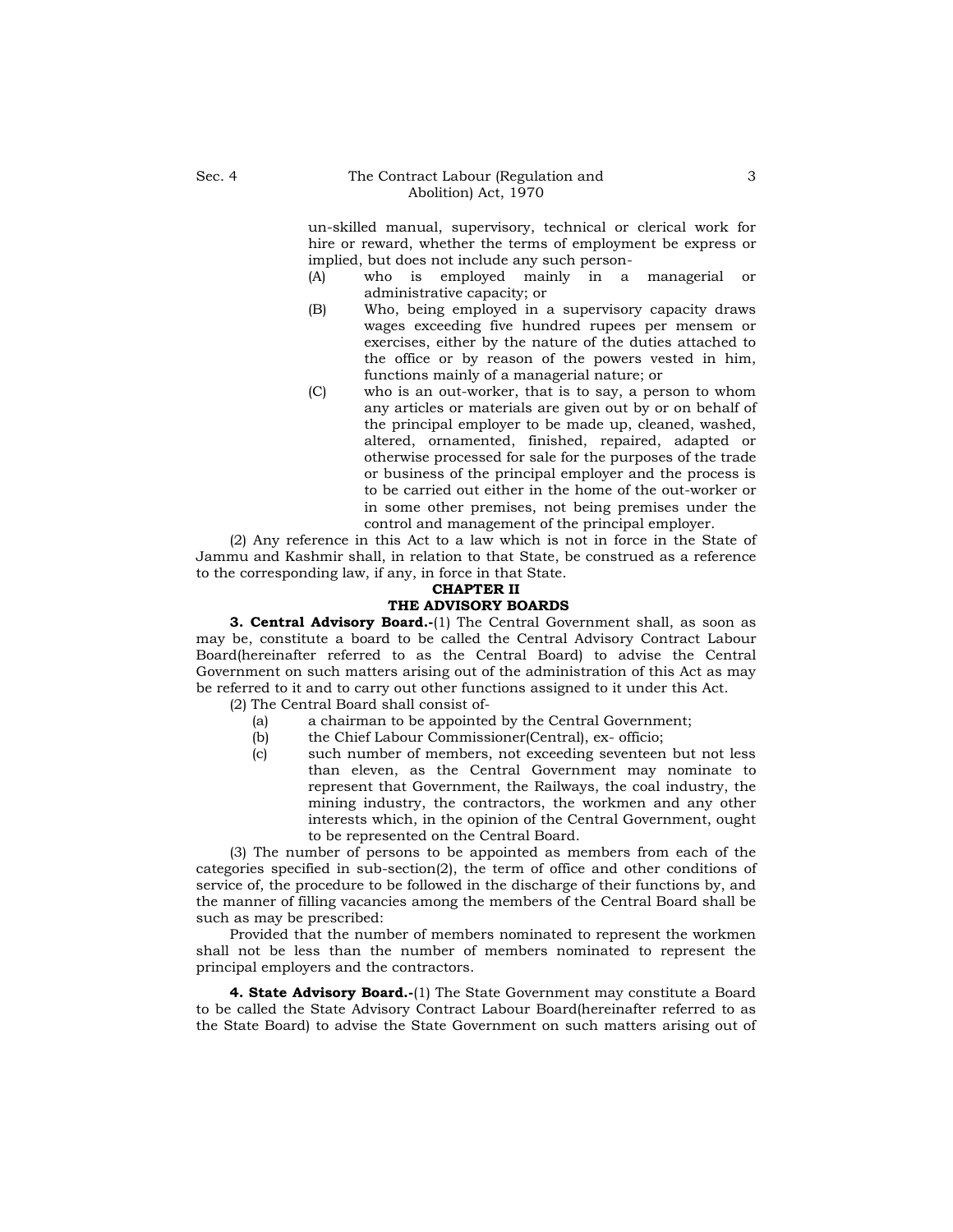the administration of this Act as may be referred to it and to carry out other functions assigned to it under this Act.

(2) The State Board shall consist of-

- (a) a Chairman to be appointed by the State Government;
- (b) the Labour Commissioner, *ex-officio*, or in his absence any other officer nominated by the State Government in that behalf;
- (c) such number of members, not exceeding eleven but not less than nine, as the State Government may nominate to represent that Government, the industry, the contractors, the workmen and any other interests which, in the opinion of the State Government, ought to be represented on the State Board.

(3) The number of persons to be appointed as members from each of the categories specified in sub-section(2), the term of office and other conditions of service of, the procedure to be followed in the discharge of their functions by, and the manner of filling vacancies among, the members of the State Board shall be such as may be prescribed:

Provided that the number of members nominated to represent the workmen shall not be less than the number of members nominated to represent the principal employers and the contractors.

**5. Power to constitute committees.-**(1) The Central Board or the State Board, as the case may be, may constitute such committees and for such purpose or purposes as it may think fit.

(2) The committee constituted under sub-section(1) shall meet at such time and places and shall observe such rules of procedure in regard to the transaction of business at its meetings as may be prescribed.

(3) The members of a committee shall be paid such fees and allowances for attending its meetings as may be prescribed:

Provided that no fees shall be payable to a member who is an officer of Government or of any corporation established by any law for the time being in force.

#### **CHAPTER III**

# **REGISTRATION OF ESTABLISHMENTS EMPLOYING CONTRACT LABOUR**

**6. Appointment of registering officers.-** The appropriate Government may, by an order notified in the Official Gazette,-

- (a) appoint such persons, being Gazetted Officers of Government, as it thinks fit to be registering officers for the purposes of this Chapter; and
- (b) define the limits, within which a registering officer shall exercise the powers conferred on him by or under this Act.

**7. Registration of certain establishments.-**(1) Every principal employer of an establishment to which this Act applies shall, within such period as the appropriate Government may, by notification in the Official Gazette, fix in this behalf with respect to establishments generally or with respect to any class of them, make an application to the registering officer in the prescribed manner for registration of the establishment:

Provided that the registering officer may entertain any such application for registration after expiry of the period fixed in this behalf, if the registering officer is satisfied that the applicant was prevented by sufficient cause from making the application in time.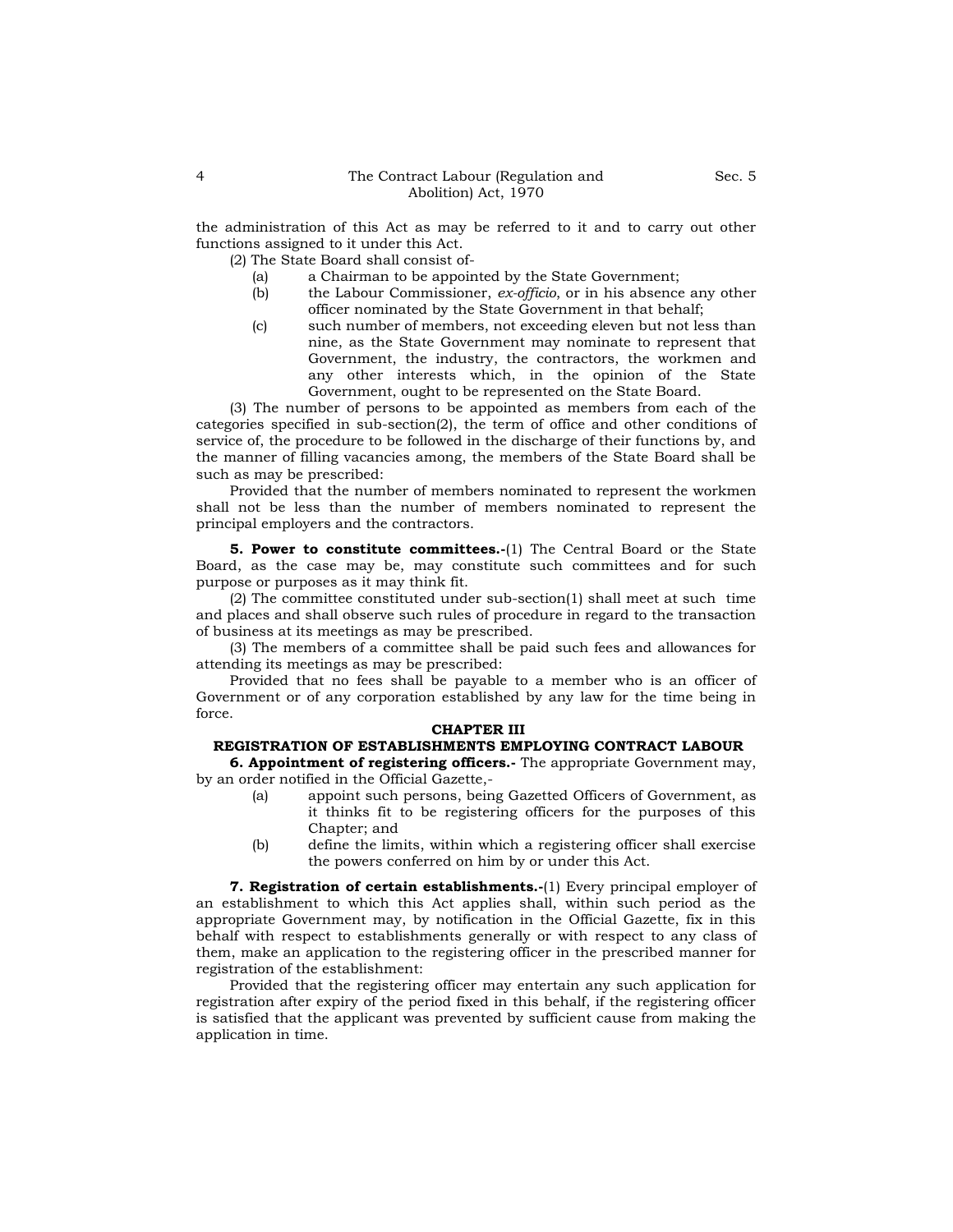(2) If the application for registration is complete in all respects, the registering officer shall register the establishment and issue to the principal employer of the establishment a certificate of registration containing such particulars as may be prescribed.

**8. Revocation of registration in certain cases.-** If the registering officer is satisfied, either on a reference made to him in this behalf or otherwise, that the registration of any establishment has been obtained by misrepresentation or suppression of any material fact, or that for any other reason the registration has become useless or ineffective and, therefore requires to be revoked, the registering officer may, after giving an opportunity to the principal employer of the establishment to be heard and with the previous approval of the appropriate Government, revoke the registration.

**9. Effect of non-registration.-** No principal employer of an establishment, to which this Act applies, shall-

- (a) in the case of an establishment required to be registered under Section 7, but which has not been registered within the time fixed for the purpose under that section,
- (b) in the case of an establishment the registration in respect of which has been revoked under Section 8,

employ contract labour in the establishment after the expiry of the period referred to in clause(a) or after the revocation of registration referred to in clause (b) as the case may be.

**10. Prohibition of employment of contract labour.-** (1) Notwithstanding anything contained in this Act, the appropriate Government may, after consultation with the Central Board or, as the case may be, a State Board, prohibit, by notification in the Official Gazette, employment of contract labour in any process, operation or other work in any establishment.

(2) Before issuing any notification under sub-section(1) in relation to an establishment, the appropriate Government shall have regard to the conditions of work and benefits provided for the contract labour in that establishment and other relevant factors, such as -

- (a) whether the process, operation or other work is incidental to, or necessary for the industry, trade, business, manufacture or occupation that is carried on in the establishment;
- (b) whether it is of perennial nature, that is to say, it is of sufficient duration having regard to the nature of industry, trade, business, manufacture or occupation that is carried on in that establishment;
- (c) whether it is done ordinarily through regular workmen in that establishment or an establishment similar thereto;
- (d) whether it is sufficient to employ considerable number of wholetime workmen.

*Explanation.-* If a question arises whether any process or operation or other work is of perennial nature, the decision of the appropriate Government thereon shall be final.

# **CHAPTER IV LICENSING OF CONTRACTORS**

**11. Appointment of licensing Officers.-** The appropriate Government may, by an order notified in the Official Gazette,-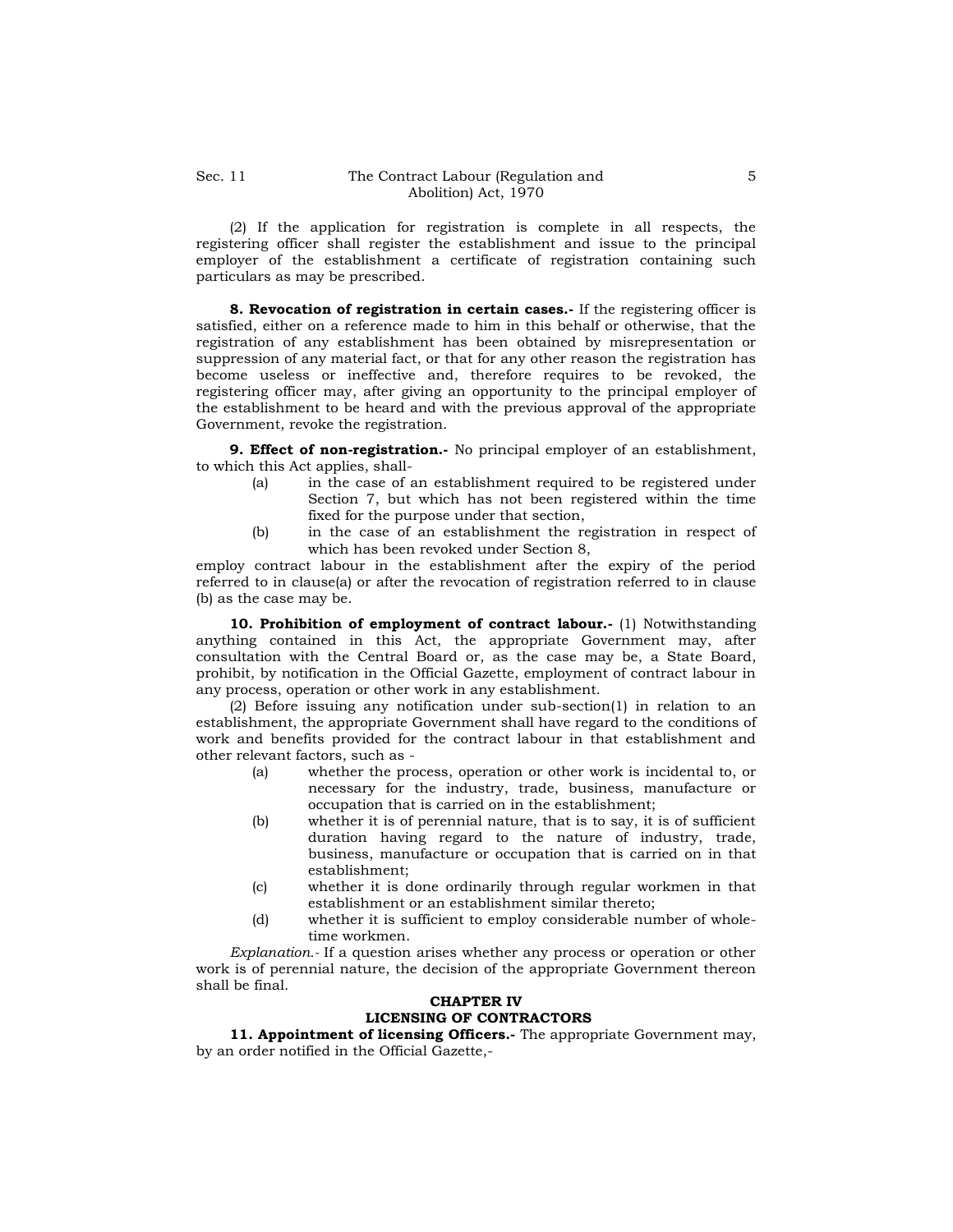- (a) appoint such persons, being Gazetted Officers of Government, as it thinks fit to be licensing officers for the purposes of this Chapter; and
- (b) define the limits, within which a licensing officer shall exercise the powers conferred on licensing officers by or under this Act.

**12. Licensing of contractors.-**(1) With effect from such date as the appropriate Government may, by notification in the Official Gazette, appoint, no contractor to whom this Act applies, shall undertake or execute any work through contract labour except under and in accordance with a licence issued in that behalf by the licensing officer.

(2) Subject to the provisions of this Act, a licence under Sub-section (1) may contain such conditions including, in particular, conditions as to hours of work, fixation of wages and other essential amenities in respect of contract labour as the appropriate Government may deem fit to impose in accordance with the rules, if any, made under Section 35 and shall be issued on payment of such fees and on the deposit of such sum, if any, as security for the due performance of the conditions as may be prescribed.

**13. Grant of licences.-** (1) Every application for the grant of a licence under sub-section(1) of Section 12 shall be made in the prescribed form and shall contain the particulars regarding the location of the establishment, the nature of process, operation or work for which contract labour is to be employed and such other particulars as may be prescribed.

(2) The licensing officer may make such investigation in respect of the application received under sub-section(1) and in making any such investigation the licensing officer shall follow such procedure as may be prescribed.

(3) A licence granted under this Chapter shall be valid for the period specified therein and may be renewed from time to time for such period and on payment of such fees and on such conditions as may be prescribed.

**14. Revocation, suspension and amendment of licences.-** (1) If the licensing officer is satisfied, either on a reference made to him in this behalf or otherwise, that-

- (a) a licence granted under section 12 has been obtained by misrepresentation or suppression of any material fact, or
- (b) the holder of a licence has, without reasonable cause, failed to comply with the conditions subject to which the licence has been granted or has contravened any of the provisions of this Act or the rules made thereunder,

then, without prejudice to any other penalty to which the holder of the licence may be liable under this Act, the licensing officer may, after giving the holder of the licence an opportunity of showing cause, revoke or suspend the licence or forfeit the sum, if any, or any portion thereof deposited as security for the due performance of the conditions subject to which the licence has been granted.

(2) Subject to any rules that may be made in this behalf, the licensing officer may vary or amend a licence granted under Section 12.

**15. Appeal.-**(1) Any person aggrieved by an order made under Section 7, Section 8, Section 12 or Section 14 may, within thirty days from the date on which the order is communicated to him, prefer an appeal to an appellate officer who shall be a person nominated in this behalf by the appropriate Government: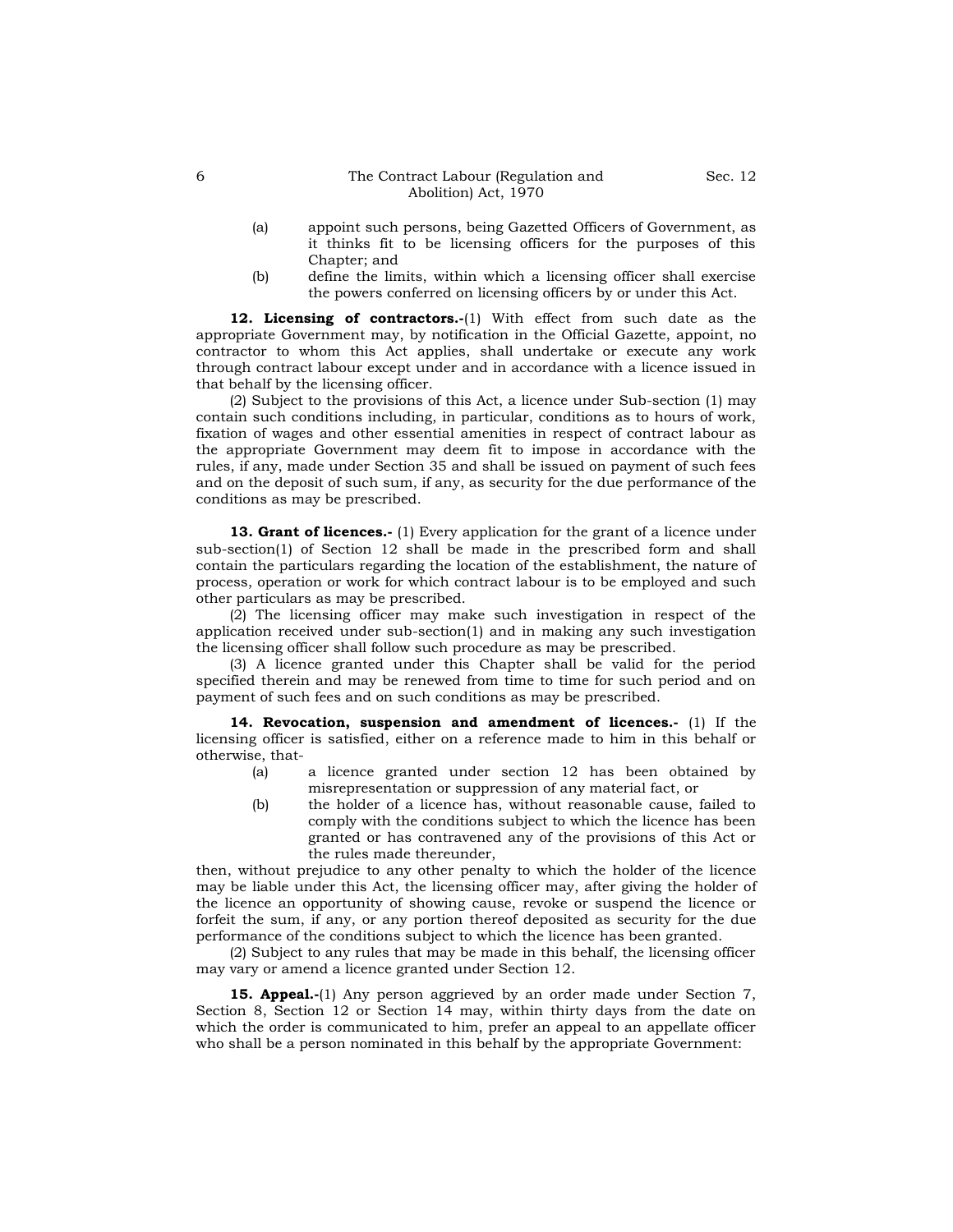Provided that the appellate officer may entertain the appeal after the expiry of the said period of thirty days, if he is satisfied that the appellant was prevented by sufficient cause from filing the appeal in time.

(2) On receipt of an appeal under sub-section(1), the appellate officer shall, after giving the appellant an opportunity of being heard disposed of the appeal as expeditiously as possible.

# **CHAPTER V**

# **WELFARE AND HEALTH OF CONTRACT LABOUR**

**16. Canteens.-** (1) The appropriate Government may make rules requiring that in every establishment-

- (a) to which this Act applies,
- (b) wherein work requiring employment of contract labour is likely to continue for such period as may be prescribed, and
- (c) wherein contract labour numbering one hundred or more is ordinarily employed by a contractor,

one or more canteens shall be provided and maintained by the contractor for the use of such contract labour.

(2) Without prejudice to the generality of the foregoing power, such rules may provide for-

- (a) the date by which the canteens shall be provided;
- (b) the number of canteens that shall be provided, and the standards in respect of construction, accommodation, furniture and other equipment of the canteens; and
- (c) the foodstuffs which may be served therein and the charges which may be made therefor.

**17. Rest-rooms.-** (1) In every place wherein contract labour is required to halt at night in connection with the work of an establishment-

- (a) to which this Act applies, and
- (b) in which work requiring employment of contract labour is likely to continue for such period as may be prescribed, there shall be provided and maintained by the contractor for the use of the contract labour such number of rest-rooms or such other suitable alternative accommodation within such time as may be prescribed.

(2) The rest-rooms or the alternative accommodation to be provided under sub-section(1) shall be sufficiently lighted and ventilated and shall be maintained in a clean and comfortable condition.

18. Other facilities.- It shall be the duty of every contractor employing contract labour in connection with the work of an establishment to which this Act applies, to provide and maintain-

- (a) a sufficient supply of wholesome drinking water for the contract labour at convenient places;
- (b) a sufficient number of latrines and urinals of the prescribed types so situated as to be convenient and accessible to the contract labour in the establishment; and
- (c) washing facilities.

**19. First-aid facilities.-** There shall be provided and maintained by the contractor so as to be readily accessible during all working hours a first-aid box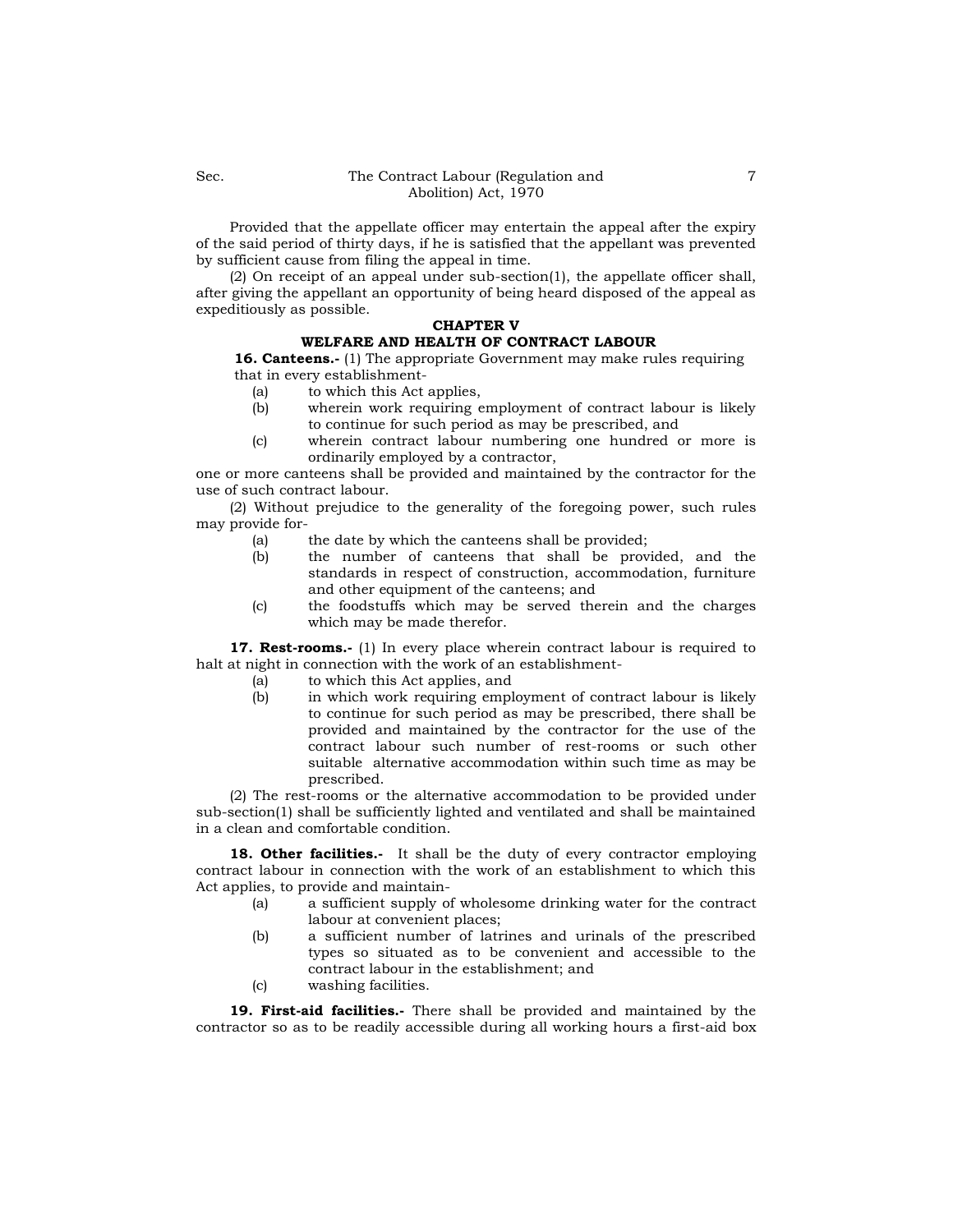**20. Liability of principal employer in certain cases.-** (1) If any amenity required to be provided under Section 16, Section 17, Section 18 or Section 19 for the benefit of the contract labour employed in an establishment is not provided by the contractor within the time prescribed therefor, such amenity shall be provided by the principal employer within such time as may be prescribed.

(2) All expenses incurred by the principal employer in providing the amenity may be recovered by the principal employer from the contractor either by deduction from any amount payable to the contractor under any contract or as a debt payable by the contractor.

**21. Responsibility for payment of wages.-** (1) A contractor shall be responsible for payment of wages to each worker employed by him as contract labour and such wages shall be paid before the expiry of such period as may be prescribed.

(2) Every principal employer shall nominate a representative duly authorised by him to be present at the time of disbursement of wages by the contractor and it shall be the duty of such representative to certify the amounts paid as wages in such manner as may be prescribed.

(3) It shall be the duty of the contractor to ensure the disbursement of wages in the presence of the authorised representative of the principal employer.

(4) In case the contractor fails to make payment of wages within the prescribed period or makes short payment, then the principal employer shall be liable to make payment of wages in full or the unpaid balance due, as the case may be, to the contract labour employed by the contractor and recover the amount so paid from the contractor either by deduction from any amount payable to the contractor under any contract or as a debt payable by the contractor.

## **CHAPTER VI PENALTIES AND PROCEDURE**

**22. Obstructions.-** (1) Whoever obstructs an inspector in the discharge of his duties under this Act or refuses or wilfully neglects to afford the inspector any reasonable facility for making any inspection, examination, inquiry or investigation authorised by or under this Act in relation to an establishment to which, or a contractor to whom, this Act applies, shall be punishable with imprisonment for a term which may extend to three months, or with fine which may extend to five hundred rupees, or with both.

(2) Whoever wilfully refuses to produce on the demand of an inspector any register or other document kept in pursuance of this Act or prevents or attempts to prevent or does anything which he has reason to believe is likely to prevent any person from appearing before or being examined by an inspector acting in pursuance of his duties under this Act, shall be punishable with imprisonment for a term which may extend to three months, or with a fine which may extend to five hundred rupees, or with both.

**23. Contravention of provisions regarding employment of contract labour.-** Whoever contravenes any provision of this Act or of any rules made thereunder prohibiting, restricting or regulating the employment of contract labour, or contravenes any condition of a licence granted under this Act, shall be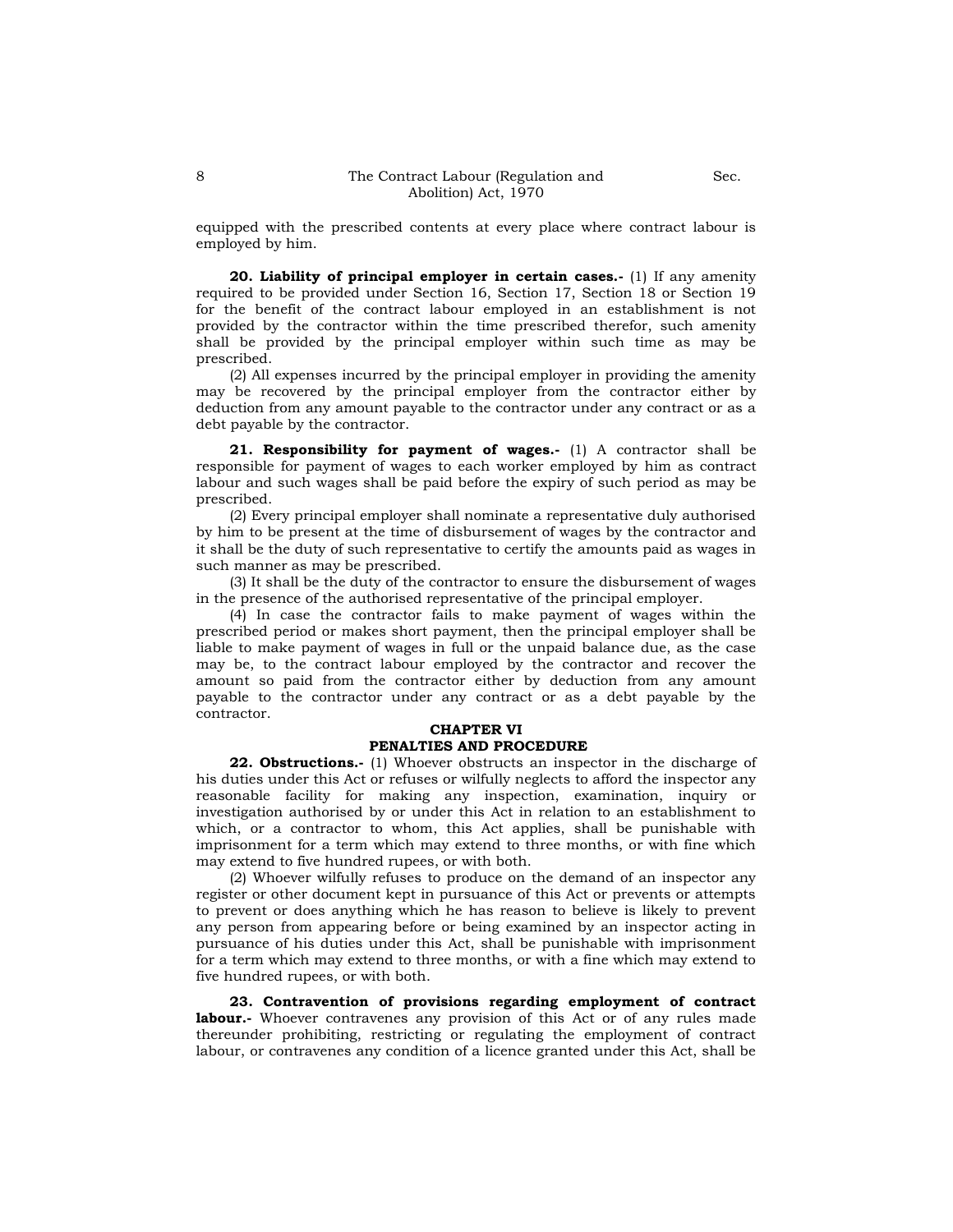punishable with imprisonment for a term which may extend to three months, or with fine which may extend to one thousand rupees, or with both, and in the case of a continuing contravention with an additional fine which may extend to one hundred rupees for every day during which such contravention continues after conviction for the first such contravention.

**24. Other Offences-.** If any person contravenes any of the provisions of this Act or of any rules made thereunder for which no other penalty is elsewhere provided, he shall be punishable with imprisonment for a term which may extend to three months, or with fine which may extend to one thousand rupees, or with both.

**25. Offences by companies.-** (1) If the person committing an offence under this Act is a company, the company as well as every person in charge of, and responsible to, the company for the conduct of its business at the time of the commission of the offence shall be deemed to be guilty of the offence and shall be liable to be proceeded against and punished accordingly:

Provided that nothing contained in this sub-section shall render any such person liable to any punishment if he proves that the offence was committed without his knowledge or that he exercised all due diligence to prevent the commission of such offence.

(2) Notwithstanding anything contained in sub-section(1), where an offence under this Act has been committed by a company and it is proved that the offence has been committed with the consent or connivance of, or that the commission of the offence is attributable to any neglect on the part of any director, manager, managing agent or any other officer of the company, such director, manager, managing agent or such other officer shall also be deemed to be guilty of that offence and shall be liable to be proceeded against and punished accordingly.

*Explanation.-* For the purpose of this section -

- (a) "company" means any body corporate and includes a firm or other association of individuals; and
- (b) "director" in relation to a firm, means a partner in the firm.

**26. Cognizance of offences.-** No Court shall take cognisance of any offence under this Act except on a complaint made by, or with the previous sanction in writing of the inspector and no Court inferior to that of a Presidency Magistrate or a Magistrate of the first class shall try any offence punishable under this Act.

27. Limitation of Prosecutions.- No Court shall take cognisance of an offence punishable under this Act unless the complaint thereof is made within three months from the date on which the alleged commission of offence came to the knowledge of an inspector:

Provided that where the offence consists of disobeying a written order made by an inspector, complaint thereof may be made within six months of the date on which the offence is alleged to have been committed.

#### **CHAPTER VII MISCELLANEOUS**

**28. Inspecting Staff.-**(1) The appropriate Government may, by notification in the Official Gazette, appoint such persons as it thinks fit to be inspectors for the purposes of this Act, and define the local limits within which they shall exercise their powers under this Act.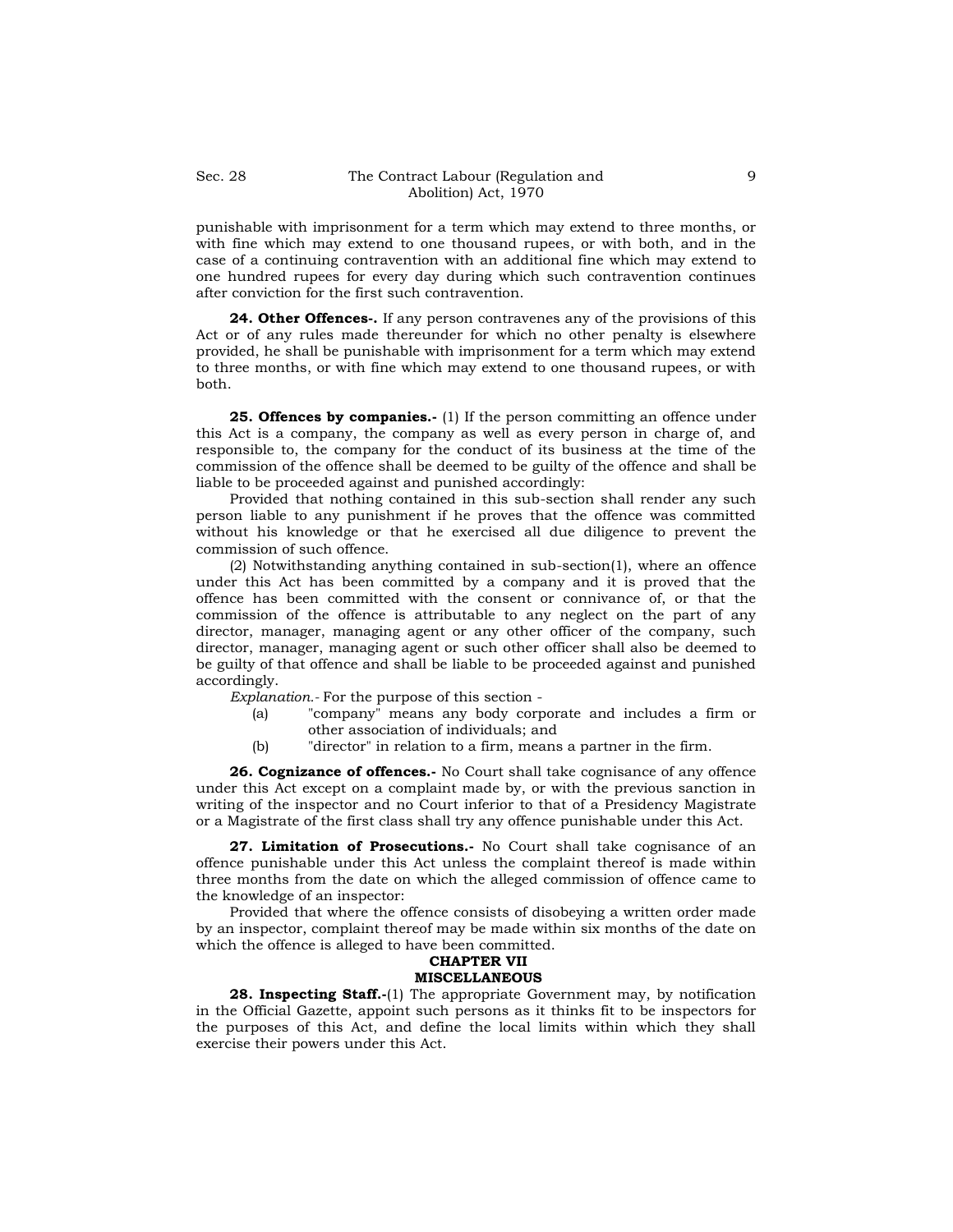(2) Subject to any rules made in this behalf, an inspector may, within the local limits for which he is appointed -

- (a) enter, at all reasonable hours, with such assistance (if any), being persons in the service of the Government or any local or other public authority as he thinks fit, any premises or place where contract labour is employed, for the purpose of examining any register or record or notices required to be kept or exhibited by or under this Act or rules made thereunder, and require the production thereof for inspection;
- (b) examine any person whom he finds in any such premises or place and who, he has reasonable cause to believe, is a workman employed therein;
- (c) require any person giving out work and any workman, to give any information, which is in his power to give with respect to the names and addresses of the persons to, for and from whom the work is given out or received, and with respect to the payments to be made for the work;
- (d) seize or take copies of such register, record of wages or notices or portions thereof as he may consider relevant in respect of an offence under this Act which he has reason to believe has been committed by the principal employer or contractor; and
- (e) exercise such other powers as may be prescribed.

(3) Any person required to produce any document or thing or to give any information required by an inspector under sub-section (2) shall be deemed to be legally bound to do so within the meaning of Section 175 and Section 176 of the Indian Penal Code, 1860 (45 of 1860).

(4) The provisions of the Code of Criminal Procedure, 1898(5 of 1898), shall, so far as may be, apply to any search or seizure under sub-section (2) as they apply to any search or seizure made under the authority of a warrant issued under Section 98 of the said Code.

**29. Registers and other records to be maintained.-**(1) Every principal employer and every contractor shall maintain such registers and records giving such particulars of contract labour employed, the nature of work performed by the contract labour, the rates of wages paid to the contract labour and such other particulars in such form as may be prescribed.

(2) Every principal employer and every contractor shall keep exhibited in such manner as may be prescribed within the premises of the establishment where the contract labour is employed, notices in the prescribed form containing particulars about the hours of work, nature of duty and such other information as may be prescribed.

**30. Effect of laws and agreements inconsistent with this Act.-** (1) The provisions of this Act shall have effect notwithstanding anything inconsistent therewith contained in any other law or in the terms of any agreement or contract of service, or in any standing order applicable to the establishment whether made before or after the commencement of the Act:

Provided that where under any such agreement, contract of service or standing orders the contract labour employed in the establishment are entitled to benefits in respect of any matter which are more favourable to them than those to which they would be entitled under this Act, the contract labour shall continue to be entitled to the more favourable benefits in respect of that matter,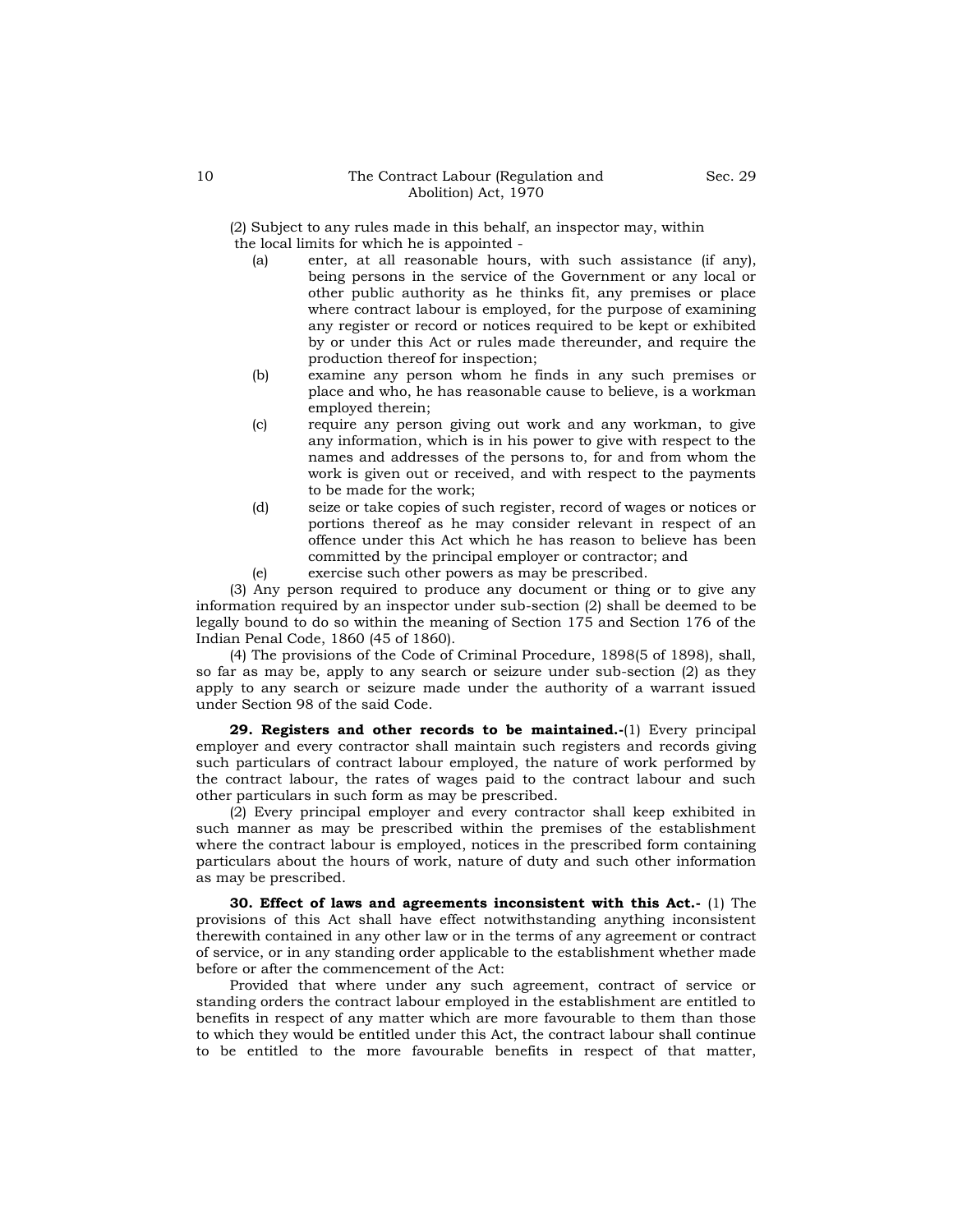notwithstanding that they receive benefits in respect of other matters under this Act.

(2) Nothing contained in this Act shall be construed as precluding any such contract labour from entering into an agreement with the principal employer or the contractor, as the case may be, for granting them rights or privileges in respect of any matter which are more favourable to them than those to which they would be entitled under this Act.

**31. Power to exempt in special cases.-** The appropriate Government may, in the case of an emergency, direct, by notification in the Official Gazette, that subject to such conditions and restrictions, if any, and for such period or periods, as may be specified in the notification, all or any of the provisions of this Act or the rules made thereunder shall not apply to any establishment or class of establishments or any class of contractors.

**32. Protection of action taken under this Act.-** (1) No suit, prosecution or other legal proceedings shall lie against any registering officer, licensing officer or any other Government servant or against any member of the Central Board or the State Board as the case may be, for anything which is in good faith done or intended to be done in pursuance of this Act or any rule or order made thereunder.

(2) No suit or other legal proceeding shall lie against the Government for any damage caused or likely to be caused by anything which is in good faith done or intended to be done in pursuance of this Act or any rules or order made thereunder.

**33. Power to give directions.-** The Central Government may give directions to the Government of any State as to the carrying into execution in the State of the provisions contained in this Act.

**34. Power to remove difficulties.**- If any difficulty arises in giving effect to the provisions of this Act, the Central Government may, by order published in the Official Gazette, make such provisions not inconsistent with the provisions of this Act, as appears to it to be necessary or expedient for removing the difficulty.

**35. Power to make rules.**- (1) The appropriate Government may, subject to the condition of previous publication, make rules for carrying out the purposes of this Act.

(2) In particular, and without prejudice to the generality of the foregoing power, such rules may provide for all or any of the following matters, namely:-

- (a) the number of persons to be appointed as members representing various interests on the Central Board and the State Board, the term of their office and other conditions of service, the procedure to be followed in the discharge of their functions and the manner of filling vacancies;
- (b) the times and places of the meetings of any committee constituted under this Act, the procedure to be followed at such meetings including the quorum necessary for the transaction of business, and the fees and allowances that may be paid to the members of a committee;
- (c) the manner in which establishment may be registered under Section 7, the levy of a fee therefor and the form of certificate of registration;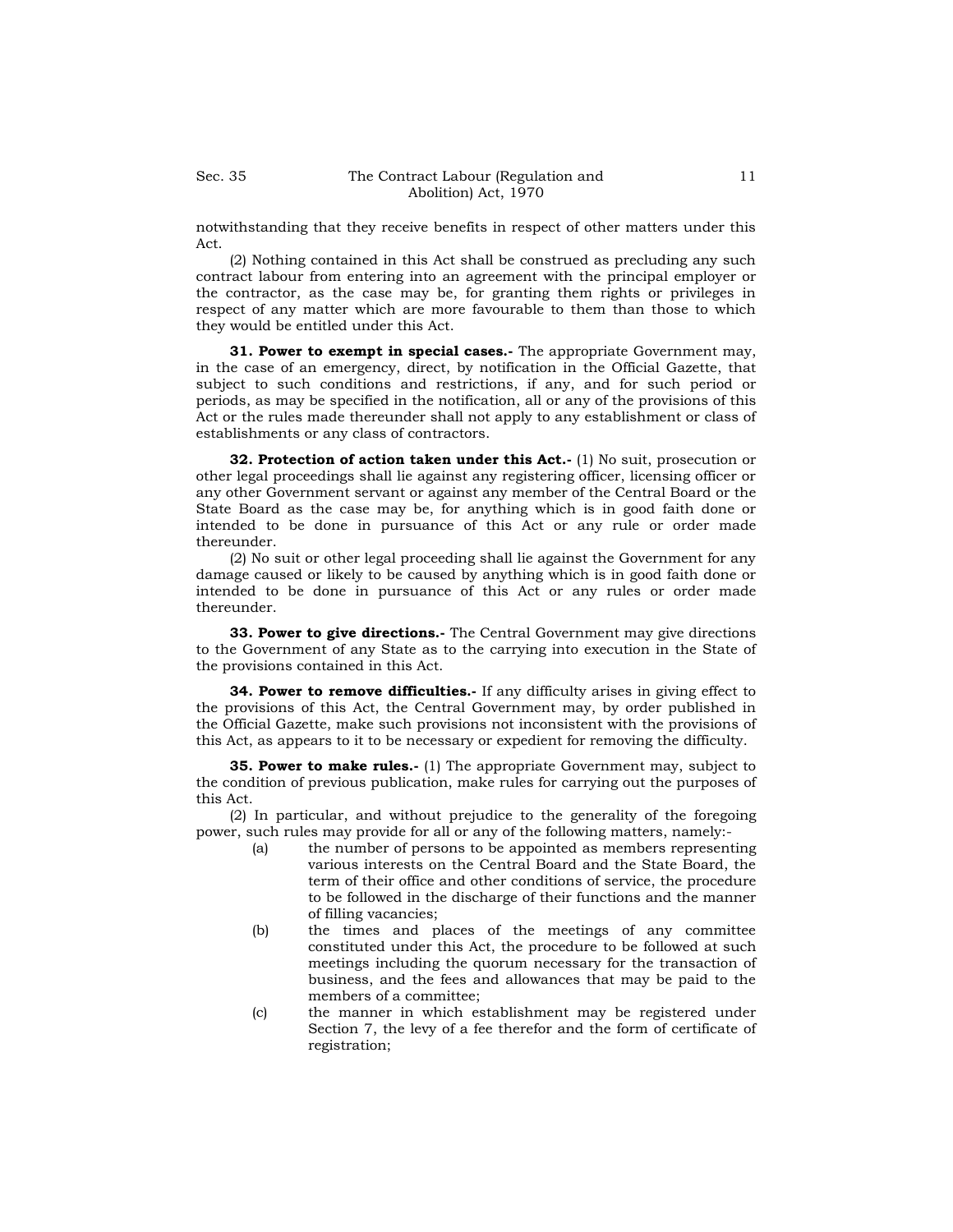- (e) the manner in which an investigation is to be made in respect of an application for the grant of a licence and the matters to be taken into account in granting or refusing a licence;
- (f) the form of a licence which may be granted or renewed under Section 12 and the conditions subject to which the licence may be granted or renewed, the fees to be levied for the grant or renewal of a licence and the deposit of any sum as security for the performance of such conditions;
- (g) the circumstances under which licences may be varied or amended under Section 14;
- (h) the form and manner in which appeals may be filed under Section 15 and the procedure to be followed by appellate officers in disposing of the appeals;
- (i) the time within which facilities required by this Act, to be provided and maintained may be so provided by the contractor and in case of default on the part of the contractor, by the principal employer;
- (j) the number and types of canteens, rest-rooms, latrines and urinals that should be provided and maintained;
- (k) the type of equipment that should be provided in the first- aid boxes;
- (l) the period within which wages payable to contract labour should be paid by the contractor under sub-section(1) of Section 21;
- (m) the form of registers and records to be maintained by principal employers and contractors;
- (n) the submission of returns, forms in which, and the authorities to which, such returns may be submitted;
- (o) the collection of any information or statistics in relation to contract labour and;
- (p) any other matter which has to be, or may be, prescribed under this Act.

(3) Every rule made by the Central Government under this Act shall be laid as soon as may be after it is made, before each House of Parliament while it is in session for a total period of thirty days which may be comprised in one session or in two successive sessions, and if before the expiry of the session in which it is so laid or the session immediately following, both Houses agree in making any modification in the rule or both Houses agree that the rule should not be made, the rule shall thereafter have effect only in such modified form or be of no effect, as the case may be, so however, that any such modification or annulment shall be without prejudice to the validity of anything previously done under that rule.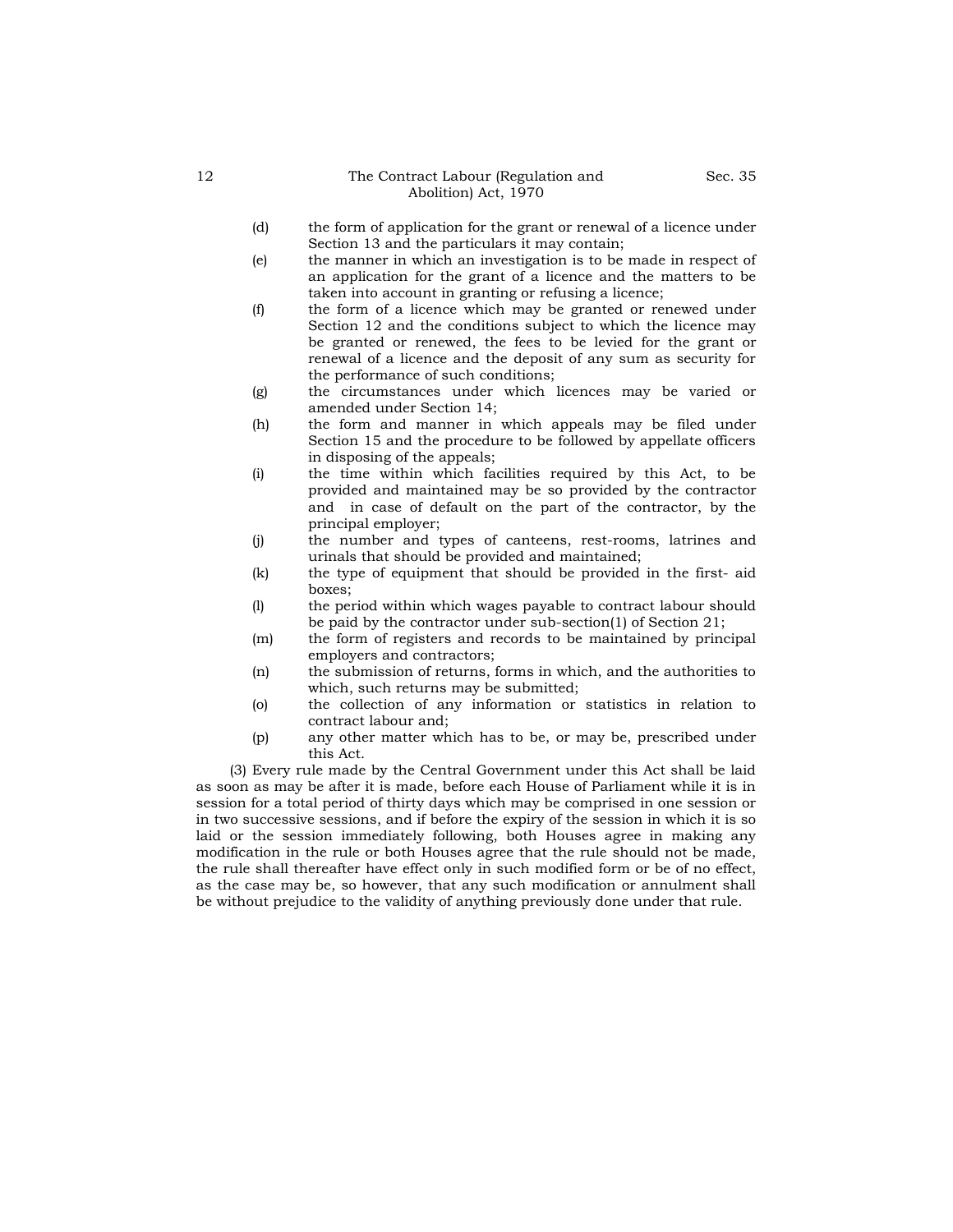# THE CONTRACT LABOUR (REGULATION AND ABOLITION) CENTRAL RULES, 1971<sup>1</sup>

In exercise of the powers conferred by section 35 of the Contract Labour (Regulation and Abolition) Act, 1970 the Central Government hereby makes the following rules, the same having been previously published as required by the said section, namely:--

### **CHAPTER I RULES**

**1. Short title and commencement:-**(1) These rules may be called The Contract Labour (Regulation And Abolition) Central Rules, 1971.

(2) They shall come into force on the date<sup>2</sup> of their publication in the *Official Gazette*.

**2. Definitions:-**In these rules, unless the subject or context otherwise requires,—

- (a) "Act" means the Contract Labour (Regulation and Abolition) Act, 1970;
- (b) "Appellate Officer" means the Appellate Officer appointed by the Central Government under sub-section (1) of section 15;
- (c) "Board" means the Central Advisory Contract Labour Board constituted under section 3;
- (d) "Chairman" means the Chairman of the Board;
- (e) "Committee" means a Committee constituted under sub-section (1) of section 5;
- (f) "Form" means a form appended to these rules;
- (g) "Section" means a section of the Act.

# **CHAPTER II**

# **CENTRAL BOARD**

- **3.** The Board shall consist of the following Members.—
	- (a) a Chairman to be appointed by the Central Government;
	- (b) the Chief Labour Commissioner (Central)—ex-officio;
	- $\lvert c \rvert$  3[three] persons representing the Central Government, to be appointed by that Government from amongst its officials;
	- (d) <sup>4</sup>[two] persons representing the Railways, to be appointed by Central Government after consultation with the Railway Board;
	- (e) <sup>5</sup>[five] persons, one representing the employers in coal mines,  $6$ [two] representing the employers in other mines and two representing contractors to whom the Act applies, to be appointed by the Central Government after consultation with

- 4 Subs. by G. S. R. 1643, dated, 16th October, 1971.
- 5 Subs. by G. S. R. 598, dated, 23rd May, 1973.

<sup>1</sup> Vide G.S.R. 191, published in the Gazette of India, Extra., Pt. II Sec. 3(i), dated 10th February, 1971.

<sup>2</sup> Came into force on 10-2-1971 vide G.S.R. 190, published in the Gazette of India, Extra., Pt. II, Sec. 3(i), dated 10th February, 1971.

<sup>3</sup> Subs. by G. S. R. 305 (E), dated, 7th Jun e, 1991.

<sup>6</sup> Subs. by G. S. R. 305 (E), dated, 7th Jun e, 1991.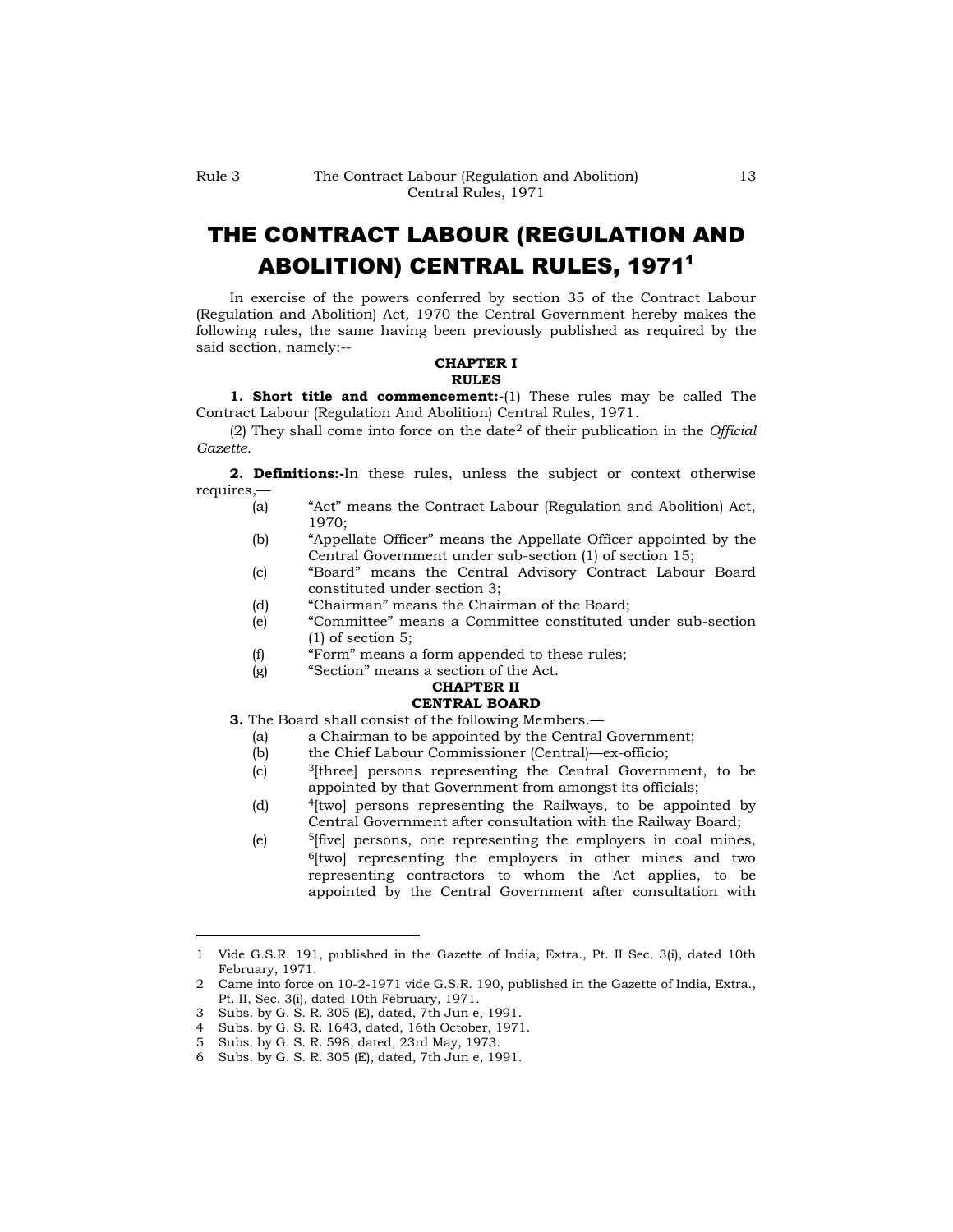such organisations, if any, of the employers and the contractors as may be recognised by the Central Government;

(f) <sup>1</sup>[seven] persons, 2[two] representing the employees in the Railways, one representing the employees in coal mines,  $3$ [two] representing the employees in other mines and two representing the employees of contractors to whom the Act applies, to be appointed by the Central Government after consultation with such organisations, if any, of employees representing the respective interest as may be recognised by the Central Government.

**4. Terms of Office:-**(1) The Chairman of the Board shall hold office as such for a period of three years from the date on which his appointment is first notified in the *Official Gazette*.

(2) Each of the members of the Board, referred to in clauses (c) and (d) of rule 3, shall hold office as such during the pleasure of the President.

(3) Each of the members referred to in clauses (e) and (f) of rule 3 shall hold office as such for a period of three years commencing from the date on which his appointment is first notified in the *Official Gazette*.

Provided that where the successor of any such member has not been notified in the *Official Gazette* on or before the expiry of the said period of three years, such member shall, notwithstanding the expiry of the period of his office, continue to hold such office until the appointment of his successor has been notified in the *Official Gazette*.

(4) If a member is unable to attend a meeting of the Board, the Central Government or the body which appointed or nominated him may, by notice in writing signed on its behalf and by such member and addressed to the Chairman of the said Board, nominate a substitute in his place to attend the meeting and such a substitute member shall have all the rights of a member in respect of that meeting and any decision taken at the meeting shall be binding on the said body.

**<sup>4</sup>[5. Resignation:-** (1) A member of the Board, not being an *ex-officio* member, may resign his office by a letter in writing addressed to the Central Government.

(2) The office of such a member shall fall vacant from the date on which his resignation is accepted by the Central Government, or on the expiry of thirty days from the date of receipt of the letter of resignation by that Government whichever is earlier.]

**6. Cessation of membership:-**If any member of the Board, not being an *exofficio* member, fails to attend three consecutive meetings of the Board, without obtaining the leave of the Chairman for such absence, he shall cease to be a member of the Board:

Provided that the Central Government may, if it is satisfied that such member was prevented by sufficient cause from attending three consecutive meetings of the Board, direct that such cessation shall not take place and on

<sup>1</sup> Subs. by G. S. R. 598, dated, 23rd May, 1973.

<sup>2</sup> Subs. by G. S. R. 1643, dated, 16th October, 1971.

<sup>3</sup> Subs. by G. S. R. 598, dated, 23rd May, 1973.

<sup>4</sup> Subs. by G. S. R. 520, dated, 10th May, 1974.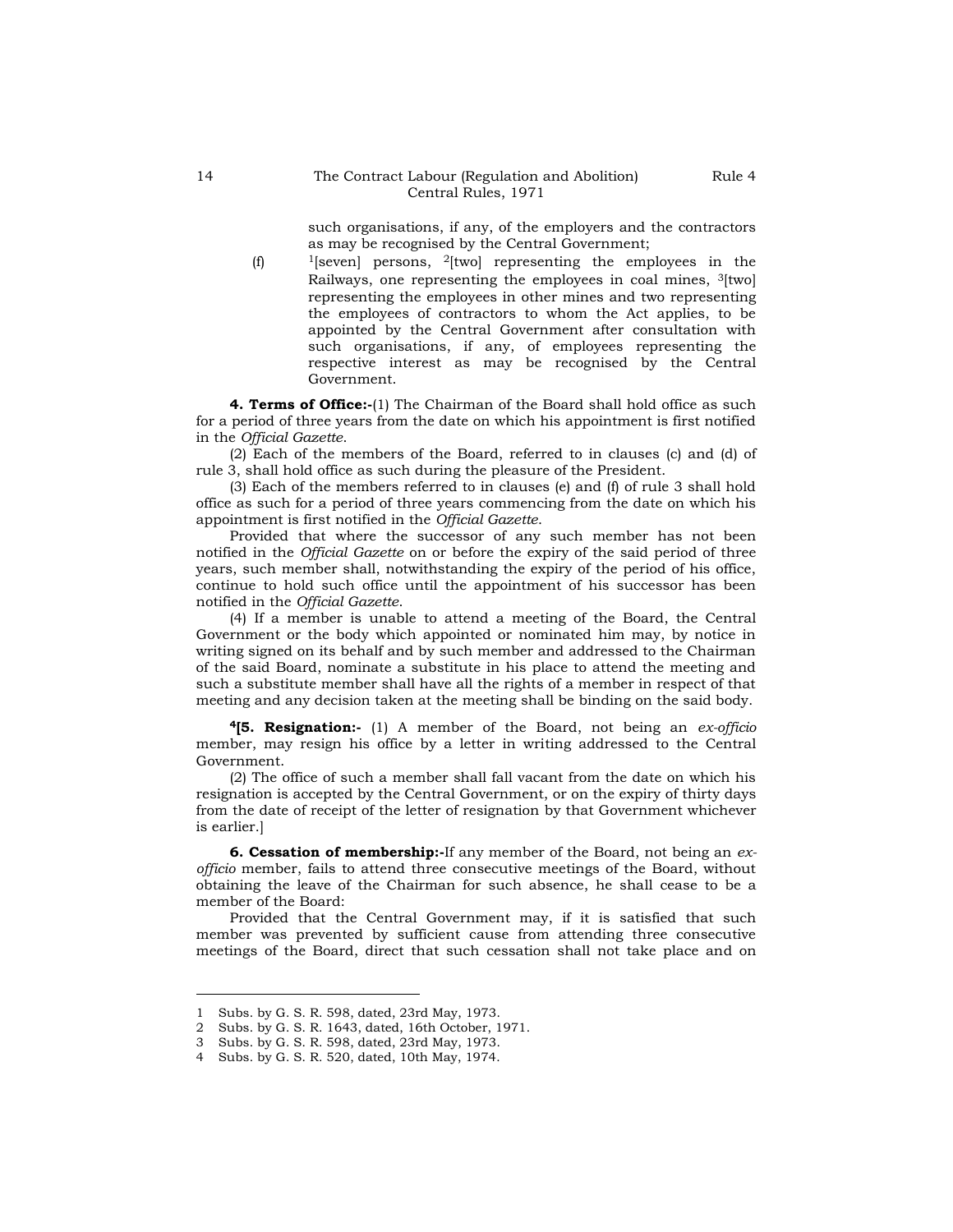such direction being made, such member shall continue to be a member of the Board.

**7. Disqualification for membership:-** (1) A person shall be disqualified for being re-appointed, and for being a member of the Board—

- (i) if he is of unsound mind and stands so declared by a competent court; or
- (ii) if he is an undischarged insolvent; or
- (iii) if he has been or is convicted of an offence which, in the opinion of the Central Government, involves a moral turpitude.

(2) If a question arises as to whether a disqualification has been incurred under sub-rule (1), the Central Government shall decide the same.

**8. Removal from membership:-**The Central Government may remove from office any member of the Board, if in its opinion such a member has ceased to represent the interest which he purports to represent on the Board:

Provided that no such member shall be removed unless a reasonable opportunity is given to him of making any representation against the proposed action.

**9. Vacancy:-**When a vacancy occurs or is likely to occur in the membership of the Board the Chairman shall submit a report to the Central Government and on receipt of such report the Central Government shall take steps to fill the vacancy by making an appointment from amongst the category of persons to which the person vacating membership belonged and the person so appointed shall hold office for the remainder of the term of office of the member in whose place he is appointed.

**10. Staff:-**(1) (i) The Central Government may appoint one of its officials as Secretary to the Board and appoint such other staff as it may think necessary to enable the Board to carry out its functions.

(ii) The salaries and allowances payable to the staff and the other conditions of service of such staff shall be as such as may be decided by the Central Government.

(2) The Secretary—

- (i) shall assist the Chairman in convening meetings of the Board;
- (ii) may attend the meetings but shall not be entitled to vote at such meetings;
- (iii) shall keep a record of the minutes of such meetings; and
- (iv) shall take necessary measures to carry out the decisions taken at the meetings of the Board.

11. **Allowances of members:-**(1) The travelling allowance of an official member shall be governed by the rules applicable to him for journey performed by him on non-official duties and shall be paid by the authority paying his salary.

(2) The non-official members of the Board shall be paid travelling allowance for attending the meeting of the Board at such rates as are admissible to Grade I Officers of the Central Government and daily allowances shall be calculated at the maximum rate admissible to Grade I officers of the Central Government in their respective places.

**12. Disposal of business:-**Every question which the Board is required to take into consideration shall be considered at a meeting, or, if the Chairman so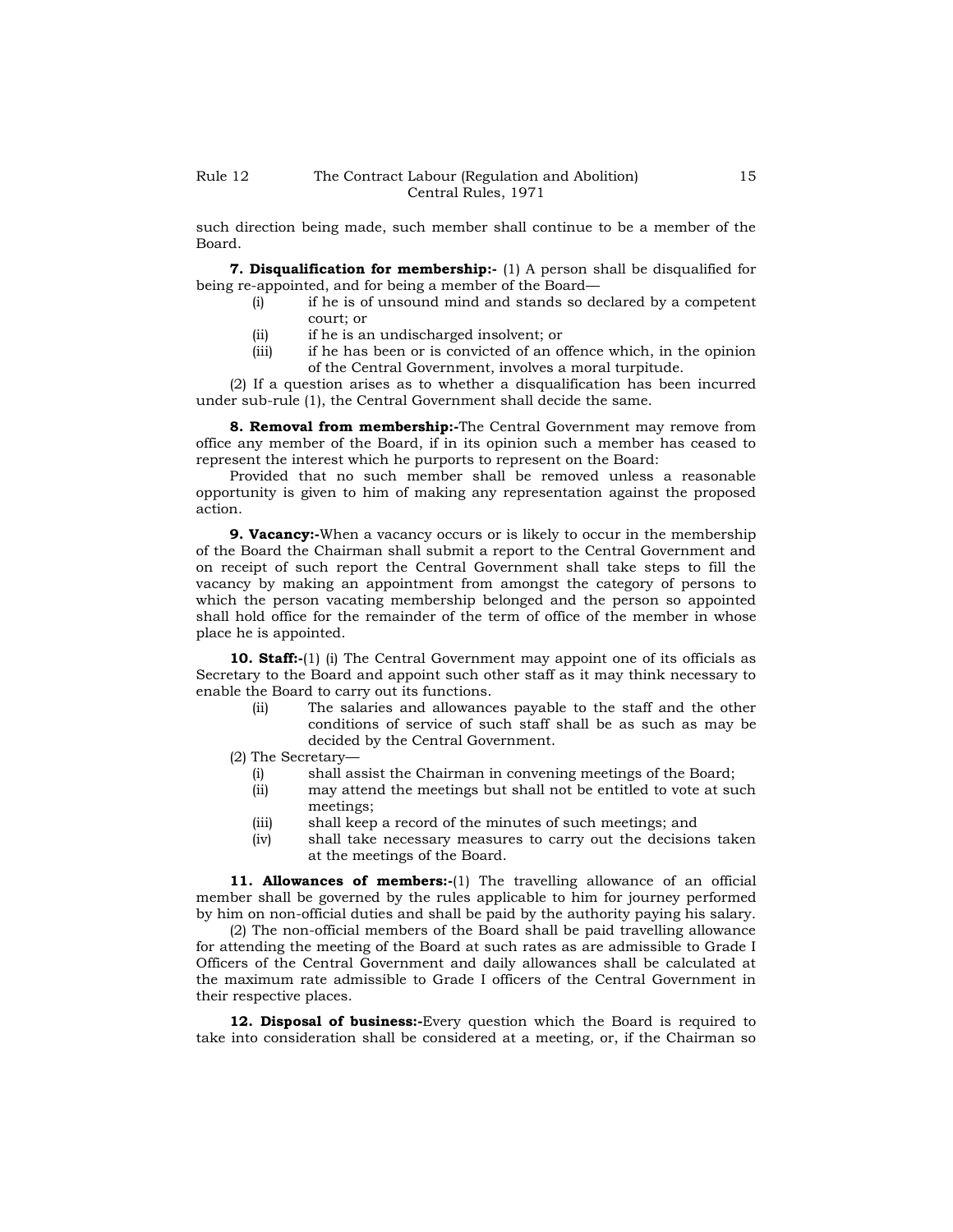directs, by sending the necessary papers to every member for opinion, and the question shall be disposed of in accordance with the decision of the majority:

Provided that in the case of equality of votes, the Chairman shall have a second or a casting vote.

*Explanation.—*"Chairman" for the purposes of this Rule shall include the Chairman nominated under rule 13 to preside over a meeting.

**13. Meetings:-** (1) The Board shall meet at such places and times as may be specified by the Chairman.

(2) The Chairman shall preside over every meeting of the Board at which he is present and in his absence nominate a member of the Board to preside over such meeting.

**14. Notice of meeting and list of business:-** (1) Ordinarily seven days" notice shall be given to the members of a proposed meeting.

(2) No business which is not on the list of business for a meeting shall be considered at that meeting without the permission of the Chairman.

**15. Quorum:-** No business shall be transacted at any meeting unless at least five members are present:

Provided that if at any meeting less than five members are present, the Chairman may adjourn the meeting to another date informing members present and giving notice to the other members that he proposes to dispose of the business at the adjourned meeting whether there is prescribed quorum or not, and it shall thereupon be lawful for him to dispose of the business at the adjourned meeting irrespective of the number of members attending.

16. **Committees of the Board:-** (1) (i) The Board may constitute such committees and for such purpose or purposes as it may think fit.

> (ii) While constituting the Committee the Board may nominate one of its members to be the Chairman of the Committee.

 $\frac{1}{2}$  (2) (i) The Committee shall meet at such times and places as the Chairman of the said Committee may decide.

> (ii) The provisions of rules 12, 13(2), 14 and 15 shall apply to the Committee for transaction of business at its meetings as they apply to the Board, subject to the modification that the quorum specified in rule 15 shall be one-third of the members instead of 'five members'.]

(3) The provisions of rule 11 shall apply to the members of the Committee for attending the meetings of the Committee as they apply to the members of the Board.

# **CHAPTER III REGISTRATION AND LICENSING**

**17. Manner of making application for registration of establishments:-**(1) The application referred to in sub-section (1) of section 7 shall be made in triplicate in Form I to the registering officer of the area in which the establishment sought to be registered is located.

(2) The application referred to in sub-rule (1) shall be accompanied by a <sup>1</sup>[demand draft] showing payment of the fees for the registration of the establishment.

<sup>1</sup> Subs. by G. S. R. 520, dated, 10th May, 1974.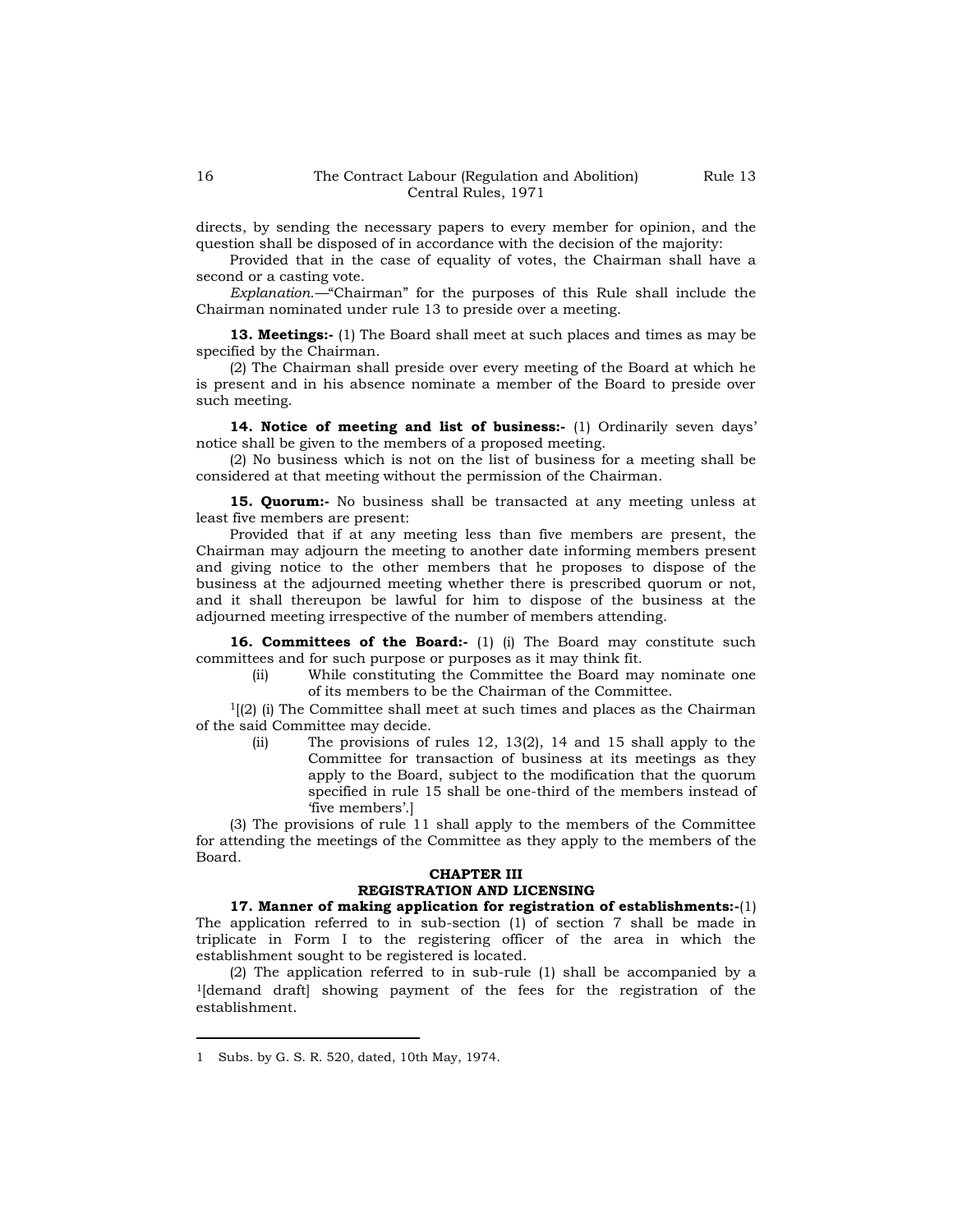(3) Every application referred to in sub-rule (1) shall be either personally delivered to the registering officer or sent to him by registered post.

(4) On receipt of the application referred to in sub-rule (1), the registering officer shall, after noting thereon the date of receipt by him of the application, grant an acknowledgement to the applicant.

**18. Grant of certificate of registration:-** (1) The certificate of registration granted under sub-section (2) of section 7 shall be in Form II.

(2) Every certificate of registration granted under sub-section (2) of section 7 shall contain the following particulars, namely:-

- (a) the name and address of the establishment;
- (b) the maximum number of workmen to be employed as contract labour in the establishment;
- (c) the type of business, trade, industry, manufacture or occupation which is carried on in the establishment;
- (d) such other particulars as may be relevant to the employment of contract labour in the establishment;

(3) The registering officer shall maintain a register in Form III showing the particulars of establishment in relation to which certificates of registration have been issued by him.

(4) If, in relation to an establishment, there is any change, in the particulars specified in the certificate of registration, the principal employer of the establishment shall intimate to the registering officer, within thirty days from the date when such change takes place, the particulars of, and the reasons, for such change.

**19. Circumstances in which application for registration may be rejected:-**(1) If any application for registration is not complete in all respects, the registering officer shall require the principal employer to amend the application so as to make it complete in all respects.

(2) If the principal employer, on being required by the registering officer to amend his application for registration, omits or fails to do so, the registering officer shall reject the application for registration.

**20. Amendment of certificate of registration:-**(1) Where, on receipt of the intimation under sub-rule (4) of rule 18, the registering officer is satisfied that an amount higher than the which has been paid by the principal employer as fees for the registration of the establishment is payable, he shall require such principal employer to 2[pay] a sum which, together with the amount already paid by such principal employer, would be equal to such higher amount of fees payable for the registration of the establishment and to produce the 3[demand draft] showing such deposit.

(2) Where, on receipt of the intimation referred to in sub-rule (4) of rule 18, the registering officer is satisfied that there has occurred a change in the particulars of the establishment, as entered in the register in Form III, he shall amend the said register and record therein the change which has occurred;

<sup>1</sup> Subs. by G. S. R. 657, dated, 11th August, 1987.

<sup>2</sup> Subs. by G. S. R. 657, dated, 11th August, 1987.

<sup>3</sup> Subs. by G. S. R. 657, dated, 11th August, 1987.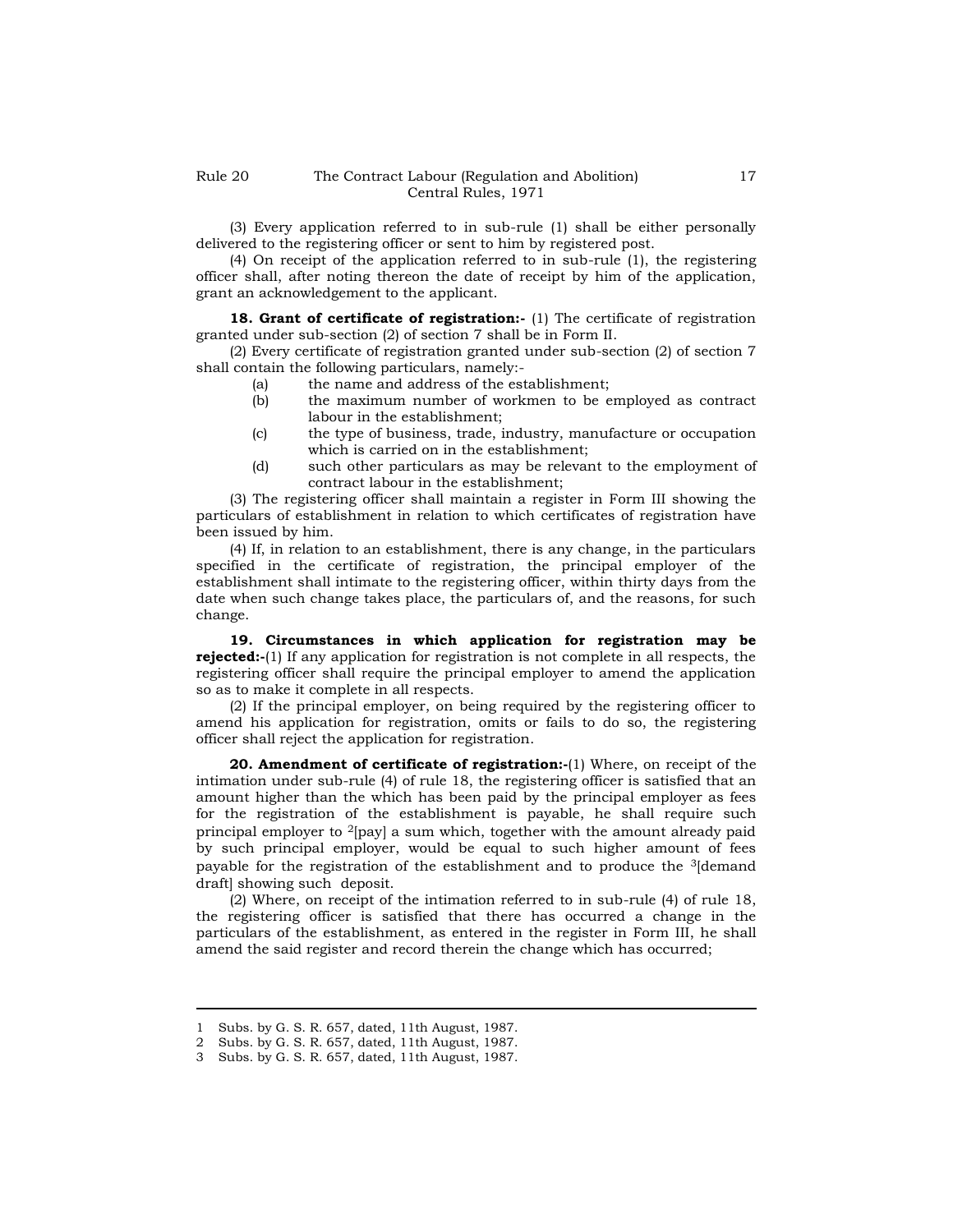Provided that no such amendment shall affect anything done or any action taken or any right, obligation or liability acquired or incurred before such amendment:

Provided further that the registering officer shall not carry out any amendment in the register in Form III unless the appropriate fees have been deposited by the principal employer.

**21. Application for a licence:-**(1) Every application by a contractor for the grant of licence shall be made in triplicate in Form IV, to the licensing officer of the area in which the establishment, in relation to which he is the contractor, is located.

(2) Every application for the grant of a licence shall be accompanied by a certificate by the principal employer in Form V to the effect that the applicant has been employed by him as a contractor in relation to his establishment and that he undertakes to be bound by all the provisions of the Act and the rules made thereunder in so far as the provisions are applicable to him as principal employer in respect of the employment of contract labour by the applicant.

(3) Every such application shall be either personally delivered to the licensing officer or sent to him by registered post.

(4) On receipt of the application referred to in sub-rule (1), the licensing officer shall, after noting thereon the date of receipt of the application, grant an acknowledgement to the applicant.

(5) Every application referred to in sub-rule (1) shall also be accompanied by a 1[demand draft] showing—

- (i) the deposit of the security at the rates specified in rule 24, and
- (ii) the payment of the fees at the rates specified in rule 26.

**22. Matters to be taken into account in granting or refusing a licence:-** In granting or refusing to grant a licence, the licensing officer shall take the following matter into account, namely:—

- (a) whether the applicant—
	- (i) is a minor, or
	- (ii) is of unsound mind and stands so declared by a competent court; or
	- (iii) is an undischarged insolvent, or
	- (iv) has been convicted (at any time during a period of five years immediately preceding the date of application) of an offence which, in the opinion of the Central Government, involves moral turpitude;
- (b) whether there is an order of the appropriate Government or an award or settlement for the abolition of contract labour in respect of the particular type of work in the establishment for which the applicant is a contractor;
- (c) whether any order has been made in respect of the applicant under sub-section (1) of section 14, and, if so, whether a period of three years has elapsed from the date of that order;
- (d) whether the fees for the application have been deposited at the rate specified in rule 26; and

<sup>1</sup> Subs. by G. S. R. 657, dated, 11th August, 1987.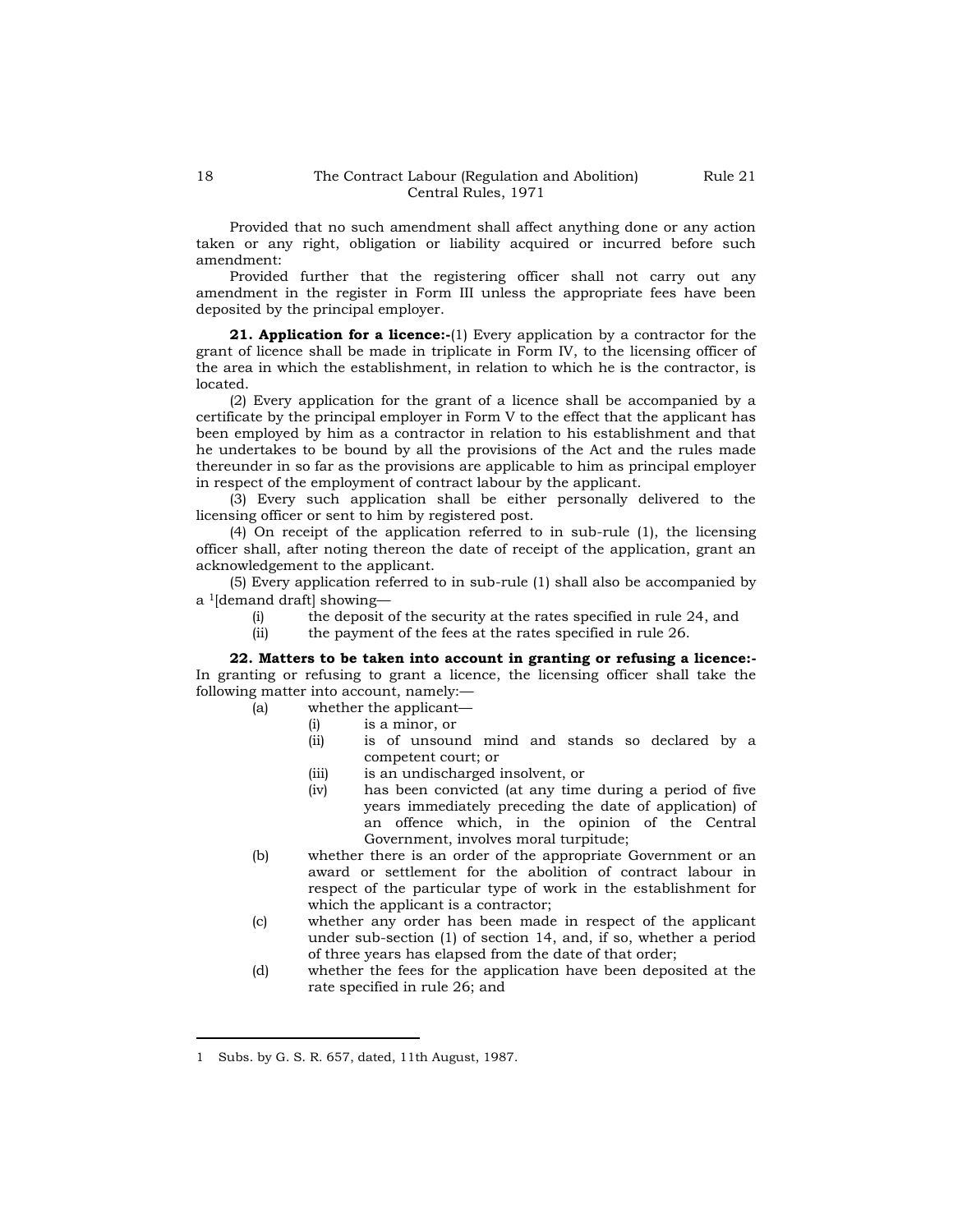(e) whether security has been deposited by the applicant at the rates specified in rule 24.

**23. Refusal to grant licence:** <sup>1</sup>[(1) On receipt of the application from the contractor, and as soon as possible thereafter, the licensing officer shall investigate or cause investigation to be made to satisfy himself about the correctness of the facts and particulars furnished in such application and the eligibility of the applicant for a licence.]

(2) (i) Where the licensing officer is of opinion that the licence should not be granted, he shall, after affording reasonable opportunity to the applicant to be heard, make an order rejecting the application.

(ii) The order shall record the reasons for the refusal and shall be communicated to the applicant.

**24. Security:-**(1) Before a licence is issued, an amount calculated at the rate of Rs. 2[90] for each of the workman to be employed as contract labour, in respect of which the application for licence has been made, shall be deposited by the contractor for due performance of the conditions of the licence and compliance with the provisions of the Act or the rules made thereunder.

 $3$ [Provided that where the contractor is a co-operative society, the amount deposited as security shall be at the rate of  $\frac{4}{R}$ s. 15] for each workman to be employed as a contract labour.]

 $5(1)$  Where the applicant for the licence was holding a licence in regard to another work and that licences had expired, the licensing officer, if he is of the view that any amount out of the security deposited in respect of that licence is to be directed to be refunded to the applicant under rule 31, may, on an application made for that purpose in Form VA by the applicant adjust the amount so to be refunded towards the security required to be deposited in respect of the application for the new licence and the applicant need deposit, in such a case, only the balance amount, if any, after making such adjustment.]

 $(2)$  <sup>6</sup>[The amount of security, or the balance amount, required to be deposited under sub-rule (1), or, as the case may be, under sub-rule (1A) shall be paid in the local treasury under the Head of Account "Section T—Deposits & Advances—Part II Deposits bearing interest—(c) Other Deposit Accounts— Departmental and Judicial Deposits—Civil Deposits—Deposits, under Contract Labour (Regulation and Abolition) Act, 1970 (Central)."

**25. Forms and terms and conditions of licence:-**(1) Every licence granted under sub-section (1) of section 12 shall be in Form VI.

(2) Every licence granted under sub-rule (1) or renewed under rule 29 shall be subject to the following conditions, namely:—

(i) the licence shall be non-transferable;

<sup>1</sup> Subs. by G. S. R. 520, dated, 10th May, 1974.

<sup>2</sup> Subs. by G. S. R. 1215 (E), dated, 28th December, 1988.

<sup>3</sup> Subs. by G. S. R. 200, dated, 13th February, 1973.

<sup>4</sup> Subs. by G. S. R. 1215 (E), dated, 28th December, 1988.

<sup>5</sup> Subs. by G. S. R. 948, dated, 12th July, 1978.

<sup>6</sup> Subs. by G. S. R. 948, dated, 12th July, 1978.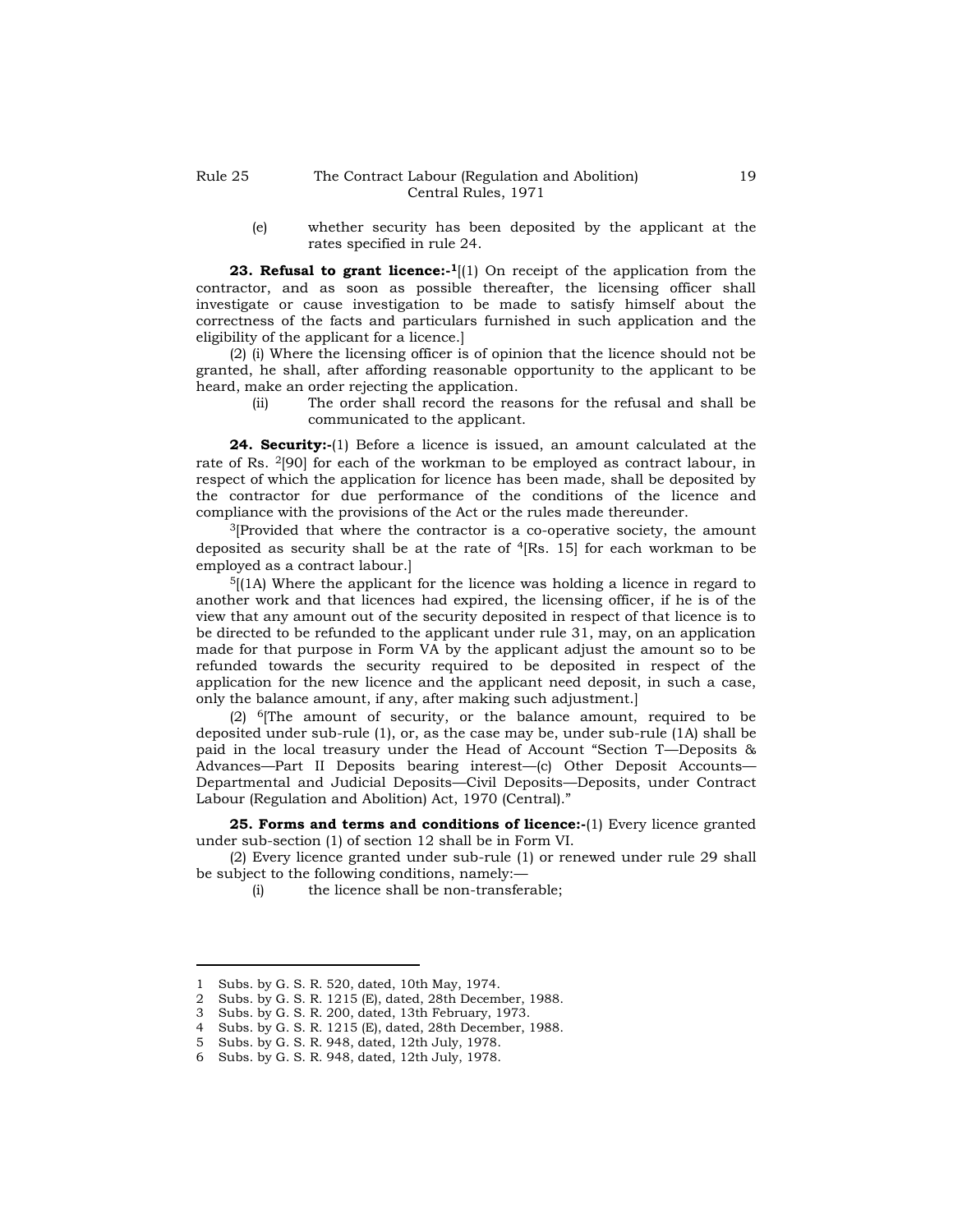- (ii) the number of workmen employed as contract labour in the establishment shall, not on any day, exceed the maximum number specified in the licence;
- (iii) save as provided in these rules, the fees paid for the grant, or as the case may be, for renewal of the licence shall be nonrefundable;
- (iv) the rates of wages payable to the workmen by the contactor shall not be less than the rates prescribed under the Minimum Wages Act, 1948 (11 of 1948), for such employment where applicable and where the rates have been fixed by agreement, settlement, or award, not less than the rates so fixed;
- (v) (a) in cases where the workman employed by the contractor perform the same or similar kind of work as the workmen directly employed by the principal employer of the establishment, the wage rates, holidays, hours of work and other conditions of service of the workmen of the contractor shall be the same as applicable to the workmen directly employed by the principal employer of the establishment on the same or similar kind of work;

Provided that in the case of any disagreement with regard to the type of work the same shall be decided by  $\frac{1}{\text{th}}$  Deputy Chief Labour Commission (Central)  $2[***]$ 

> (b) in other cases the wages rates holidays, hours, of work and conditions of service of the workmen of the contractor shall be such as may be specified in this behalf by [the Deputy Chief Labour Commissioner (Central)];

*Explanation*:-While determining the wage rates, holidays, hours of work and other conditions of services under (b) above, [the Deputy Chief Labour Commissioner (Central) shall have due regard to the wage rates, holidays, hours of work and other conditions of service obtaining in similar employments;

- (vi) (a) in every establishment where twenty or more women are ordinarily employed as contract labour, there shall be provided two rooms of reasonable dimensions for the use of their children under the age of six years,
	- (b) one of such rooms shall be used as a play room for the children and the other as bed room for the children,
	- (c) the contractor shall supply adequate number of toys and games in the play room and sufficient number of cots and beddings in the sleeping room,
	- (d) the standard of construction and maintenance of the crèches shall be such as may be specified in this behalf by the Chief Labour Commissioner (Central);
- (vii) the licensee shall notify any change in the number of workmen or the conditions of work to the licensing officer;
- $1$ [(viii) the licensee shall, within fifteen days of the commencement and completion of each contract work submit a return to the

<sup>1</sup> Subs. by G. S. R. 41 (E), dated, 21st January, 1999 (w.e.f. 21-1-1999).

<sup>2</sup> Omitted by G. S. R. 871 (E), dated, 26th November, 1985.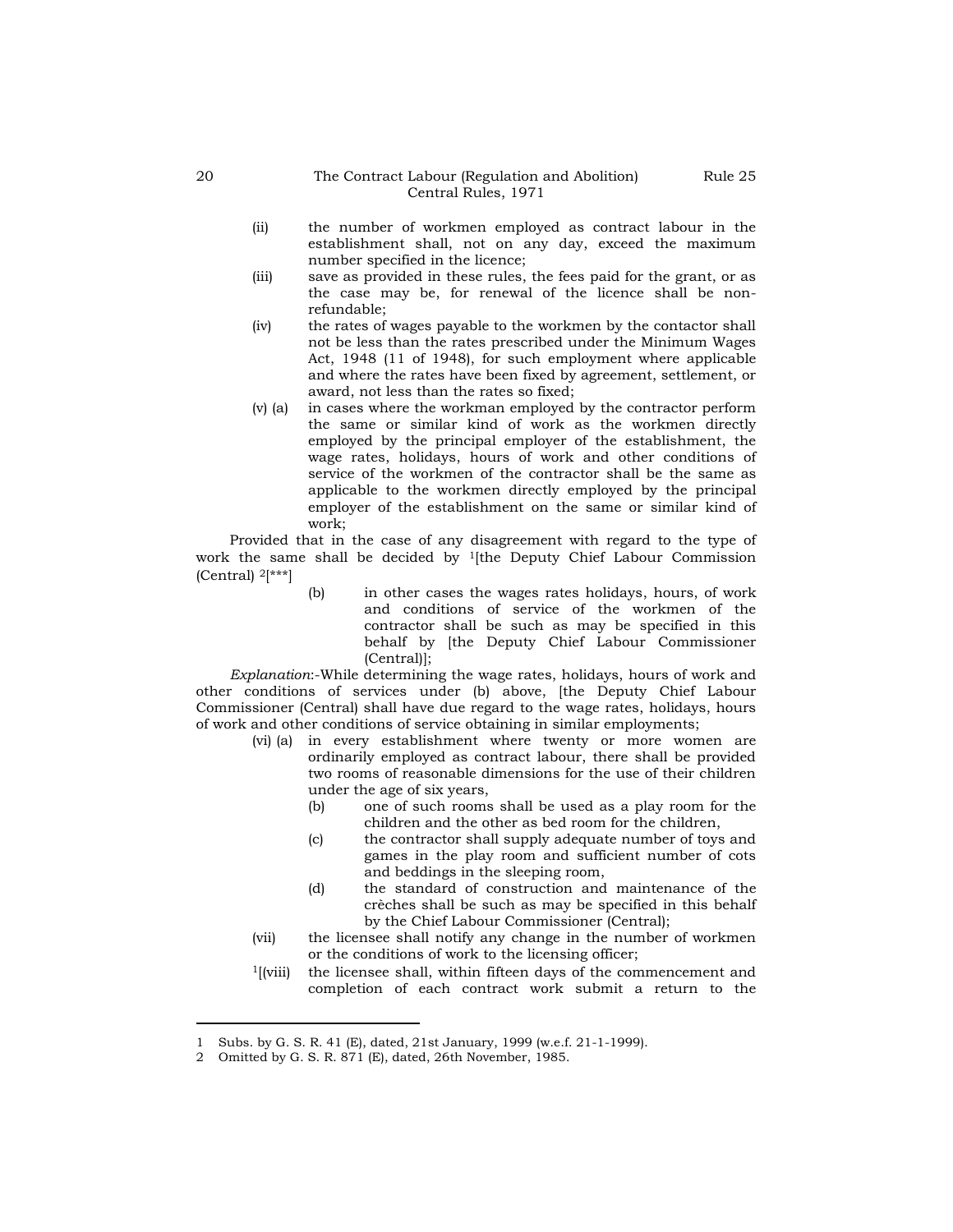### Rule 28 The Contract Labour (Regulation and Abolition) Central Rules, 1971

Inspector, appointed under section 28 of the Act intimating the actual date of the commencement or, as the case may be, completion of such contract work in Form VIA;]

- <sup>2</sup>[(ix) a copy of the licence shall be displayed prominently at the premises where the contract work is being carried on];
- $3(x)$  no female contract labour shall be employed by any contractor before 6.00 a. m. or after 7.00 p.m.:

Provided that this clause shall not apply to the employment of women in pithead baths, crèches and canteens and so to midwives and nurses in hospitals and dispensaries.]

**<sup>4</sup>[26. Fees:-**(1) The fees to be paid for the grant of a certificate of registration under section 7 shall be as specified below:—

If the number of workmen proposed to be employed on contract on any day:—

| (a) | is 20                               | Rs. 60   |
|-----|-------------------------------------|----------|
| (b) | Exceeds 20 but does not exceed 50   | Rs. 150  |
| (c) | Exceeds 50 but does not exceed 100  | Rs. 300  |
| (d) | Exceeds 100 but does not exceed 200 | Rs. 600  |
| (e) | Exceeds 200 but does not exceed 400 | Rs. 1200 |
| (f) | Exceeds 400                         | Rs. 1500 |
|     |                                     |          |

(2) The fees to be paid for the grant of a licence under section 12 shall be as specified below:

If the number of workmen employed by the contractor on any day—

| is 20                               | Rs. 15    |
|-------------------------------------|-----------|
| Exceeds 20 but does not exceed 50   | Rs. 37.50 |
| Exceeds 50 but does not exceed 100  | Rs. 75    |
| Exceeds 100 but does not exceed 200 | Rs. 150   |
| Exceeds 200 but does not exceed 400 | Rs. 300   |
| Exceeds 400                         | Rs. 375.  |
|                                     |           |

**27. Validity of the licence:-**Every licence granted under rule 25 or renewed under rule 29 shall remain in force for twelve months from the date it is granted or renewed.

28. Amendment of the licence:-(1) A licence issued under rule 25 or renewed under rule 29 may, for good and sufficient reasons, be amended by the Licensing Officer.

(2) The contractor who desires to have the licence amended shall submit to the licensing officer an application stating the nature of the amendment and reasons therefore.

(3) (i) If the licensing officer allows the application he shall require the applicant to furnish a  $5$ [demand draft] for the amount, if any, by which the fees that would have been payable if the licence had been originally issued in the amended form exceeds the fees originally paid for the licence.

<sup>1</sup> Ins. by G. S. R. 199, dated, 25th January, 1977 (w.e.f. 12-2-1977).

<sup>2</sup> Subs. by G. S. R. 657, dated, 11th August, 1987.

<sup>3</sup> Renumbered and ins. by G. S. R. 657, dated, 11th August, 1987.

<sup>4</sup> Subs. by G. S. R. 1215 (E), dated, 28th December, 1988.

<sup>5</sup> Subs. by G. S. R. 657, dated, 11th August, 1987.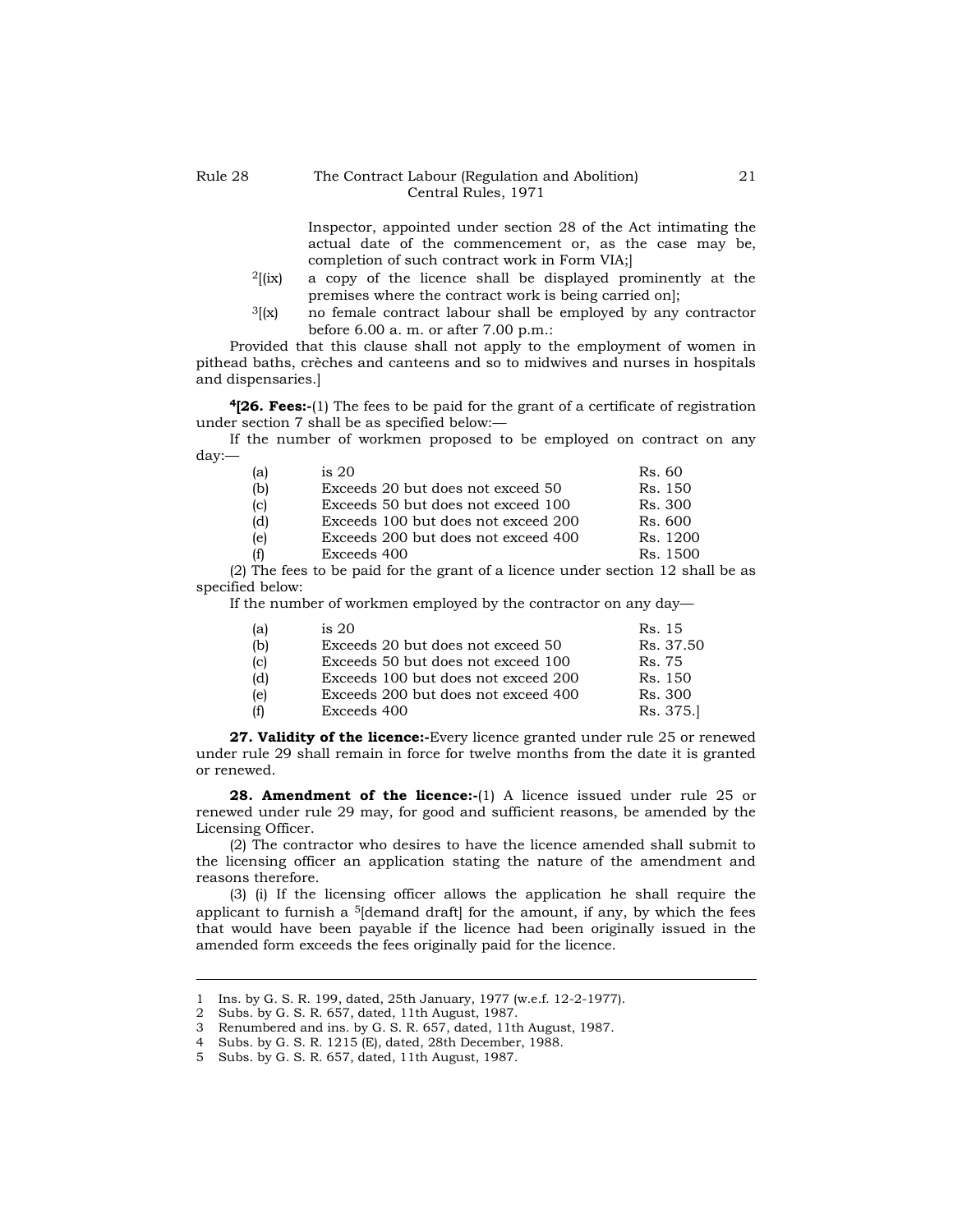(ii) On the applicant furnishing the requisite  $\frac{1}{\text{d}}$  demand draft the licence shall be amended according to the orders of the licensing officer.

(4) Where the application for amendment is refused, the licensing officer shall record the reasons for such refusal and communicate the same to the applicant.

**29. Renewal of licence:-**(1) Every contractor shall apply to the licensing officer for renewal of the licence.

(2) Every such application shall be in Form VII in triplicate and shall be made not less than thirty days before the date on which the licence expires, and if the application is so made, the licence shall be deemed to have been renewed until such date when the renewed licence is issued.

(3) The fees chargeable for renewal of the licence shall be the same as for the grant thereof:

Provided that if the application for renewal is not received within the time specified in sub-rule (2), a fee of 25 per cent. in excess of the fee ordinarily payable for the licence shall be payable for such renewal.

Provided further that in case where the licensing officer is satisfied that the delay in submission of the application is due to unavoidable circumstances beyond the control of the contractor, he may reduce or remit as he thinks fit the payment of such excess fee.

**30. Issue of duplicate certificate of registration or licence:-**Where a certificate of registration or a licence granted or renewed under the preceding rules has been lost, defaced or accidentally destroyed, a duplicate may be granted on payment of fees of rupees five.

**31. Refund of security:-**(1) (i) On expiry of the period of licence the contractor may, if he does not intend to have his licence renewed, make an application to the licensing officer for the refund of the security deposited by him under rule 24.

(ii) If the Licensing Officer is satisfied that there is no breach of the conditions of licence or there is no order under section 14 for the forfeiture of security or any portion thereof, he shall direct the refund of the security to the applicant.

(2) If there is any order directing the forfeiture of any portion of the security, the amount to be forfeited shall be deducted from the security deposit, and balance, if any, refunded to the applicant.

(3) Any application for refund shall, as far as possible, be disposed of within 60 days of the receipt of the application.

**32. Grant of temporary certificate of registration and licence:-**(1) Where conditions arise in an establishment requiring the employment of contract labour immediately and such employment is estimated to last for not more than fifteen days, the Principal Employer of the establishment or the contractor, as the case may be, may apply for a temporary certificate of registration or licence to the Registering Officer or the Licensing Officer, as the case may be, having jurisdiction over the area in which the establishment is situated.

(2) The application for such temporary certificate of registration or licence shall be made in triplicate in Forms VIII and X respectively and shall be

<sup>1</sup> Subs. by G. S. R. 657, dated, 11th August, 1987.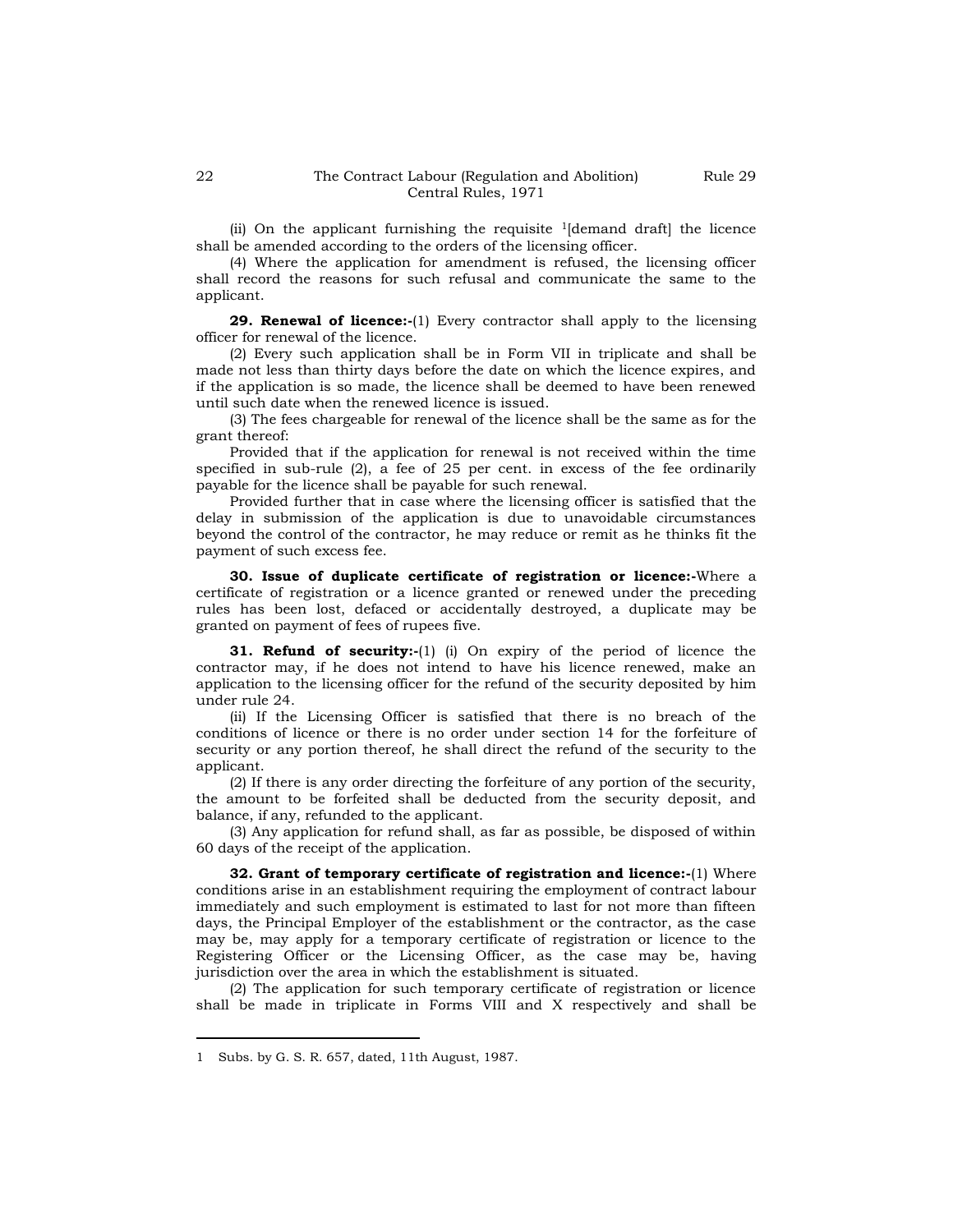accompanied by a  $\frac{1}{\text{demand}}$  draft drawn in favour of the Pay and Accounts, Officer, Office of the Chief Labour Commissioner (Central) New Delhi] showing payment of appropriate fees and in the case of licence the appropriate amount of security also.

(3) On receipt of the application, complete in all respects, and on being satisfied either on affidavit by the applicant or otherwise that the work in respect of which the application has been made would be finished in a period of fifteen days and was of a nature which could not but be carried out immediately, the Registering Officer or the licensing officer, as the case may be, shall forthwith grant a certificate of registration in form IX or a licence in form XI, as the case may be, for a period of not more than fifteen days.

(4) Where a certificate of registration or licence is not granted, the reasons therefor shall be recorded by the Registering Officer or the Licensing Officer, as the case may be.

(5) On the expiry of the validity of the registration certificate the establishment shall cease to employ in the establishment contract labour in respect of which the certificate was given.

(6) The fees to be paid for the grant of the certificate of registration under sub-rule (3) shall be as specified below:

If the number of workmen proposed to be employed on contract on any day—

|     |                                    | Rs.           |
|-----|------------------------------------|---------------|
| (a) | Exceeds 20 but does not exceed 50  | $^{2}[30.00]$ |
| (b) | Exceeds 50 but does not exceed 200 | 3[60.00]      |
| (c) | Exceeds 200                        | 4[90.00]      |

(7) The fees to be paid for the grant of a licence under sub-rule (3) shall be specified below:

If the number of workmen to be employed by the contractor on any day—

|     |                                    | Rs.      |
|-----|------------------------------------|----------|
| (a) | Exceeds 20 but does not exceed 50  | 5[15.00] |
| (b) | Exceeds 50 but does not exceed 200 | 6[60.00] |
| (c) | Exceeds 200                        | 7[90.00] |

(8) The provision of rule 23 and rule 24 shall apply to the refusal to grant licence or to grant licence under sub-rule (4) and sub-rule (3) respectively.

# **CHAPTER IV**

#### **APPEALS AND PROCEDURE**

**33.** (1) (i) Every appeal under sub-section (1) of section 15 shall be preferred in the form of a memorandum signed by the appellant or his authorised agent and presented to the Appellate Officer in person or sent to him by registered post.

<sup>1</sup> Subs. by G. S. R. 657, dated, 11th August, 1987.

<sup>2</sup> Subs. by G. S. R. 1215 (E), dated, 28th December, 1988.

<sup>3</sup> Subs. by G. S. R. 1215 (E), dated, 28th December, 1988.

<sup>4</sup> Subs. by G. S. R. 1215 (E), dated, 28th December, 1988.

<sup>5</sup> Subs. by G. S. R. 1215 (E), dated, 28th December, 1988.

<sup>6</sup> Subs. by G. S. R. 1215 (E), dated, 28th December, 1988.

<sup>7</sup> Subs. by G. S. R. 1215 (E), dated, 28th December, 1988.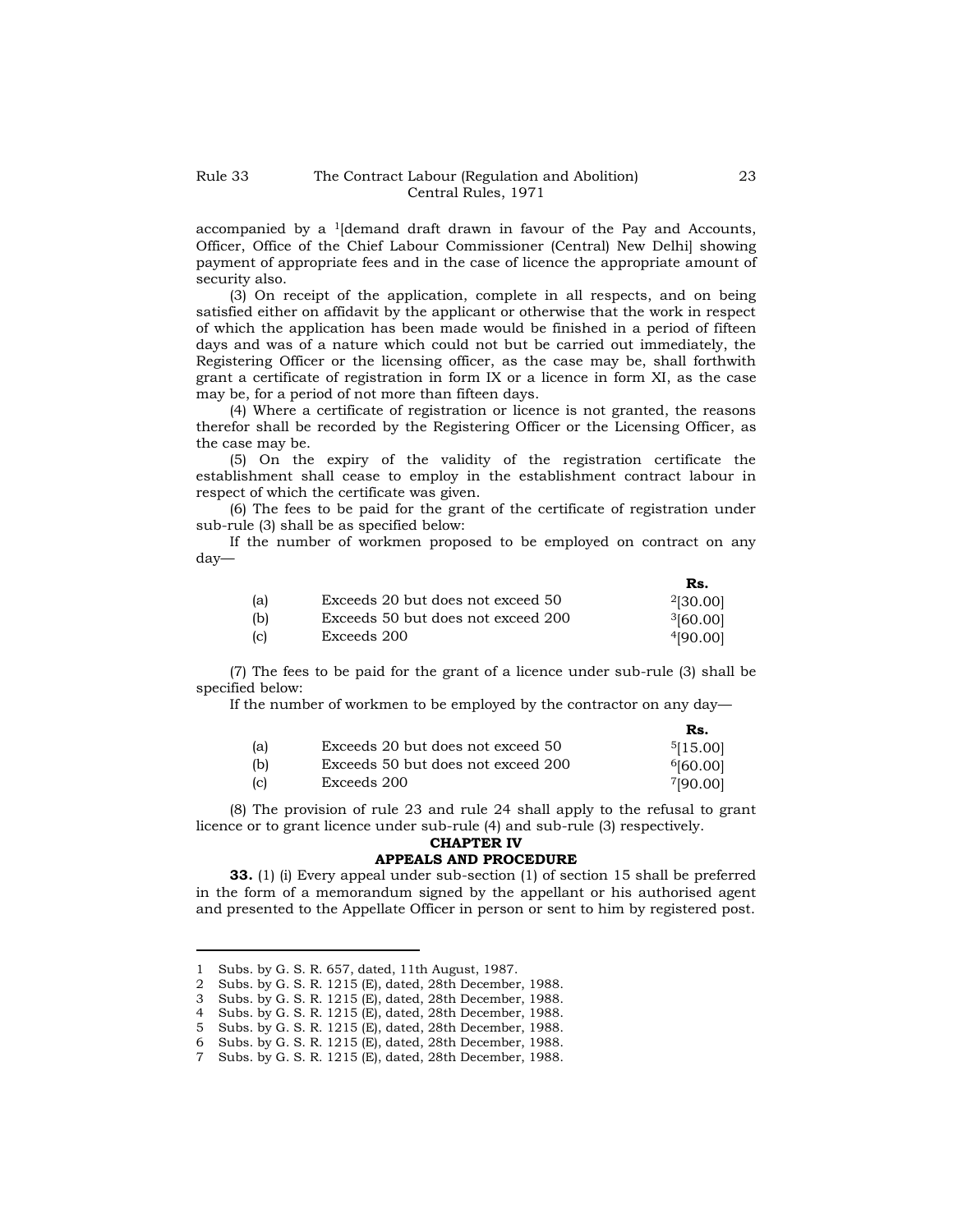(ii) The memorandum shall be accompanied by a certified copy of the order appealed from and a <sup>1</sup>[demand draft] for rupees 10.

(2) The memorandum shall set forth concisely and under distinct heads the grounds of appeal to the order appealed from.

**34.** (1) Where the memorandum of appeal does not comply with the provisions of sub-rule (2) of rule 33 it may be rejected or returned to appellant for the purpose of being amended within a time to be fixed by the Appellate Officer.

(2) Where the Appellate Officer rejects the memorandum under sub-rule (1) he shall record the reason for such rejection, and communicate the order to the appellant.

(3) Where the memorandum of appeal is in order the Appellate Officer shall admit the appeal, endorse thereon the date of presentation and shall register the appeal in a book to be kept for the purpose called the Register of Appeals.

(4) (i) When the appeal has been admitted, the Appellate Officer shall send the notice of the appeal to the Registering Officer or the Licensing Officer as the case may be, from whose order the appeal has been preferred and the Registering Officer or the Licensing Officer shall send the record of the case to the Appellate Officer.

(ii) On receipt of the record, the Appellate Officer shall send a notice to the appellant to appear before him at such date and time as may be specified in the notice for the hearing of the appeal.

**35. Failure to appear on date of hearing:-**If on the date fixed for hearing, the appellant does not appear, the Appellate Officer may dismiss the appeal for default of appearance of the appellant.

**36. Restoration of appeals -** (i) Where an appeal has been dismissed under rule 35 the appellant may apply to the Appellate Officer for the re-admission of the appeal, and where it is proved that he was prevented by any sufficient cause from appearing when the appeal was called on for hearing, the Appellate Officer shall restore the appeal on its original number.

(ii) Such an application shall, unless the Appellate Officer extends the time for sufficient reason, be made within 30 days of the date of dismissal.

**37. Hearing of appeal** - (1) If the appellant is present when the appeal is called on for the hearing, the Appellate Officer shall proceed to hear the appellant or his authorised agent and any other person summoned by him for this purpose, and pronounce judgement on the appeal, either confirming, reversing or varying the order appealed from.

(2) The judgement of the Appellate Officer shall state the points for determination, the decision thereon and the reasons for the decisions.

(3) The order shall be communicated to the appellant and copy thereof shall be sent to the Registering Officer of the Licensing Officer from whose order the appeal has been preferred.

**<sup>2</sup>[38. Payment of fees:-**(1) All amounts of money payable on account of security, deposit, registration fees, licence fee, appeal, supply of duplicate copies of registration certificates and in terms of any other provisions of the Act and

<sup>1</sup> Subs. by G. S. R. 657, dated, 11th August, 1987.

<sup>2</sup> Substituted by G. S. R. 657, dated, 11th August, 1987.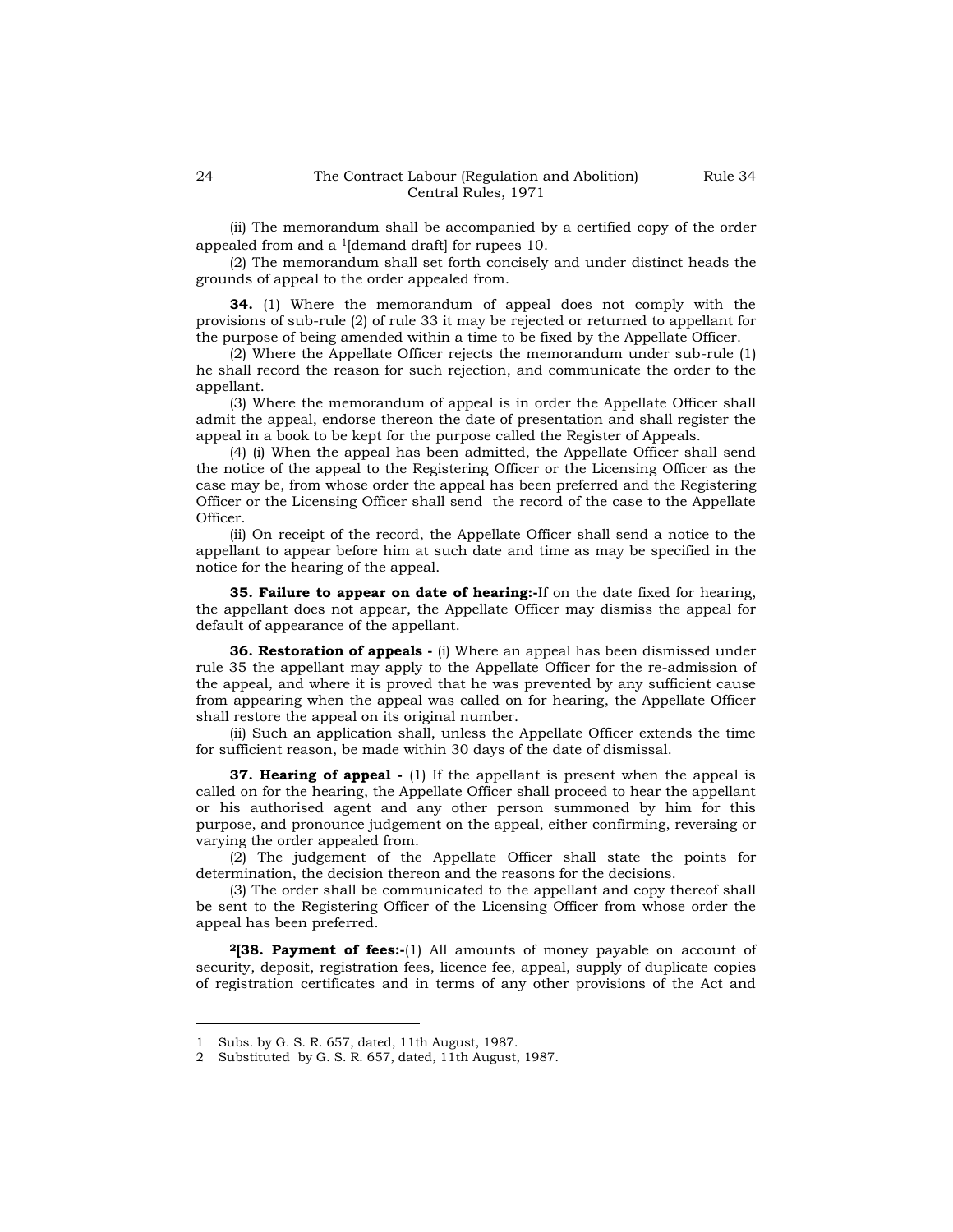rules shall be paid through a crossed demand draft drawn in favour of the officers as shown in Annexure "A" and made payable at branch of the Union Bank of India at the headquarters of the officers specified in column (3) of the said Annexure. All such demand drafts shall be accompanied by a challan in form No. TR-6 (in triplicate) indicating the details of payment, *etc*.

(2) The Licensing Officer, the Registering Officer or the Appellate Authority, as the case may be on receipt of the demand draft from the party shall arrange to deposit the amount in the appropriate account in the Bank with which he, in his capacity as Regional Labour Commissioner/Assistant Labour Commissioner (Central) as Drawing and Disbursing Officer is in account. The Assistant Labour Commissioner (Central), Delhi shall deposit the demand draft in the Union Bank of India, Extension Counter, Shram Shakti Bhavan, Rafi Marg, New Delhi in the Account of "Pay and Accounts Officer" Chief Labour Commissioner, New Delhi.

(3) The payments received by the officers specified in the said Annexure by way of demand drafts shall be deposited in the relevant heads of accounts as shown below:—

Registration fees—"087 Labour and Employment—Fees under Contract Labour (Regulation and Abolition) Central Rules, 1971 (adjustable in the books of the Pay and Accounts Officer, (Chief Labour Commissioner), Ministry of Labour, New Delhi".

Licensing fees—"087 Labour Employment—Fees under the Contract Labour (Regulation and Abolition) Central Rules, 1971 (adjustable in the books of the Pay and Accounts Officer, (Chief Labour Commissioner), Ministry of Labour, New Delhi".

Security deposits—Deposits and Advance (—) deposits not bearing interest 843—Civil Deposits under Contract Labour (Regulation and Abolition) Act 1970, (adjustable in the books of the Pay and Accounts Officer Chief Labour Commissioner), Ministry of Labour, New Delhi".

Duplicate copy of the registration certificates—"087 Labour and Employment Fees under Contract Labour Appeals (Regulation and Abolition) Central Rules, 1971"]

**39. Copies:-**Copy of the order of the Registering Officer, Licensing Officer or the Appellate Officer may be obtained on payment of fees of rupees two for each order on application specifying the date and other particulars of the order, made to the officer concerned.

# **CHAPTER V**

# **WELFARE AND HEALTH OF CONTRACT LABOUR**

**40.** (1) The facilities required to be provided under sections 18 and 19 of the Act, namely sufficient supply of wholesome drinking water, a sufficient number of latrines and urinals, washing facilities and first-aid facilities shall be provided by the contractor in the case of the existing establishments within seven days of the commencement of these rules and in the case of new establishments within seven days of the commencement of the employment of contract labour therein.

(2) If any of the facility mentioned in sub-rule (1) is not provided by the contractor within the period prescribed the same shall be provided by the principal employer within seven days of the expiry of the period laid down in the said sub-rule.

**41. Rest-rooms:**-(1) In every place wherein contract labour is required to halt at night in connection with the working of the establishment to which the Act applies and in which employment of contract labour is likely to continue for 3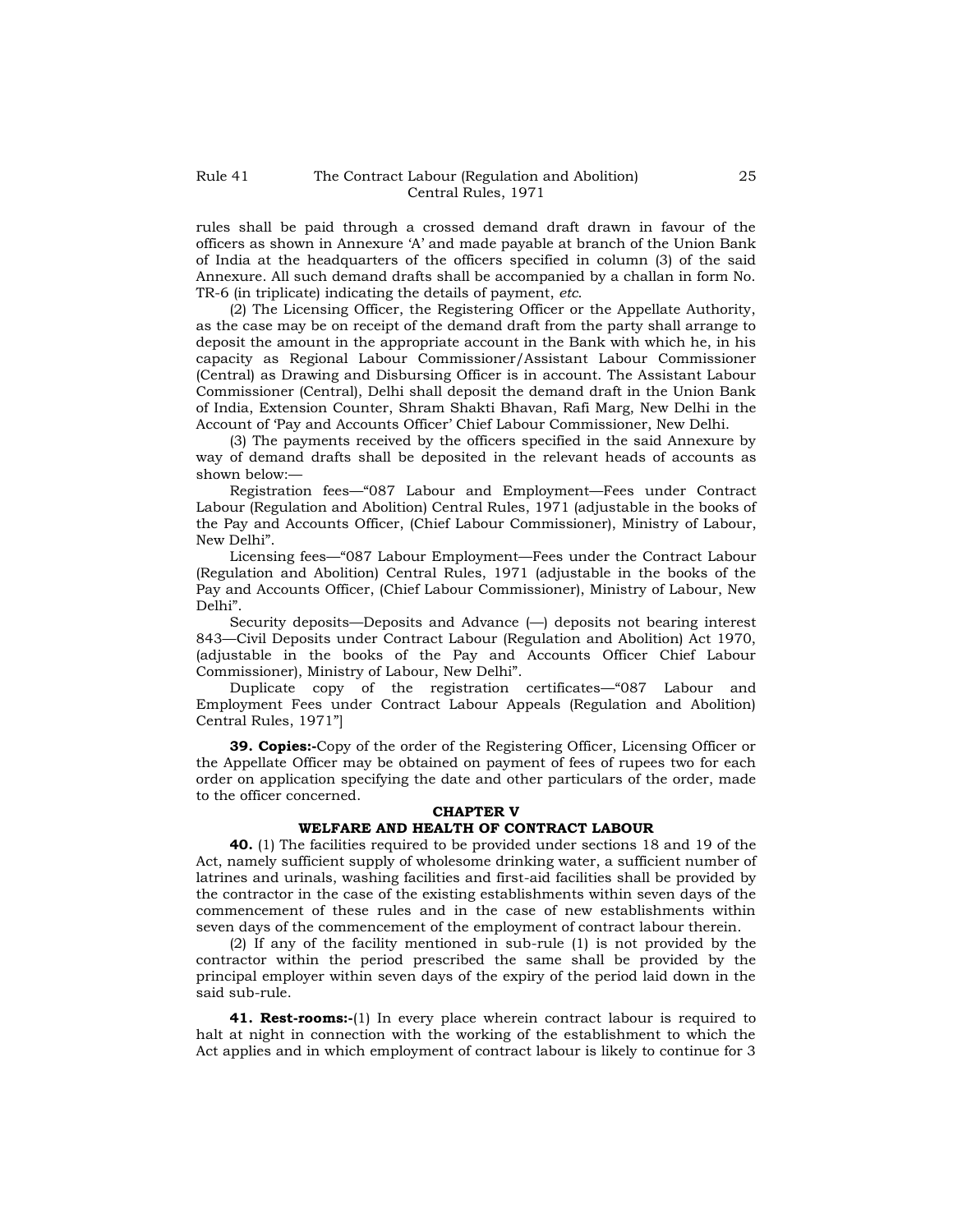months or more, the contractor shall provide and maintain rest rooms or other suitable alternative accommodation within fifteen days of the coming into force of the rules in the case of existing establishments and within fifteen days of the commencement of the employment of contract labour in new establishments.

(2) If the amenity referred to in sub-rule (1) is not provided by the contractor within the period prescribed the principal employer shall provide the same within a period of fifteen days of the expiry of the period laid down in the said sub-rule.

(3) Separate rooms shall be provided for women employees.

(4) Effective and suitable provision shall be made in every room for securing and maintaining adequate ventilation by the circulation of fresh air and there shall also be provided and maintained sufficient and suitable natural or artificial lighting.

(5) The rest-room or rooms or other suitable alternative accommodation shall be of such dimensions so as to provide at least a floor area 1.1 sq. metre for each person making use the rest room.

(6) The rest-room or rooms or other suitable alternative accommodation shall be so constructed as to afford adequate protection against heat, wind, rain and shall have smooth, hard and impervious floor surface.

(7) The rest-room or other suitable alternative accommodation shall be at a convenient distance from the establishment and shall have adequate supply of wholesome drinking water.

**42. Canteens:-**(1) In every establishment to which the Act applies and wherein work regarding the employment of contract labour is likely to continue for six months and wherein contract labour numbering one hundred or more are ordinarily employed an adequate canteen shall be provided by the contractor for the use of such contract labour within sixty days of the date of coming into force of the rules in the case of the existing establishments and within 60 days of the commencement of the employment of contract labour in the case of new establishments.

(2) If the contractor fails to provide the canteen within the time laid down the same shall be provided by the principal employer within sixty days of the expiry of the time allowed to the contractor.

(3) The canteen shall be maintained by the contractor or principal employer, as the case may be, in an efficient manner.

**43.** (1) The canteen shall consist of at least a dining hall, kitchen storeroom, pantry and washing places separately for workers and for utensils.

(2) (i) The canteen shall be sufficiently lighted at all times when any person has access to it.

(ii) The floor shall be made of smooth and impervious material and inside walls shall be lime washed or colour-washed at least once in each year:

Provided that the inside walls of the kitchen shall be lime-washed every four months.

(3) (i) The precincts of the canteen shall be maintained and in a clean and sanitary condition.

(ii) Waste water shall be carried away in suitable covered drains and shall not be allowed to accumulate so as to cause a nuisance.

(iii) suitable arrangements shall be made for the collection and disposal of garbage.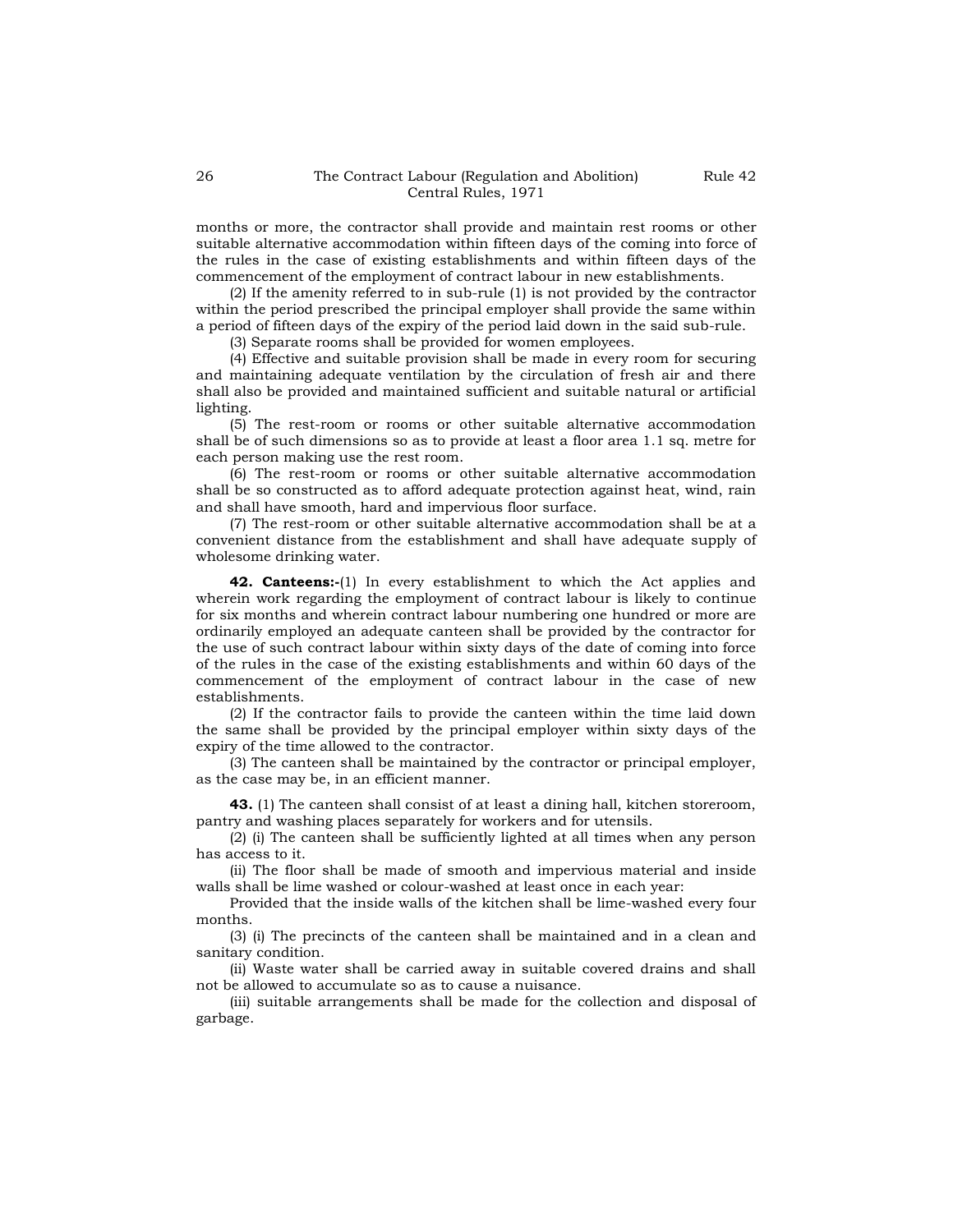**44. Dining hall -** (1) The dining hall shall accommodate at a time at least 30 per cent. of the contract labour working at a time.

(2) The floor area of the dining hall, excluding the area occupied by the service counter and any furniture except tables and chairs shall be not less than one square metre per diner to be accommodated as prescribed in sub-rule (1).

(3) (i) A portion of the dining hall and service counter shall be partitioned off and reserved for women workers, in proportion to their number.

(ii) Washing places for women shall be separate and screened to secure privacy.

(4) Sufficient tables, stools, chairs or benches shall be available for the number of diners to be accommodated as prescribed in sub-rule (1).

**45. Furniture and utensils -** (1) (i) There shall be provided and maintained sufficient utensils, crockery, cutlery, furniture and any other equipment necessary for the efficient running of the canteen.

(ii) The furniture, utensils and other equipment shall be maintained in a clean and hygienic condition.

(2) (i) Suitable clean clothes for the employees serving in the canteen shall also be provided and maintained.

(ii) A service counter, if provided, shall have top of smooth and impervious material.

(iii) Suitable facilities including an adequate supply of hot water shall be provided for the cleaning of utensils and equipment.

**46.** The foodstuff and other items to be served in the canteen shall be in conformity with the normal habits of the contract labour.

**47. Charges of Foodstuff -** The charges for foodstuffs, beverages and any other items served in the canteen shall be based on "no profit no loss" and shall be conspicuously displayed in the canteen.

**48.** In arriving at the prices of foodstuffs and other articles served in the canteen the following items shall not be taken into consideration as expenditure namely:—

- (a) the rent for the land and building;
- (b) the depreciation and maintenance charges for the building and equipment provided for in the canteen;
- (c) the cost of purchase, repairs, and replacement of equipments including furniture, crockery, cutlery and utensils;
- (d) the water charges and other charges incurred for lighting and ventilation;
- (e) the interest on the amounts spent on the provisions and mainteinance of furniture and equipment provided for in the canteen.

**49. Books of Accounts -** The books of accounts and registers and other documents used in connection with the running of the canteen shall be produced on demand to an Inspector.

**50. Audit -** The accounts pertaining to the canteen shall be audited once every 12 months by registered accountants and auditors:

Provided that the Chief Labour Commissioner (Central) may approve of any other person to audit the accounts, if he is satisfied that it is not feasible to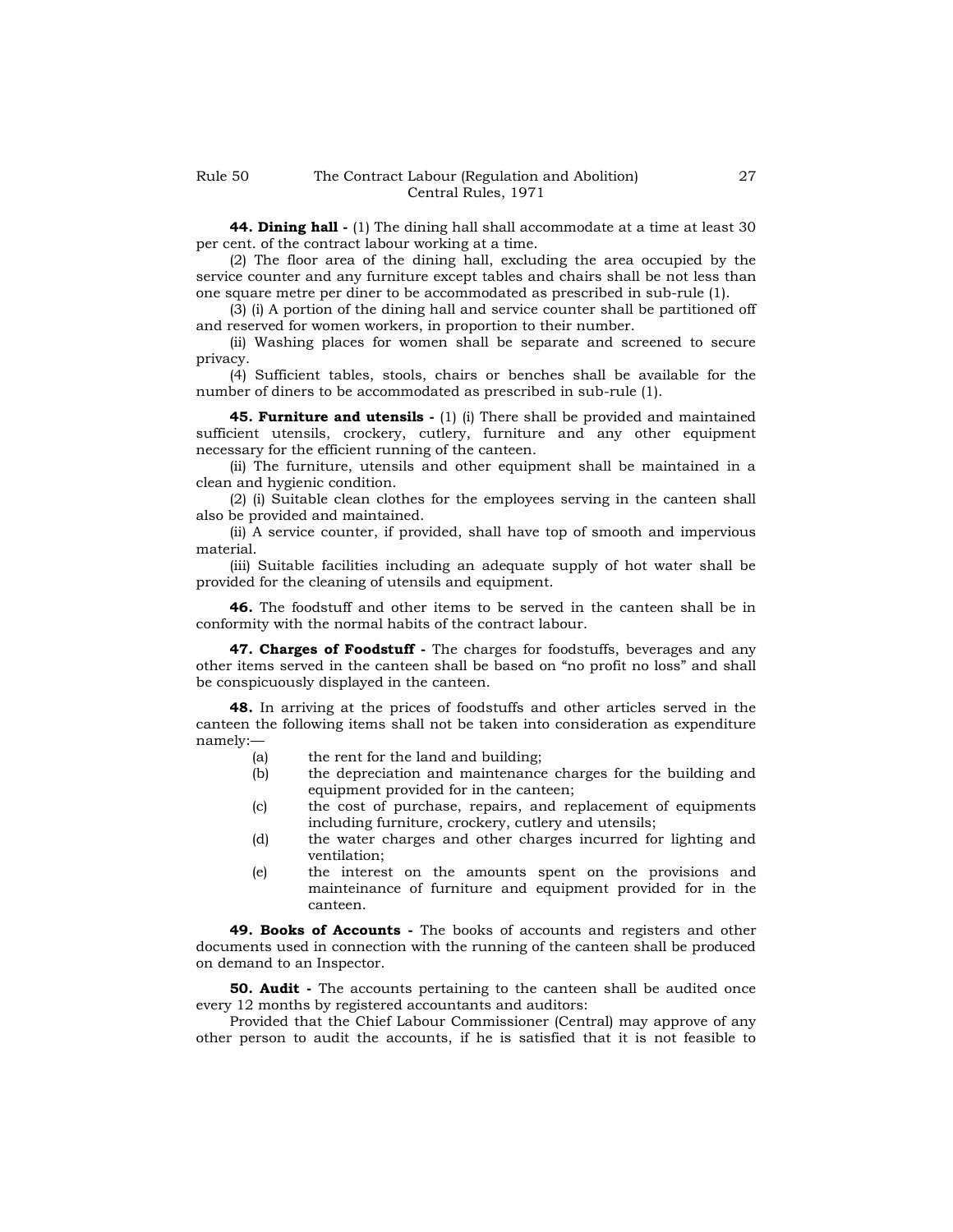appoint a registered accountant and auditor in view of the site or the location of the canteen.

**51. Latrines and Urinals:-**Latrines shall be provided in every establishment coming within the scope of the Act on the following scale, namely:-

- (a) where females are employed, there shall be at least one latrine for every 25 females;
- (b) where males are employed, there shall be at least one latrine for every 25 males;

Provided that where the number of males or females exceeds 100, it shall be sufficient if there is one latrine for every 25 males or females, as the case may be, upto the first 100, and one for every 50 thereafter.

**52.** Every latrine shall be under cover and so partitioned off as to secure privacy, and shall have a proper door and fastenings.

**53.** (1) Where workers both sexes are employed there shall be displayed outside each block of latrines and urinals a notice in the language understood by the majority of the workers "For Men Only" or "For Women Only", as the case may be.

(2) The notice shall also bear the figure of a man or of a woman, as the case may be.

**54.** There shall be at least one urinal for male workers upto 50 and one for female workers upto fifty employed at a time:

Provided that where the number of male or female workmen, as the case may be, exceeds 500 it shall be sufficient if there is one urinal for every 50 males or females upto the first 500 and one for every 100 or part thereof thereafter.

**55.** (1) The latrines and urinals shall be conveniently situated and accessible to workers at all times at the establishment.

(2) (i) The latrines and urinals shall be adequately lighted and shall be maintained in a clean and sanitary condition at all times;

> (ii) Latrine and urinal other than those connected with a flush sewage system shall comply with the requirements of the public health authorities;

**56.** Water shall be provided by the means of tap or otherwise so as to be conveniently accessible in or near the latrine and urinal;

**57. Washing Facilities:-**(1) In every establishment coming within the scope of the Act adequate and suitable facilities for washing shall be provided and maintained for the use of contract labour employed therein.

(2) Separate and adequate screening facilities shall be provided for the use of male and female workers.

(3) Such facilities shall be conveniently accessible and shall be kept in clean and hygienic condition.

**58. First-Aid Facilities:-**In every establishing coming within the scope of the Act there shall be provided and maintained so, as to be readily accessible during all working hours fist-aid boxes at the rate of not less than one box for 150 contract labour or part thereof ordinarily employed.

**59.** (1) The first-aid box shall be distinctively marked with a red cross on a white ground and shall contain the following equipment, namely:—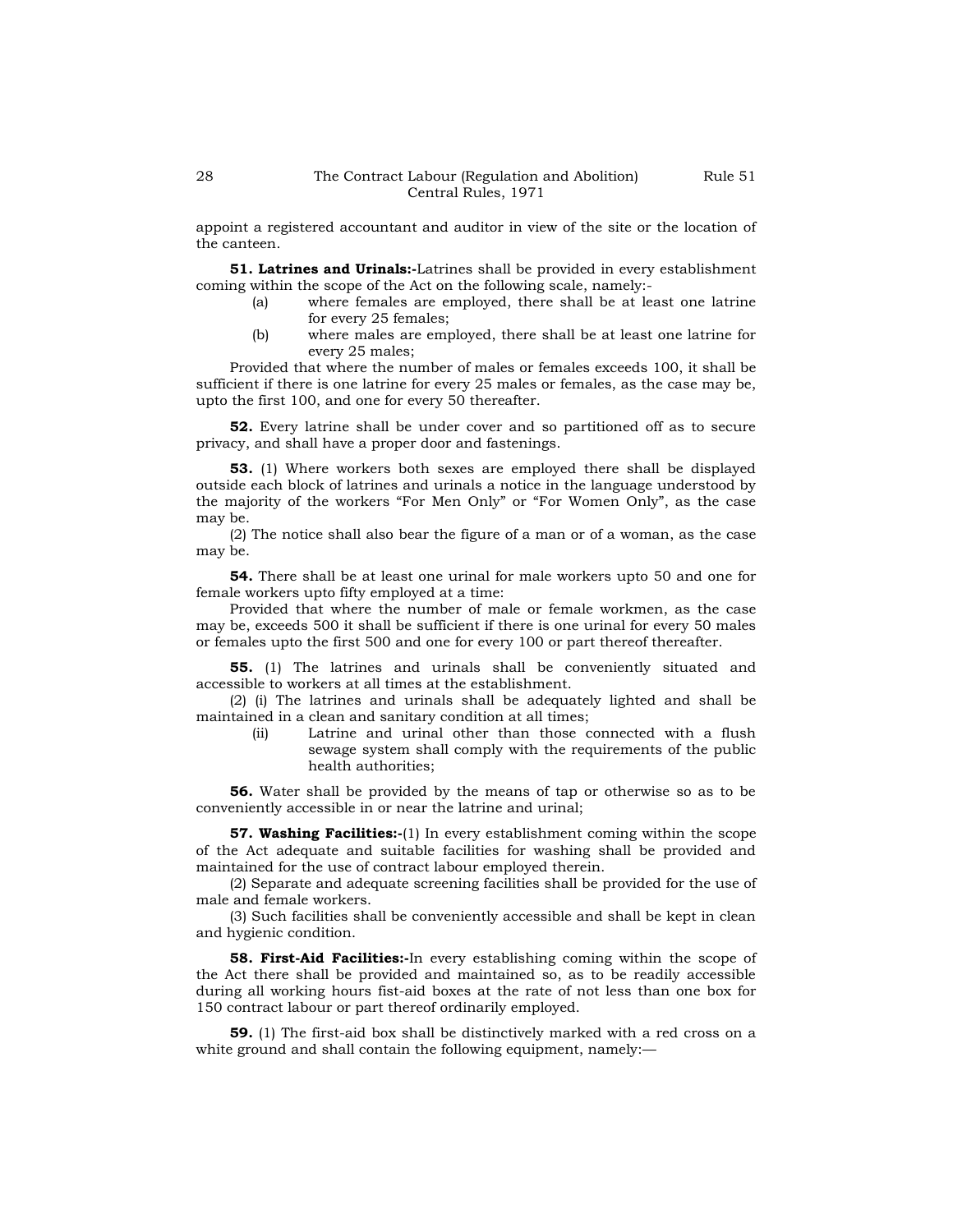(A) For establishments in which the number of contract labour employed does not exceed fifty:—

Each first-aid box shall contain the following equipment:—

- (i) 6 small sterilized dressings.
- (ii) 3 medium size sterilized dressings.
- (iii) 3 large size sterilized dressings.
- (iv) 3 large sterilised burn dressings.
- (v) 1 (30 ml.) bottle containing a two per cent, alcohol solution of iodine.
- (vi) 1 (30 ml.) bottle containing salvolatile having the dose and mode of administration indicated on the label.
- (vii) 1 snake-bite lancet.
- (viii) 1 (30 ml) bottle of potassium permanganate crystals.
- (ix) 1 pair scissors.
- (x) 1 copy of the first-aid leaflet issued by the Director General, Factory Advice Service and Labour Institutes, Government of India.
- (xi) a bottle containing 100 tablets (each of 5 grains) of aspirin.
- (xii) Ointment for burns.
- (xiii) A bottle of suitable surgical anti-septic solution.

(B) For establishments in which the number of contract labour exceeds fifty:—

Each first-aid box shall contain the following equipment:—

- (i) 12 small sterilized dressings.
- (ii) 6 medium size sterilized dressings.
- (iii) 6 large size sterilized dressings.
- (iv) 6 large sterilised burn dressings.
- (v) 6 (15 gms.) packets of sterilised cotton wool.
- (vi) 1 (60 ml.) bottle containing a two per cent alcohol solution of iodine.
- (vii) 1 (60 ml.) bottle containing salvolatile having the dose and mode of administration indicated on the label.
- (viii) 1 roll of adhesive plaster.
- (ix) 1 snake-bite lancet.
- (x) 1 (30 gms) bottle of potassium permanganate crystals.
- (xi) 1 pair scissors.
- (xii) 1 copy of the first-aid leaflet issued by the Director General, Factory Advice Service and Labour Institutes, Government of India.
- (xiii) A bottle containing 100 tablets (each of 5 grains) of aspirin.
- (xiv) Ointment for burns.
- (xv) A bottle of a suitable surgical anti-septic solution.

(2) Adequate arrangement shall be made for immediate recoupment of the equipment when necessary.

**60.** Nothing except the prescribed contents shall be kept in the First-Aid Box.

**61.** The First-Aid Box shall be kept in charge of a responsible person who shall always be readily available during the working hours of the establishment.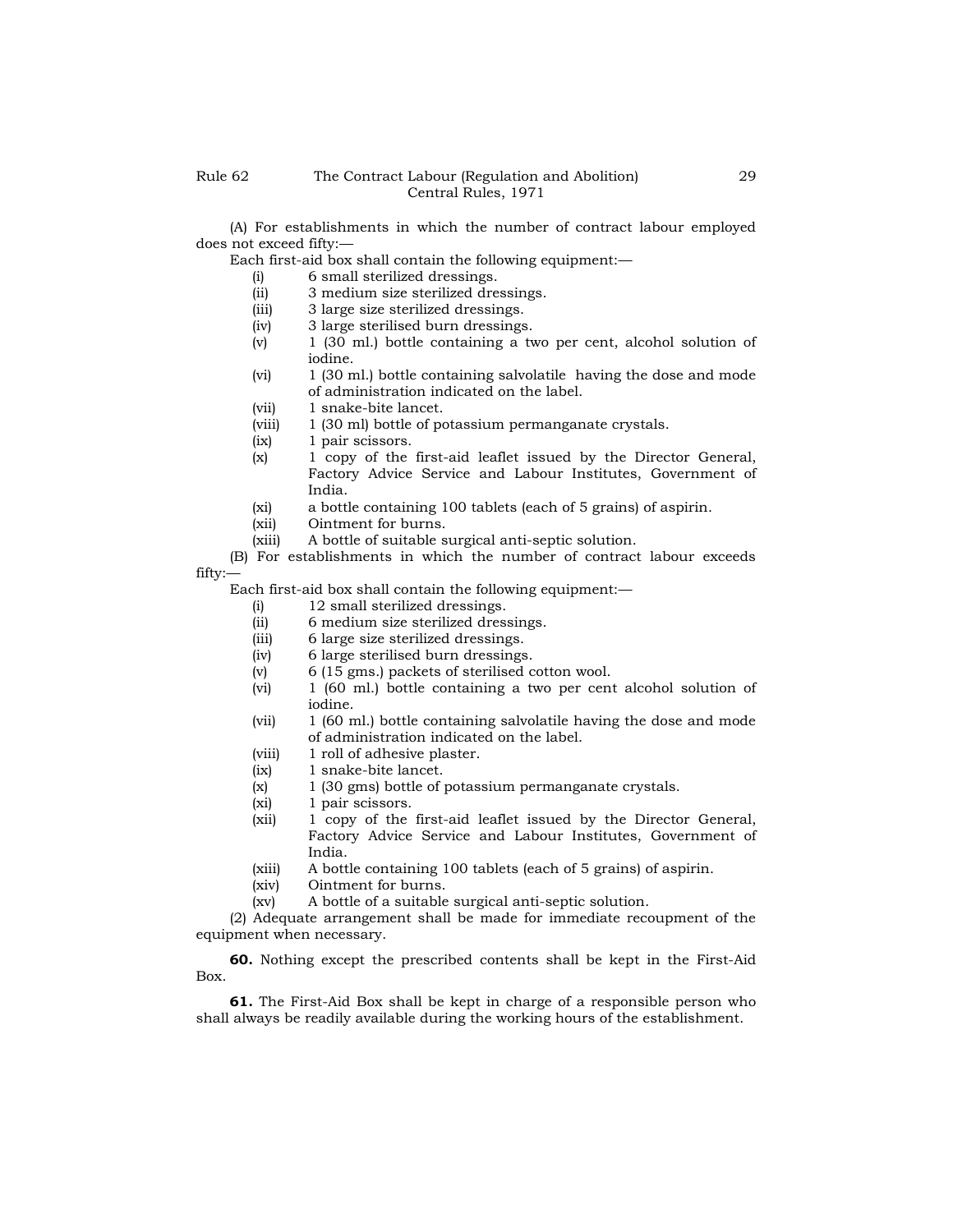Rule 62

**62.** A person in-charge of the First-Aid Box shall be a person trained in First-Aid treatment, in establishments where the number of contract labour employed is 150 or more.

#### **CHAPTER VI WAGES**

**63.** The contractor shall fix wage periods in respect of which wages shall be payable.

**64.** No wage period shall exceed one month.

**65.** The wages of every person employed as contract labour in an establishment or by a contractor where less than one thousand such persons are employed shall be paid before the expiry of the seventh day and in other cases before the expiry of tenth day after the last day of the wage period in respect of which the wages are payable.

**66.** Where the employment of any worker is terminated by or on behalf of the contractor the wages earned by him shall be paid before the expiry of the second working day from the day on which his employment is terminated.

**67.** All payments of wages shall be made on a working day at the work premises and during the working time and on a date notified in advance and in case the work is completed before the expiry of the wage period, final payment shall be made within 48 hours of the last working day.

**68.** Wages due to every worker shall be paid to him or to other person authorised by him in this behalf.

**69.** All wages shall be paid in current coin or currency or in both.

**70.** Wages shall be paid without any deductions of any kind except those specified by the Central Government by general or special order in this behalf or permissible under the Payment of Wages Act, 1936 (4 of 1936).

**71.** A notice showing the wage period and the place and time of disbursement of wages shall be displayed at the place of work and a copy sent by the contractor to the principal employer under acknowledgement.

**72.** The principal employer shall ensure the presence of his authorised representative at the place and time of disbursement of wages by the contractor to workmen and it shall be the duty of the contractor to ensure the disbursement of wages in the presence of such authorised representative.

**73.** The authorised representative of the principal employer shall record under his signature a certificate at the end of the entries in the Register of Wages or the 1[Register of Wages-cum-Muster Roll] as the case may be, in the following form:

"Certified that the amount shown in column No. …….has been paid to the workman concerned in my presence on…at……."

#### **CHAPTER VII**

#### **REGISTERS AND RECORDS AND COLLECTION OF STATISTICS**

**74. Register of contractors:-**Every principal employer shall maintain in respect of each registered establishment a register of contractors in Form XII.

<sup>1</sup> Subs. by G.S.R. 948, dated 12th July, 1978.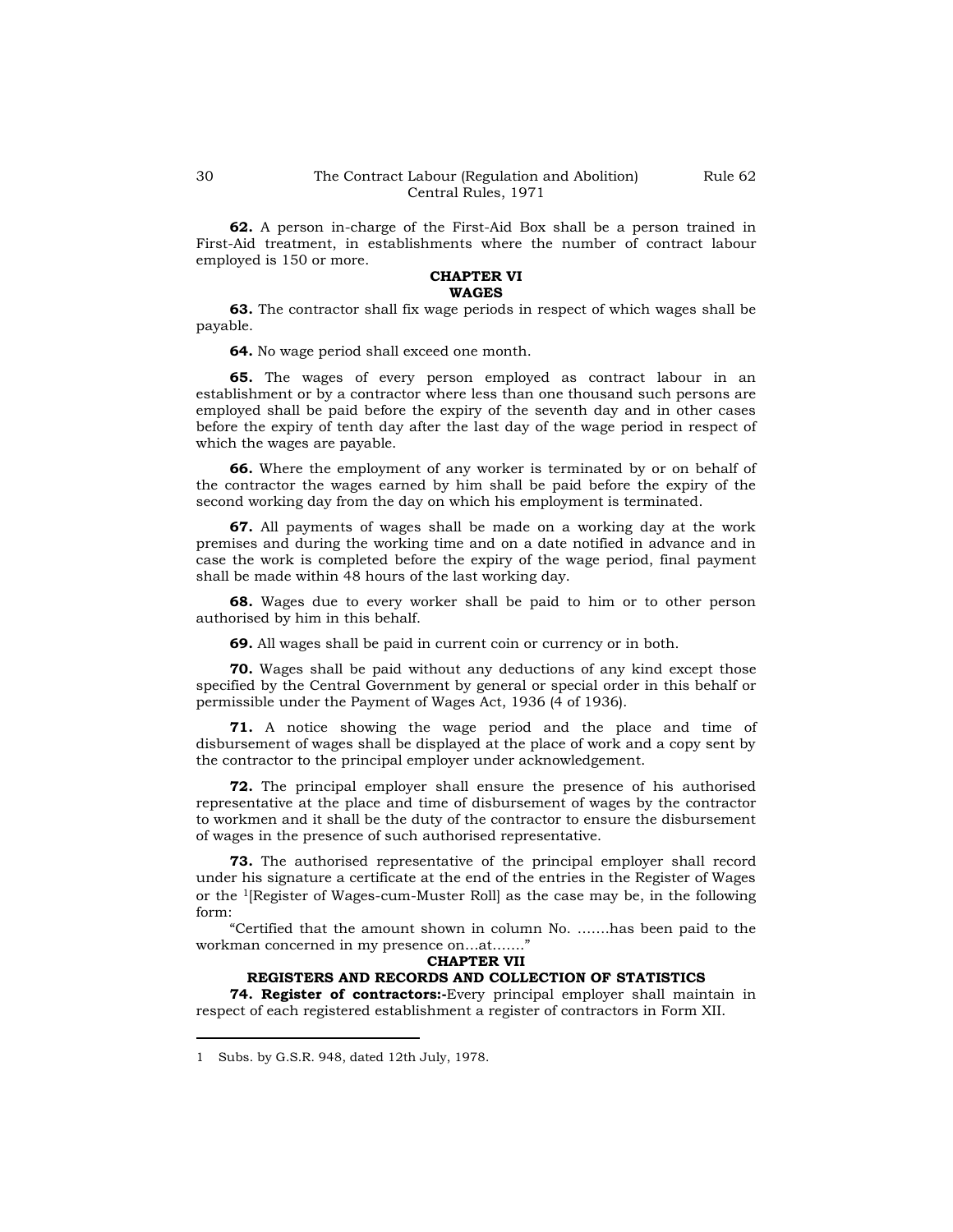**75. Register of persons employed:-**Every contractor shall maintain in respect of each registered establishment where he employs contract labour a register in Form XIII.

**76. Employment Card:-**(i) Every contractor shall issue an employment card in Form XIV to each worker within three days of the employment of the worker.

> (ii) The card shall be maintained upto date and any change in the particulars shall be entered therein.

**77. Service Certificate:-**On termination of employment for any reason whatsoever the contractor shall issue to the workman whose services have been terminated a Service Certificate in Form XV.

**78. Muster Roll, Wages Register, Deduction Register and Overtime Register:- <sup>1</sup>**[(1) (a) Every contractor shall, in respect of each work on which he engages contract labour,—

(i) maintain a Muster-Roll and a Register of Wages in Form XVI and Form XVII, respectively;

Provided that a combined Register of Wage-cum-Muster Roll in Form XVII, shall be maintained by the contractor where the wage period is a Fortnight or less;

- (ii) maintain a Register of Deduction for damage or loss, Register of Fines and Register of Advances in Form XX, Form XXI and Form XXII, respectively;
- (iii) maintain a Register of Overtime in Form XXIII recording therein the number of hours of, and wages paid for, overtime work, if any.
- (b) Every contractor shall, where the wage period is one week or more, issue wage slips in Form XIX, to the workmen at least a day prior to the disbursement of wages.
- (c) Every contractor shall obtain the signature or thumb impression of the worker concerned against the entries relating to him on the Register of Wages or Muster Roll-cum-Wages Register, as the case may be, and the entries shall be authenticated by the initials of the contractor or his authorised representative and shall also be duly certified by the authorised representative of the principal employer in the manner provided in rule 73.
- (d) In respect of an establishment which are governed by the Payment of Wages Act, 1936 (4 of 1936), and the rules made thereunder or Minimum Wages Act, 1948 (11 of 1948) or the rules made thereunder, the following registers and records required to be maintained by a contractor as employer under those Acts and the rules made thereunder, shall be deemed to be register and records to be maintained by the contractor under these rules, namely:
	- (a) Muster Roll;
	- (b) Register of Wages;
	- (c) Register of Deductions;
	- (d) Register of Overtime;

<sup>1</sup> Subs. by G. S. R. 948, dated, 12th July, 1978.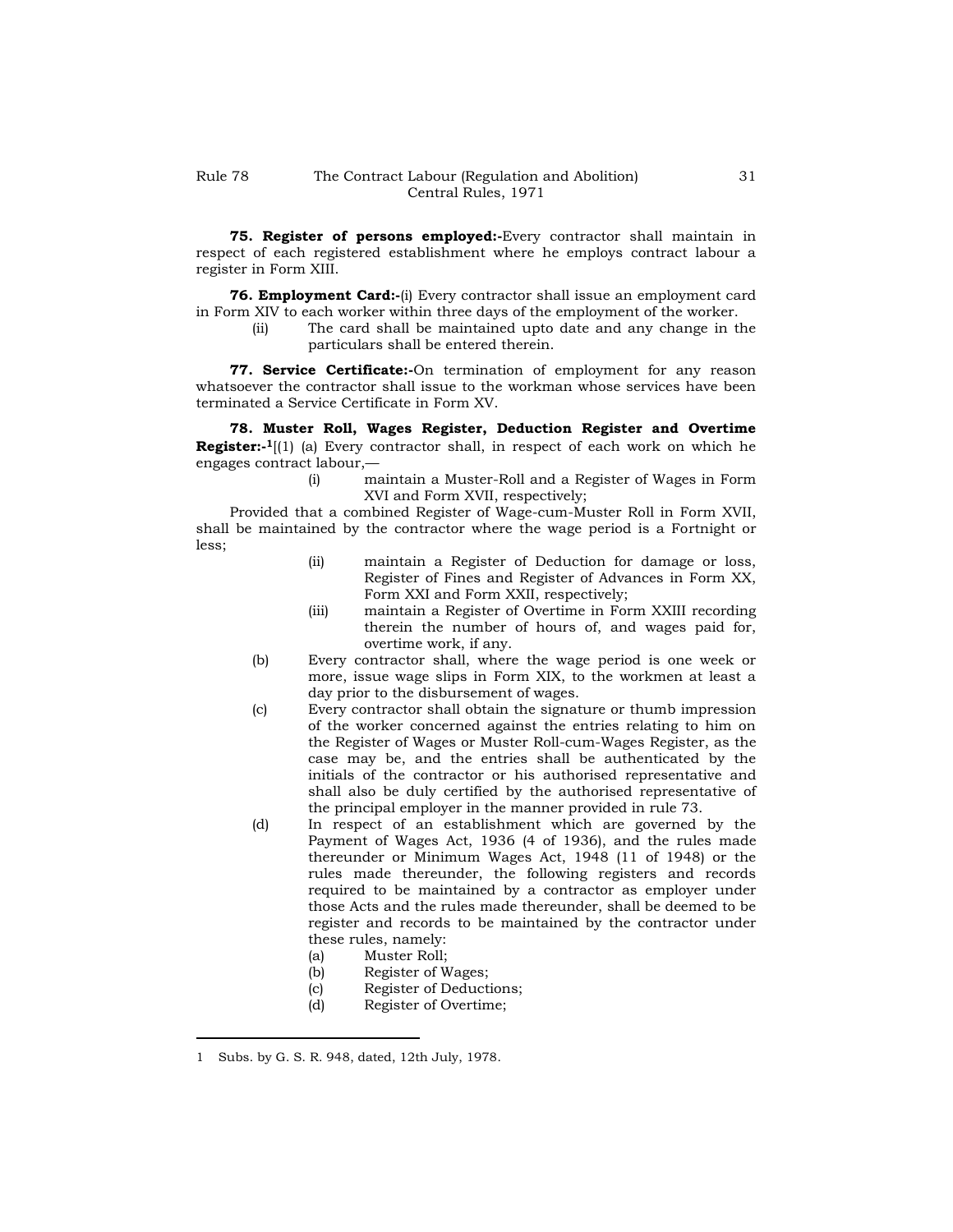- (e) Register of Fines;
- (f) Register of Advances;
- (g) Wages slip;

(3) Notwithstanding anything contained in these rules, where a combined or alternative form, is sought to be used by the contractor to avoid duplication of work for compliance with the provisions of any other Act or the rules framed thereunder for any other laws or regulations or in cases where mechanised payrolls are in introduced for better administration, alternative suitable form or forms in lieu of any of the forms prescribed under these rules, may be used with the previous approval of the 1[Regional Labour Commissioner (Central)].

**79.** Every contractor shall display an abstract of the Act and rules in English and Hindi and in the language spoken by the majority of workers in such form as may be approved by the Chief Labour Commissioner (Central).

**80.** (1) All registers and other records required to be maintained under the Act and rules, shall be maintained complete and up-to-date, and, unless otherwise provided for, shall be kept at an office or the nearest convenient building within the precincts of the workplace or at a place within a radius of three kilometres.

 $<sup>2</sup>$ [(2) Such registers shall be maintained legible in English and Hindi or in</sup> the language understood by the majority of the persons employed in the establishments.]

(3) All the registers and other records shall be preserved in original for a period of three calendar years from the date of last entry therein.

(4) All the registers, records and notices maintained under the Act or rules shall be produced on demand before the Inspector or any other authority under the Act or any person authorised in that behalf by the Central Government.

(5) Where no deduction or fine has been imposed or no overtime has been worked during any wage period, a 'nil' entry shall be made across the body of the register at the end of the wage period indicating also in precise terms the wage period to which the "nil" entry relates, in the respective registers maintained in Forms XX, XXI, and XXIII respectively.

**81.** (1) (i) Notices showing the rates of wages, hours of work, wage periods, dates of payment of wages, name and address of the Inspectors having jurisdiction, and date of payment of unpaid wages, shall be displayed in English and in Hindi and in the local language understood by the majority of the workers in conspicuous places at the establishment and the work-site by the principal employer or the contractor, as the case may be.

(ii) The notices shall be correctly maintained in a clean and legible condition.

(2) A copy of the notice shall be sent to the Inspector and whenever any changes occur the same shall be communicated to him forthwith.

<sup>3</sup>[(3) Every principal employer shall, within fifteen days of the commencement or completion of each contract work under each contractor, submit a return to the Inspector, appointed under section 28 of the Act,

<sup>1</sup> Subs. by G. S. R. 48, dated, 31st December, 1987.

<sup>2</sup> Subs. by G. S. R. 657, dated, 11th August, 1987.

<sup>3</sup> Ins. by G. S. R. 199, dated, 25th January, 1977.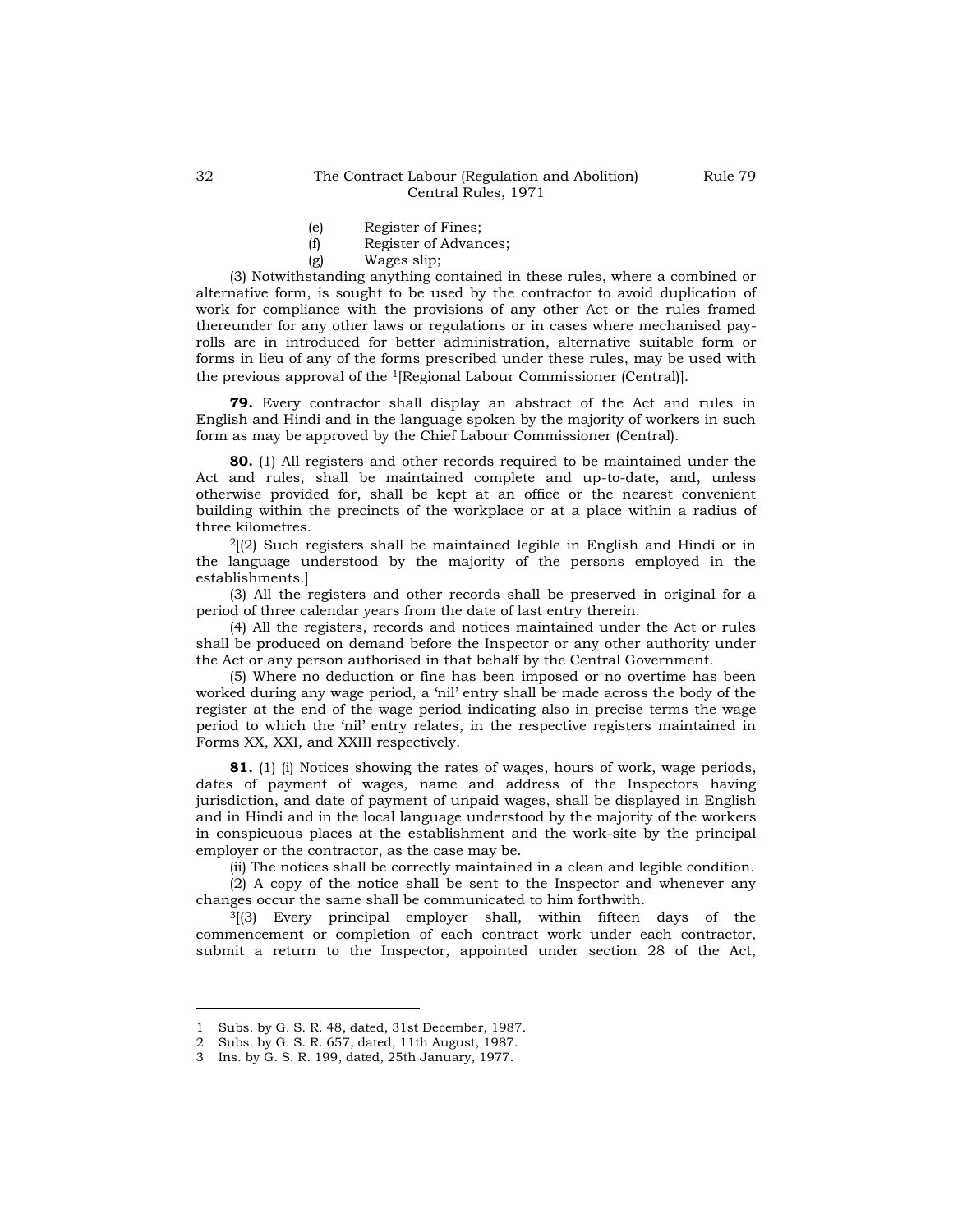intimating the actual dates of the commencement or, as the case may be, completion of such contract work, in Form VI B.]

**82. Returns -** (1) Every contractor shall send half yearly return in Form XXIV (in duplicate) so as to reach the Licensing Officer concerned not later than 30 days from the close of the half year.

Note:-Half year for the purpose of this rule means "a period of 6 months commencing from 1st January and 1st July of every year".

(2) Every principal employer of a registered establishment shall send annually a return in Form XXV (in duplicate) so as to reach the Registering Officer concerned not later than the 15th February following the end of the year to which it relates.

 $1(3)$  The returns to be submitted under this rule by contractor/principal employer shall be correct, complete and up-to-date in all respects.]

**83.** (1) The Board, Committee, Chief Labour Commissioner (Central) or the Inspector or any other authority under the Act shall have powers to call for any information or statistics in relation to contract labour from any contractor or principal employer at any time by an order in writing.

(2) Any person called upon to furnish the information under sub-rule (1) shall be legally bound to do so.

# **FORM I**

**[SEE RULE 17(1)]**

# **APPLICATION FOR REGISTRATION OF ESTABLISHMENTS EMPLOYING CONTRACT LABOUR**

1. Name and location of the establishment.

2. Postal address of the establishment.

3. Full name and address of the Principal Employer (furnish father"s name in the case of individuals).

4. Full name and address of the Manager or person responsible for the supervision and control of the establishment.

5. Nature of work carried on in the establishment.

6. Particulars of contracts and contract labour:

- (a) Names and Address of Contractors.
- (b) Nature of work in which contract labour is employed or is to be employed.
- (c) Maximum number of Contract Labour to be employed on any day through each contractor.
- <sup>2</sup>[(cc) Estimated date of commencement of each contract work under each contractor.]
- (d) Estimated date of termination of employment of Contract Labour under each contractor..

<sup>3</sup> [7. Particulars of demand draft enclosed (Name of the Union Bank, amount, demand draft No. and date).

I hereby declare that the particulars given above are true to the best of my knowledge and belief.

<sup>1</sup> Ins. by G. S. R. 199, dated, 25th January, 1977.

<sup>2</sup> Inserted by G. S.R. 199, dated 25th January, 1977.

<sup>3</sup> Inserted by G. S. R. 657, dated, 11th August, 1987.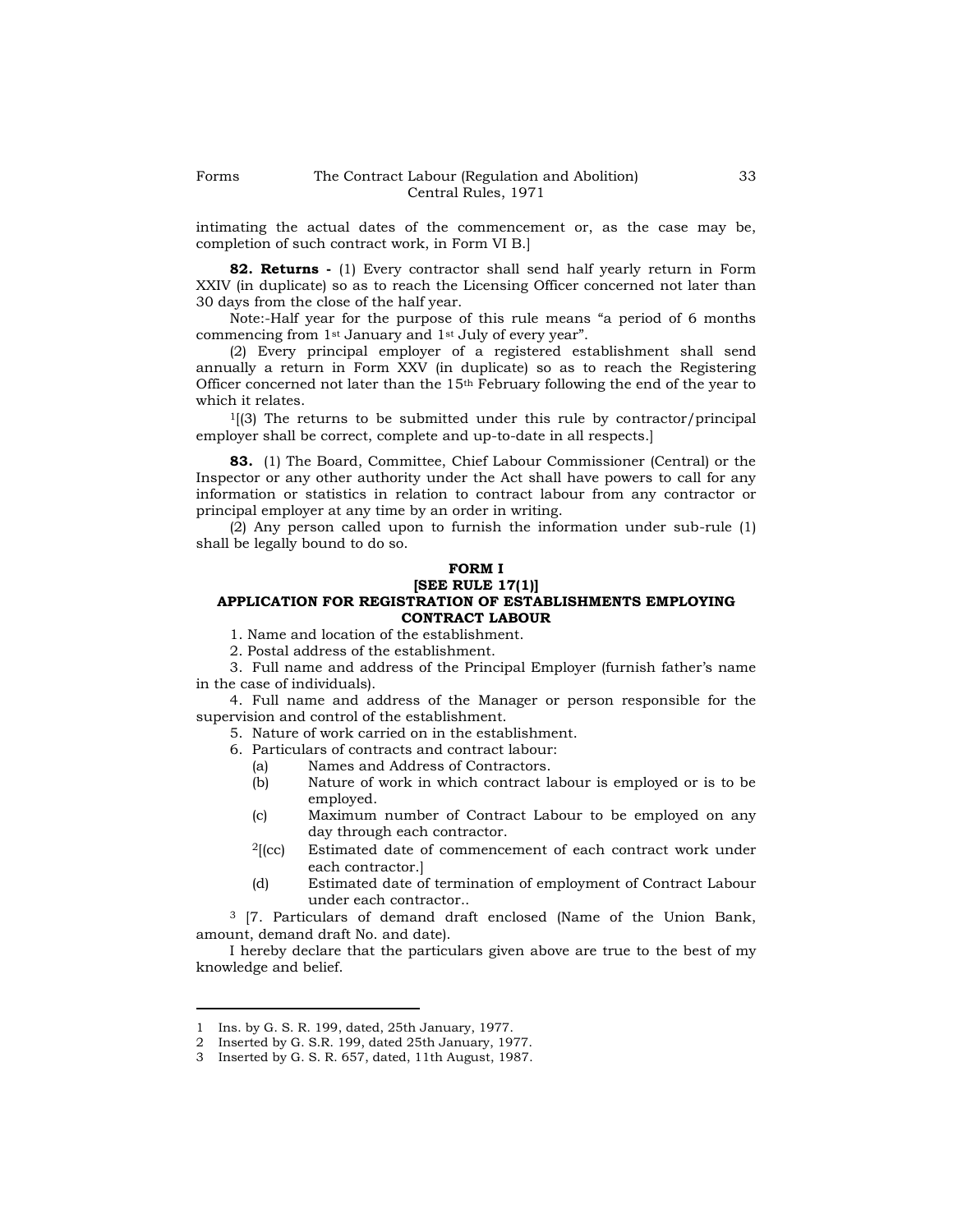Principal employer Seal and Stamp

# Date of receipt of Application **Conservative Conservation Office registering Officer**

## **FORM II [SEE RULE 18 (1)] CERTIFICATE OF REGISTRATION**

Date…………..

Government of India

Office of the Registering Officer

A Certificate of Registration containing the following particulars is hereby granted under sub-section (2) of section 7 of the Contract Labour (Regulation and Abolition) Act, 1970, and the rules made thereunder, to …………………………………………………………………………………………….. ……………………………………………………………………………………………..

1. Nature of work carried on in the establishment.

2. Names and Address of Contractors.

3. Nature of work in which contract labour is employed or is to be employed.

4. Maximum number of contract labour to be employed on any day through each contractor.

5. Other particulars relevant to the employment of contract labour.

Signature of Registering Officer with Seal

#### **FORM III [REFER RULE 18 (3)] REGISTER OF ESTABLISHMENTS**

| register of establishments |                              |                                                                   |                                                               |                                                                                                                                   |                                                    |
|----------------------------|------------------------------|-------------------------------------------------------------------|---------------------------------------------------------------|-----------------------------------------------------------------------------------------------------------------------------------|----------------------------------------------------|
| Sr.<br>No.                 | Registration<br>No. and date | Name and<br>address of<br>the<br>establish-<br>ment<br>registered | Name of<br>the<br>Principal<br>Employer<br>and his<br>address | Type of<br>business,<br>trade,<br>industry,<br>manufacture<br>or occupation,<br>which is<br>carried on in<br>the<br>establishment | Total No.<br>оf<br>workmen<br>directly<br>employed |
| (1)                        | (2)                          | (3)                                                               | (4)                                                           | (5)                                                                                                                               | (6)                                                |
|                            |                              |                                                                   |                                                               |                                                                                                                                   |                                                    |

| <b>Particulars of contractor and Contract Labour</b> |             |              |             |         |
|------------------------------------------------------|-------------|--------------|-------------|---------|
| Name and                                             | Nature of   | Maximum      | Probable    | Remarks |
| address of                                           | work in     | No. of       | duration of |         |
| the                                                  | which       | contract     | employment  |         |
| contractor                                           | contract    | labour to be | of contract |         |
|                                                      | labour is   | employed on  | labour      |         |
|                                                      | employed or | any day      |             |         |
|                                                      | is to be    |              |             |         |
|                                                      | employed    |              |             |         |

Forms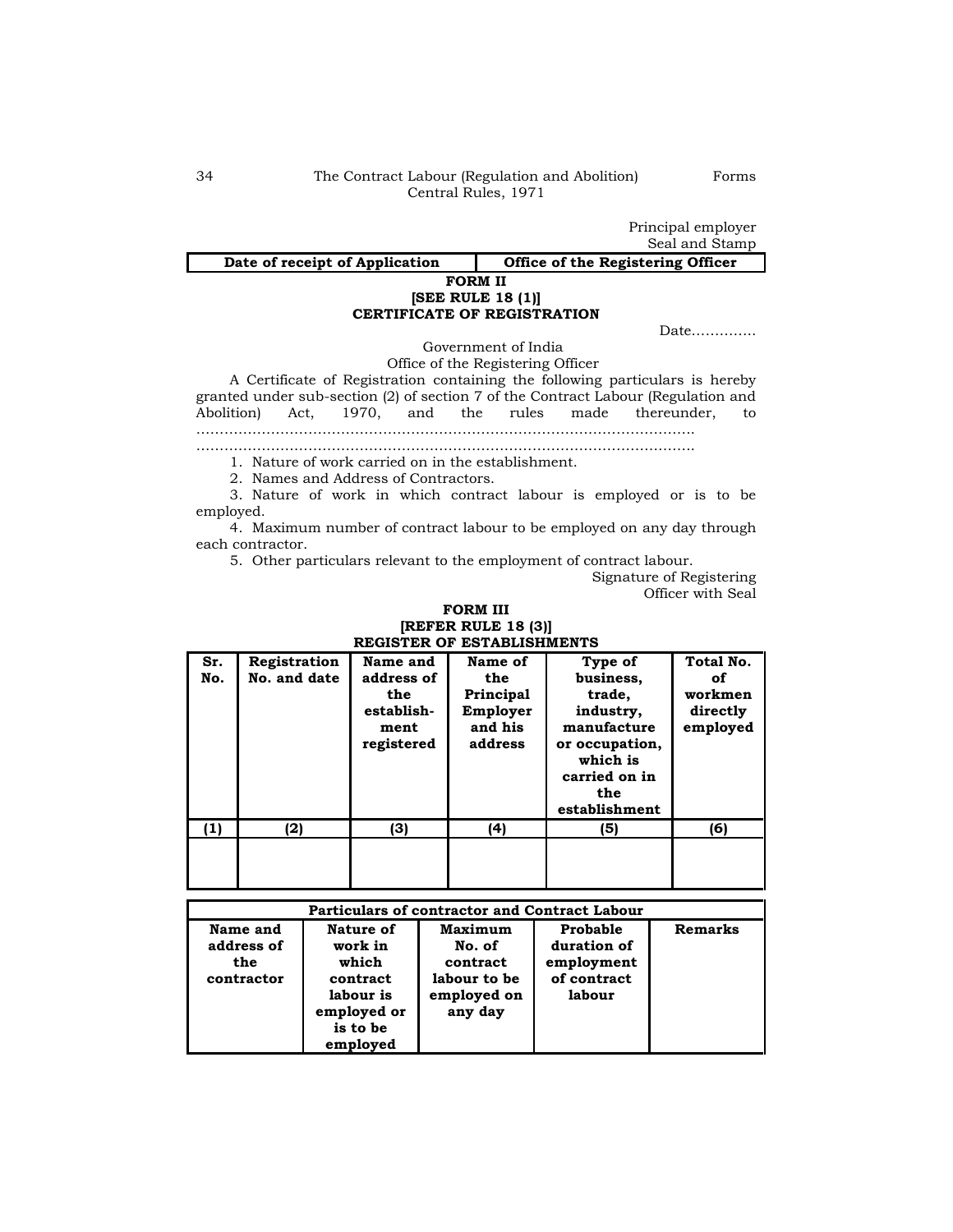|  | (10) | . |
|--|------|---|
|  |      |   |
|  |      |   |

#### **FORM IV [SEE RULE 21 (1)] APPLICATION FOR LICENCE**

1. Name and address of the contractor (including his father"s name in case of individuals).

- 2. Date of birth and age (in case of individuals).
- 3. Particulars of Establishment where contract labour is to be employed—
	- (a) Name and address of the establishment;
	- (b) Type of business, trade, industry, manufacture or occupation, which is carried on in the establishment;
	- (c) Number and date of Certificate of Registration of the Establishment under the Act;
	- (d) Name and address of the Principal Employer.

4. Particulars of contract labour:—

- (a) Nature of work in which contract labour is employed or is to be employed in the establishment.
- (b) Duration of the proposed contract work (give particulars of proposed date of commencing and ending):
- (c) Name and address of the Agent or Manager of Contractor at the worksite:
- (d) Maximum No. of contract labour proposed to be employed in the establishment on any date:

5. Whether the contractor was convicted of any offence within the preceding five years, If so, give details.

6. Whether there was any order against the contractor revoking or suspending licence or forfeiting security deposits in respect of an earlier contract. If so, the date of such order.

7. Whether the contractor has worked in any other establishment within the past five years. If so, give details of the Principal Employer, Establishment and nature of work.

8. Whether a certificate by the Principal Employer in Form V is enclosed.

<sup>1</sup>[9. Amount of licence fee, name of the Union Bank demand draft No. and date.]

10. Amount of security deposit, name of the Union Bank, demand draft No. and date.

Note:-The application shall be accompanied by demand draft and the challan for the appropriate amount and a certificate in Form V from the principal employer…… dated of the receipt of the application with "demand draft" and the challan for fees/security deposit].

Declaration:-I hereby declare that the details given above are correct to the best of my knowledge and belief.

Place:………….. Signature of the applicant (Contractor) Date:…………..

Note:-The application should be accompanied by a Treasury Receipt for the appropriate amount and a certificate in Form V from the Principal Employer.

<sup>1</sup> Subs. by G. S. R. 657, dated, 11th August, 1987.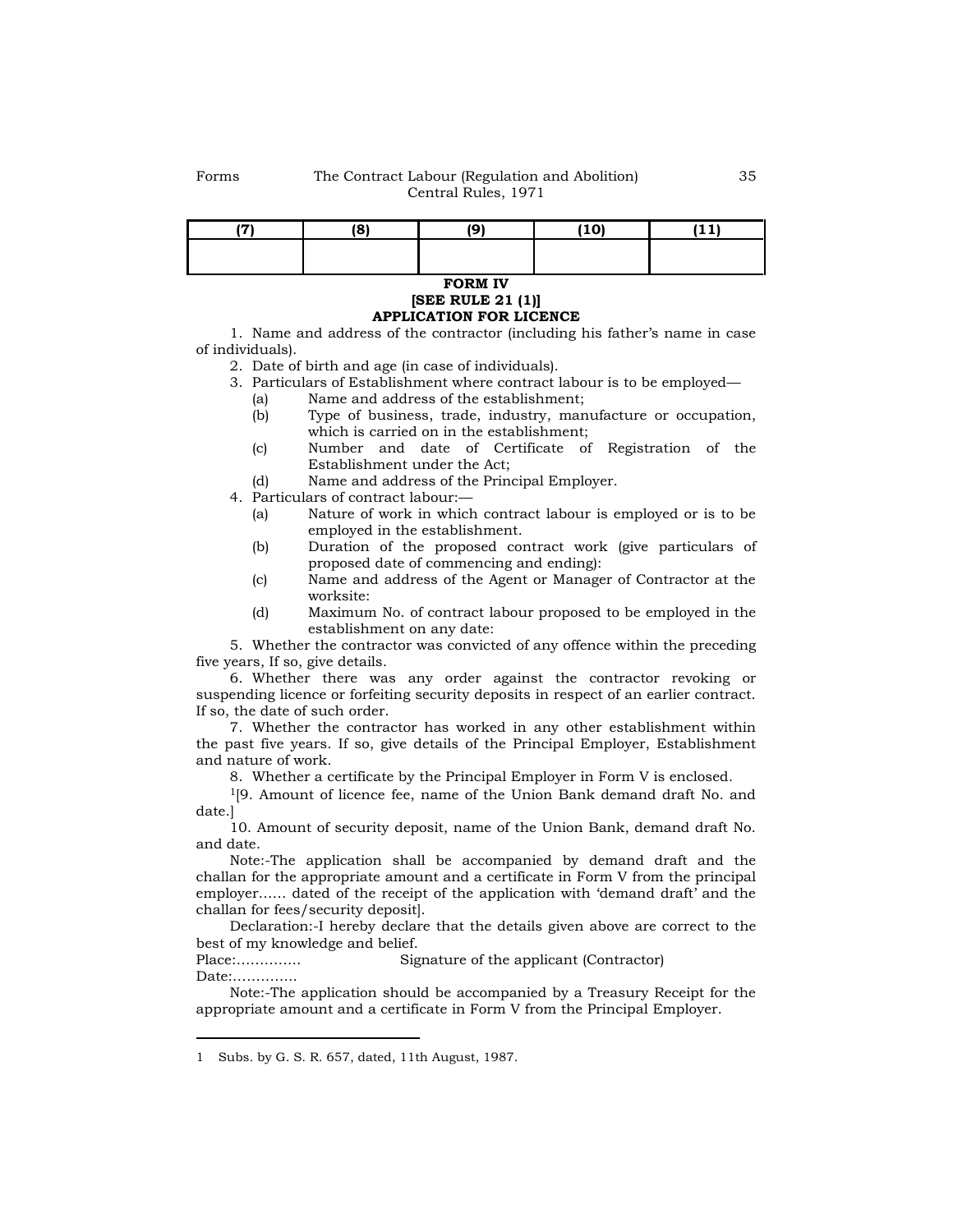------------------------------------------------------------------------------------

(To be filled in the office of the Licensing Officer)

Date of receipt of the application with challan for fees/Security Deposit.

Signature of the Licensing Officer

## **FORM V [SEE RULE 21 (2)] FORM OF CERTIFICATE BY PRINCIPAL EMPLOYER**

Certified that I have engaged the applicant (name of the contractor) as a contractor in my establishment. I undertake to be bound by all the provisions of the Contract Labour (Regulation and Abolition) Act, 1970 and the Contract Labour (Regulation and Abolition) Central Rules, 1971, in so far as the provisions are applicable to me in respect of the employment of contract labour by the applicant in my establishment.

> Signature of Principal Employer Name and address of Establishment

Place:

Date:

#### **<sup>1</sup>[FORM VA [SEE RULE 24 (1-A)] APPLICATION FOR ADJUSTMENT OF SECURITY DEPOSIT**

| Name and<br>address of the<br>contractor | No. and date of<br>licence | Date of expiry of<br>previous licence | Whether the<br>licence of the<br>contractor was<br>suspended or<br>revoked |  |
|------------------------------------------|----------------------------|---------------------------------------|----------------------------------------------------------------------------|--|
|                                          |                            |                                       |                                                                            |  |
|                                          |                            |                                       |                                                                            |  |

| $2$ [No. and date of<br>of the demand<br>draft of the<br>security deposit<br>in respect of the<br>previous licence] | Amount of<br>previous security<br>deposit | <sup>3</sup> [No. and date of<br>of the demand<br>draft of the<br>balance of<br>security deposit,<br>if any, required<br>on the fresh<br>contract | No. and date of<br>certificate of<br>registration of<br>the<br>establishment in<br>relation to which<br>new licence is<br>applied for |
|---------------------------------------------------------------------------------------------------------------------|-------------------------------------------|---------------------------------------------------------------------------------------------------------------------------------------------------|---------------------------------------------------------------------------------------------------------------------------------------|
|                                                                                                                     | 6                                         |                                                                                                                                                   |                                                                                                                                       |
|                                                                                                                     |                                           |                                                                                                                                                   |                                                                                                                                       |

| Name and address of<br>the principal employer | <b>Particulars of fresh</b><br>contract | <b>Remarks</b> |
|-----------------------------------------------|-----------------------------------------|----------------|
|                                               |                                         |                |
|                                               |                                         |                |

Place:………….. Signature of the applicant

<sup>1</sup> Subs. by G. S. R. 657, dated, 11th August, 1987.

<sup>2</sup> Subs. by G. S. R. 657, dated, 11th August, 1987.

<sup>3</sup> Subs. by G. S. R. 657, dated, 11th August, 1987.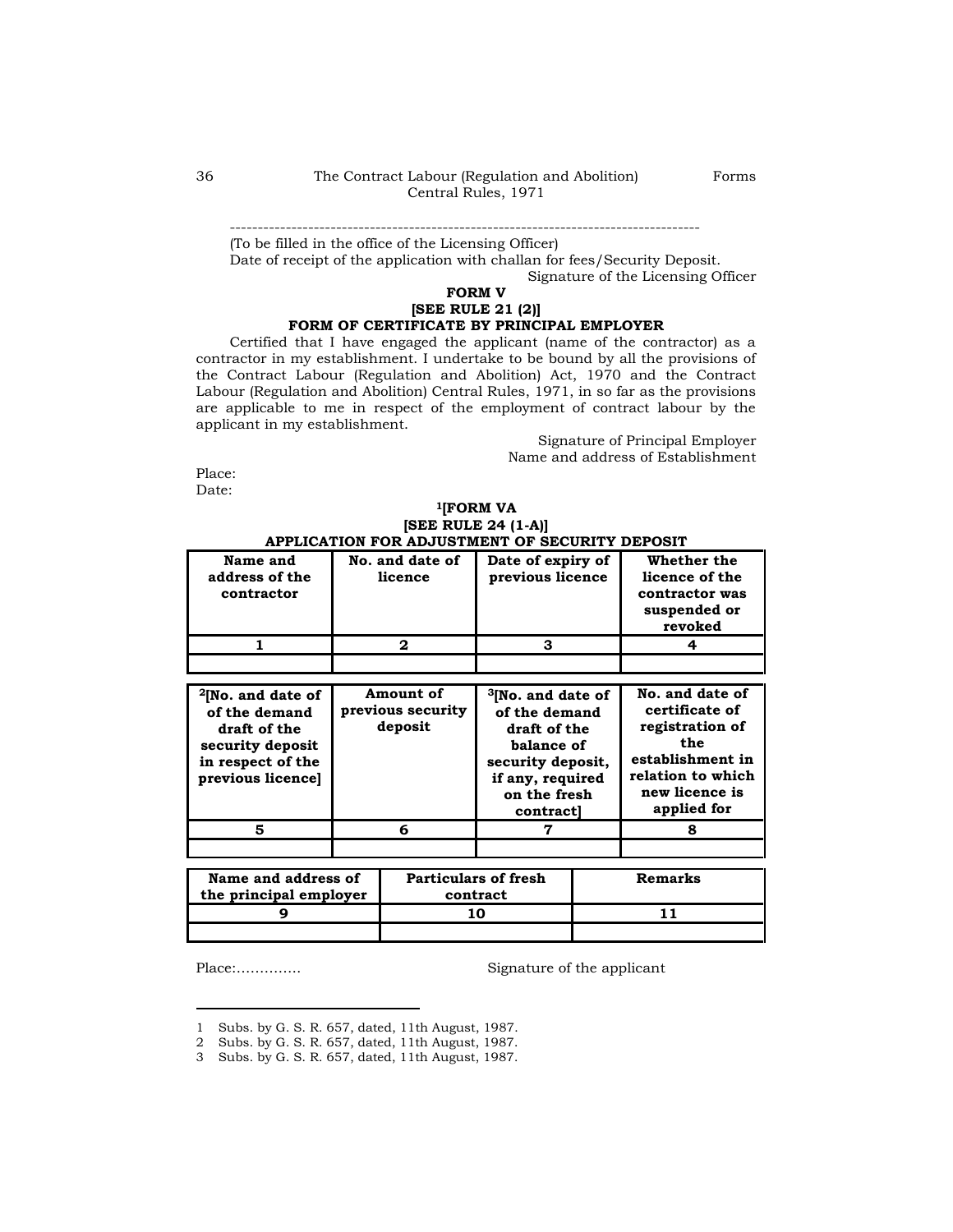Date:…………..

#### **FORM VI [SEE RULE 25 (1)] GOVERNMENT OF INDIA**

Licence No. Dated Fee paid Rs. ………

#### **LICENCE**

1. Licence is hereby granted to ………………………………under section 12(1) of the Contract Labour (Regulation and Abolition) Act, 1970 subject to the conditions specified in Annexure.

 $1[2.$  This licence is for doing the work of (nature of work to be indicated) in the establishment of ……………(name of principal employer to be indicated) of……………….(place of work to be indicated).

3. The licence shall remain in force till ………………..(date to be indicated)]. Date……………

> Signature of and Seal of the Licensing Officer **RENEWAL**

| [RULE 29] |  |
|-----------|--|
|           |  |

| Date of renewal | Fee paid for renewal | Date of Expiry |
|-----------------|----------------------|----------------|
|                 |                      |                |
|                 |                      |                |
|                 |                      |                |

Date……………

Signature of and Seal of the Licensing Officer

#### **ANNEXURE**

The licence is subject to the following conditions:

- 1. The licence shall be non-transferable.
- 2. The number of workmen employed as contract labour in the establishment shall not, on any day, exceed……………..
- 3. Except as provided in the rules the fees paid for the grant, or as the case may be, for renewal of the licence shall be non-refundable.
- 4. The rates of wages payable to the workmen by the contractor shall not be less than the rates prescribed for the Schedule of employment under the Minimum Wages Act, 1948, where applicable, and where the rates have been fixed by agreement, settlement or award, not less than the rates fixed.
- 5. In case where the workmen employed by the contractor perform the same or similar kind of work as the workmen directly employed by the principal employer of the establishment, the wage rates, holidays, hours of work and other conditions of service of the workmen of the contractor shall be the same as applicable to the workmen directly employed by the principal employer of the establishment on the same or similar kind of work: Provided that in the case of any disagreement with regard to the type of work the same shall be decided by the 2[Deputy Chief Labour Commissioner (Central)] whose decision shall be final.

<sup>1</sup> Subs. by G. S. R. 948, dated, 12th July, 1978 (w.e.f. 22-7-1978).

<sup>2</sup> Subs. by G. S. R. 574 (E), dated, 30th June, 2000 (w.e.f. 30-6-2000)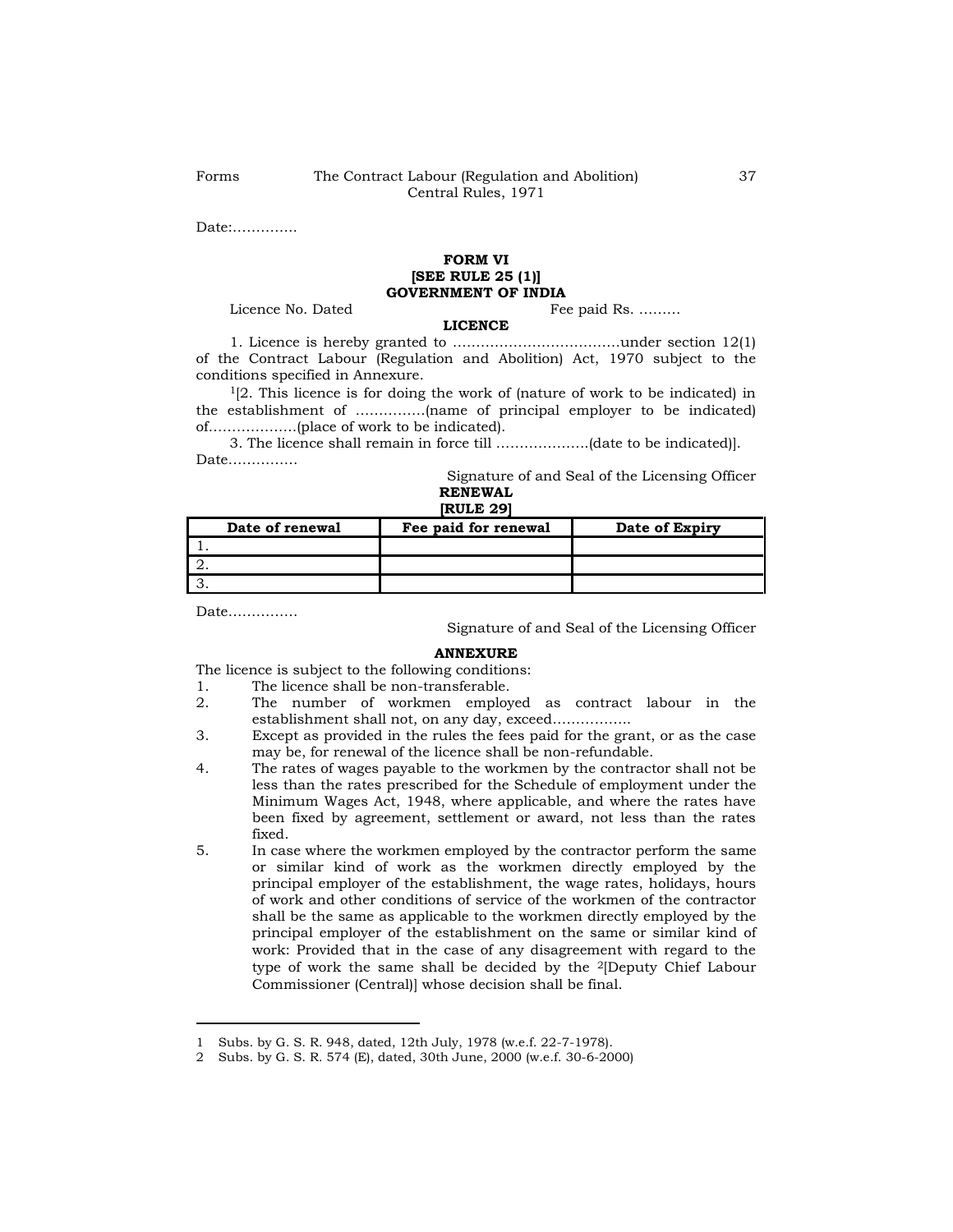- 6. In other cases the wage rates, holidays, hours of work and conditions of service of the workmen of the contractor shall be such as such may be specified in this behalf by the 1[Deputy Chief Labour Commissioner (Central)].
- 7. In every establishment where 20 or more women are ordinarily employed as contract labour there shall be provided 2 rooms of reasonable dimension for the use of their children under the age of six years. One of such rooms would be used as a play room for the children and the other as bed room for the children. For this purpose the contractor shall supply adequate number of toys and games in the play room and sufficient number of cots and beddings in the sleeping room. The standard of construction and maintenance of the crèches may be such as may be specified in this behalf by the 2[Deputy Chief Labour Commissioner (Central)].
- 8. The licensee shall notify any change in the number of workmen or the conditions of work to the Licensing Officer.
- $3[9. \quad$  A copy of the licence shall be displayed prominently at the premises where the contract work is being carried on].
- <sup>4</sup>[10. The license shall, within fifteen days of the commencement and completion of each contract work submit a return to the Inspector appointed under section 28 of the Act intimating the actual date of the commencement or, as the case may be, completion of such contract work in Form VI-A.]

## **<sup>5</sup>[FORM VIA [SEE RULE 25(2) (VIII)] NOTICE OF COMMENCEMENT/COMPLETION OF CONTRACT WORK**

1/We, Shri M/s. ………………………………….(Name and address of the contractor) hereby intimate that the contract work………………………

…………………………………………

(Name of work)…………………in the establishment of the……..(Name and address of principal employer) for which licence No. …….dated……….has been issued to me/us by the licensing officer (name of the headquarter), has been commenced/completed with effect from/date/on (date).

Signature of the Contractor(s)

To

The Inspector …………………

…………………………

# **FORM VIB**

# **[SEE RULE 81 (3)]**

# **NOTICE OF COMMENCEMENT/COMPLETION OF CONTRACT WORK**

- 1. Name of the principal ………………………………...
- Employer and address ………………………………..

2. No. and date of ………………………………………….

<sup>1</sup> Subs. by G. S. R. 574 (E), dated, 30th June, 2000 (w.e.f. 30-6-2000)

<sup>2</sup> Subs. by G. S. R. 574 (E), dated, 30th June, 2000 (w.e.f. 30-6-2000)

<sup>3</sup> Ins. by G. S. R. 948, dated, 12th July, 1978 (w.e.f. 30-6-2000).

<sup>4</sup> Ins by G. S. R. 657, dated, 11th August, 1987.

<sup>5</sup> Ins. by G. S. R. 199, dated, 25th January, 1977.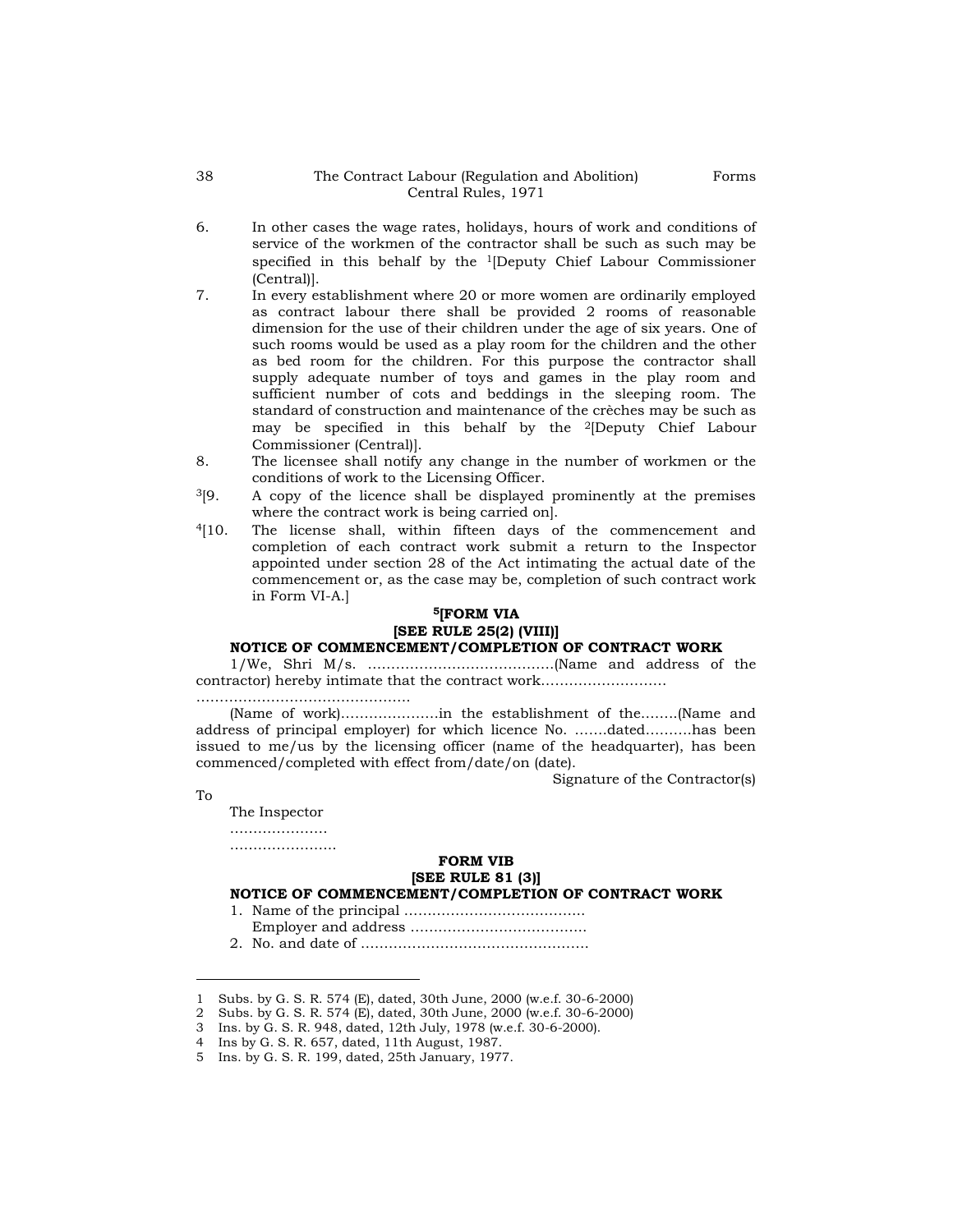Certificate of registration ……………………………..

3. I/We hereby intimate that the contract work (Name of work) given to (Name and address of the contractor) having licence No. address of the contractor) having licence No. ……………dated…………has been commenced /completed with effect from (date)/on (date).

Signature of the Principal Employer

To

The Inspector ……………………… …………………………

# **FORM VII [SEE RULE 29 (2)] APPLICATION FOR RENEWAL OF LICENCES**

- 1. Name and address of the contractor
- 2. Number and date of licence
- 3. Date of expiry of the previous licence
- 4. Whether the licence of the contractor was suspended or revoked
- $1[5.$  Name of the Bank number and date for the demand draft enclosed. Date of receipt of the application with "demand draft number and date.]

Place…………….

Date……………. Signature of the Applicant

(To be filled in the office of the Licensing Officer)

Date of receipt of the application with Treasury Receipt No. and date.

Signature of the Licensing Officer

# **FORM VIII**

### **[SEE RULE 32(2)] APPLICATION FOR TEMPORARY REGISTRATION OF ESTABLISHMENTS EMPLOYING CONTRACT LABOUR**

- 1. Name and location of the establishment.
- 2. Postal address of the establishment.
- 3. Full name and address of the Principal Employer (furnish father"s name in the case of individuals).
- 4. Full name and address of the Manager or person responsible for the supervision and control of the establishment.
- 5. Nature of work carried on in the establishment.
- 6. Particulars of contract labour.
	- A. Nature of work in which contract labour is to be employed and reasons for urgency.
	- B. Maximum number of contract labour to be employed on any day.
	- C. Estimated date of termination of employment of contract labour.
- <sup>2</sup>[7. Particulars of demand draft enclosed (name of the Union Bank, demand draft No. and date).]

I hereby declare that the particulars given above are true to the best of my knowledge and belief.

<sup>1</sup> Subs. by G. S. R. 657, dated, 11th August, 1987.

<sup>2</sup> Added by G. S. R. 657, dated, 11th August, 1987.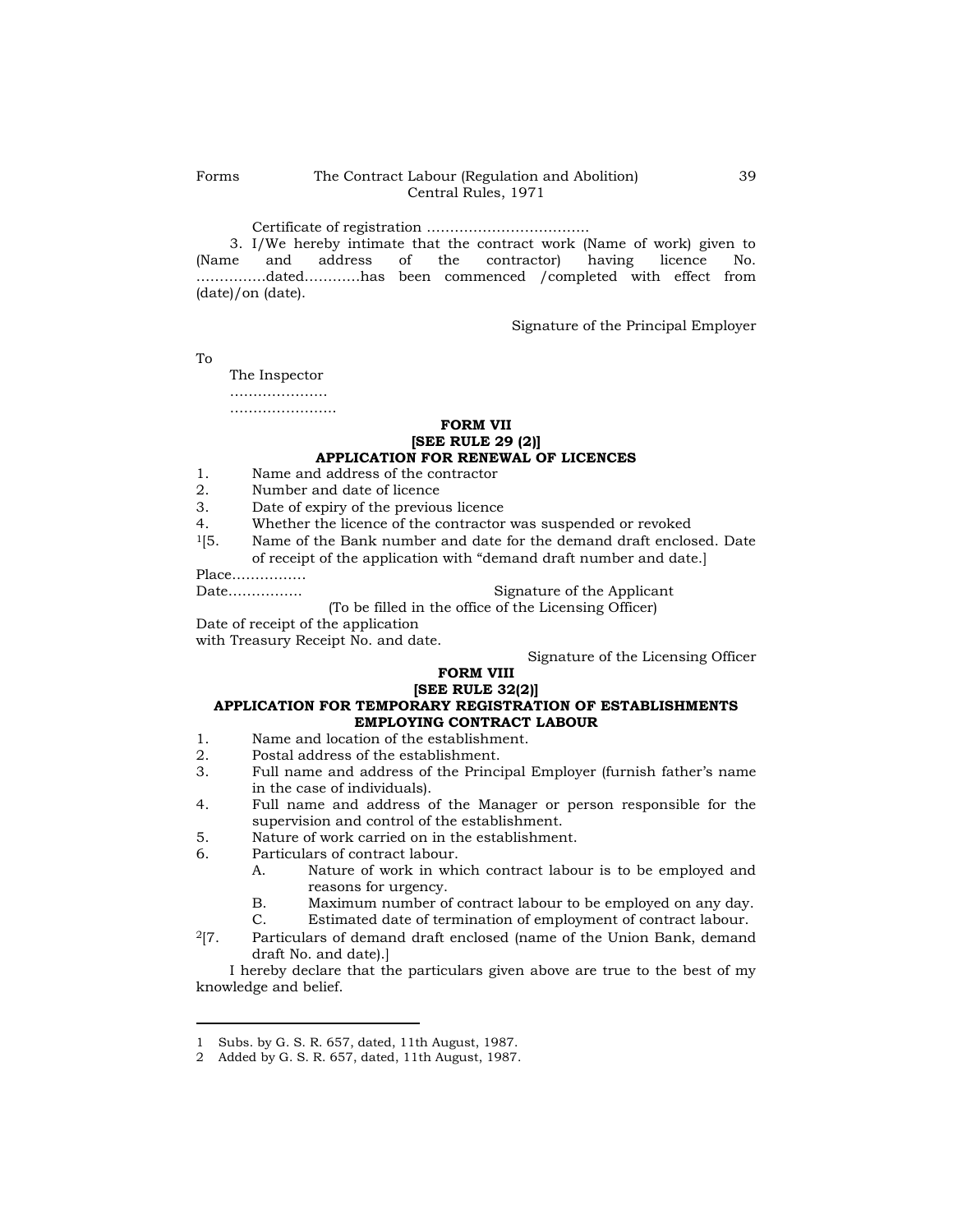Principal Employer Seal and Stamp

Time and date of receipt of application With Treasury Receipt <sup>1[\*\*\*</sup>] Office of the Registering Officer.

# **FORM IX [SEE RULE 32(3)] DATE OF EXPIRY………… TEMPORARY CERTIFICATE OF REGISTRATION**

No………… Date…………

Government of India

Office of the 2[Registering] Officer

A Temporary Certificate of Registration containing the following particulars is hereby granted under sub-section (2) of section 7 of the Contract Labour (Regulation and Abolition) Act, 1970, and the rules made thereunder, to ……………………………………………… ……………….

………………………………………………………………………………………………valid

from………………………………….to……………………………

1. Nature of work carried on in the establishment.

2. Nature of work in which contract labour is to be employed.

3. Maximum number of contract labour to be employed on any day.

4. Other particulars relevant to the employment of contract labour.

Signature of Registering Officer with Seal

# **FORM X**

# **[SEE RULE 32 (2)] APPLICATION FOR TEMPORARY LICENCE**

1. Name and address of the contractor (including his father"s name in case of individuals)…………………………………………………………………

2. Date of birth and age (in case of individuals).

- 3. Particulars of establishment where Contract Labour is to be employed—
	- (a) Name and address of the establishment;
	- (b) Type of business, trade, industry, manufacture or occupation, which is carried on in the establishment;
	- (c) Name and address of the Principal Employer.
- 4. Particulars of contract labour:—
	- (a) Nature of work in which contract labour is to be employed in the establishment.
	- (b) Duration of the proposed contract work (give particulars of proposed date of commencing and ending):
	- (c) Name and address of the Agent or Manager of Contractor at the work-site:
	- (d) Maximum No. of contract labour proposed to be employed in the establishment on any date:

5. Whether the contractor was convicted of any offence within the preceding five years, If so, give details.

Forms

<sup>1</sup> Omitted by G. S. R. 870, dated, 26th July, 1974.

<sup>2</sup> Subs. by G. S. R. 1649, dated, 16th December, 1972 (w.e.f. 30-12-1972).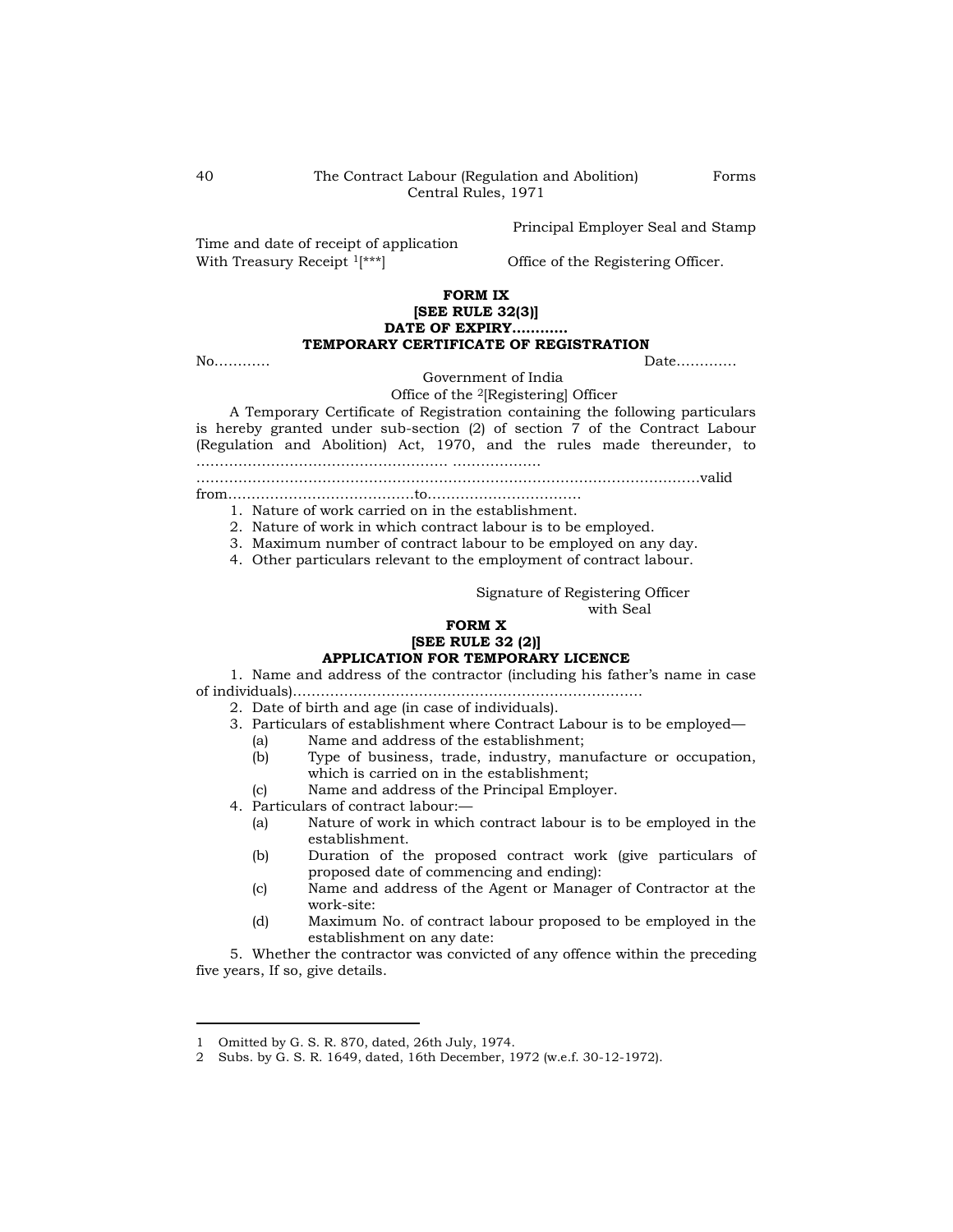6. Whether there was any order against the contractor revoking or suspending licence or forfeiting security deposits in respect of an earlier contract. If so, the date of such order.

7. Whether the contractor has worked in any other establishment within the past five years. If so, give details of the Principal Employer, Establishment and nature of work.

 $1[8.$  Amount of licence fee paid—name of the Union Bank demand draft No. and date.]

<sup>2</sup>[9. Amount of security deposit—name of the Union Bank, demand draft No. and date. Date of the receipt of the application with demand draft for fees/security deposits.]

I hereby declare that the details given above are true to the best of my knowledge and belief.

Place:………….. Signature of the Applicant Date:………….. (Contractor)

------------------------------------------------------------------------------------

(To be filled in the office of the Licensing Officer)

Date of receipt of the application with challan for fees/Security Deposit.

Signature of the Licensing Officer

# **FORM XI [SEE RULE 32(3)] GOVERNMENT OF INDIA OFFICE OF THE LICENSING OFFICER**<br>Fig. bate...........

Licence No. Date……….. Fee paid Rs. ………

Signature of the Licensing Officer<br>Expires on..............

Temporary Licence Expires on……………

Licence is hereby granted to ……………………under section 12(2) of the Contract Labour (Regulation and Abolition) Act, 1970 subject to the conditions specified in Annexure.

The licence shall remain in force till ………………..

Signature of and Seal of the Licensing Officer

Date……………

# **ANNEXURE**

The licence is subject to the following conditions:—

- 1. The licence shall be non-transferable.
- 2. The number of workmen employed as contract labour in the establishment shall not, on any day, exceed……………..
- 3. Except as provided in the rules the fees paid for the grant, of the licence shall be non-refundable.
- 4. The rates of wages payable to the workmen by the contractor shall not be less than the rates prescribed for the Schedule of employment under the Minimum Wages Act, 1948, where applicable, and where the rate have been fixed by agreement, settlement or award, not less than the rates fixed.
- 5. In case where the workmen employed by the contractor perform the same or similar kind of work as the workmen directly employed by the principal employer of the establishment, the wage rates, holidays, hours

<sup>1</sup> Subs. by G. S. R. 657, dated, 11th August, 1987.

<sup>2</sup> Subs. by G. S. R. 657, dated, 11th August, 1987.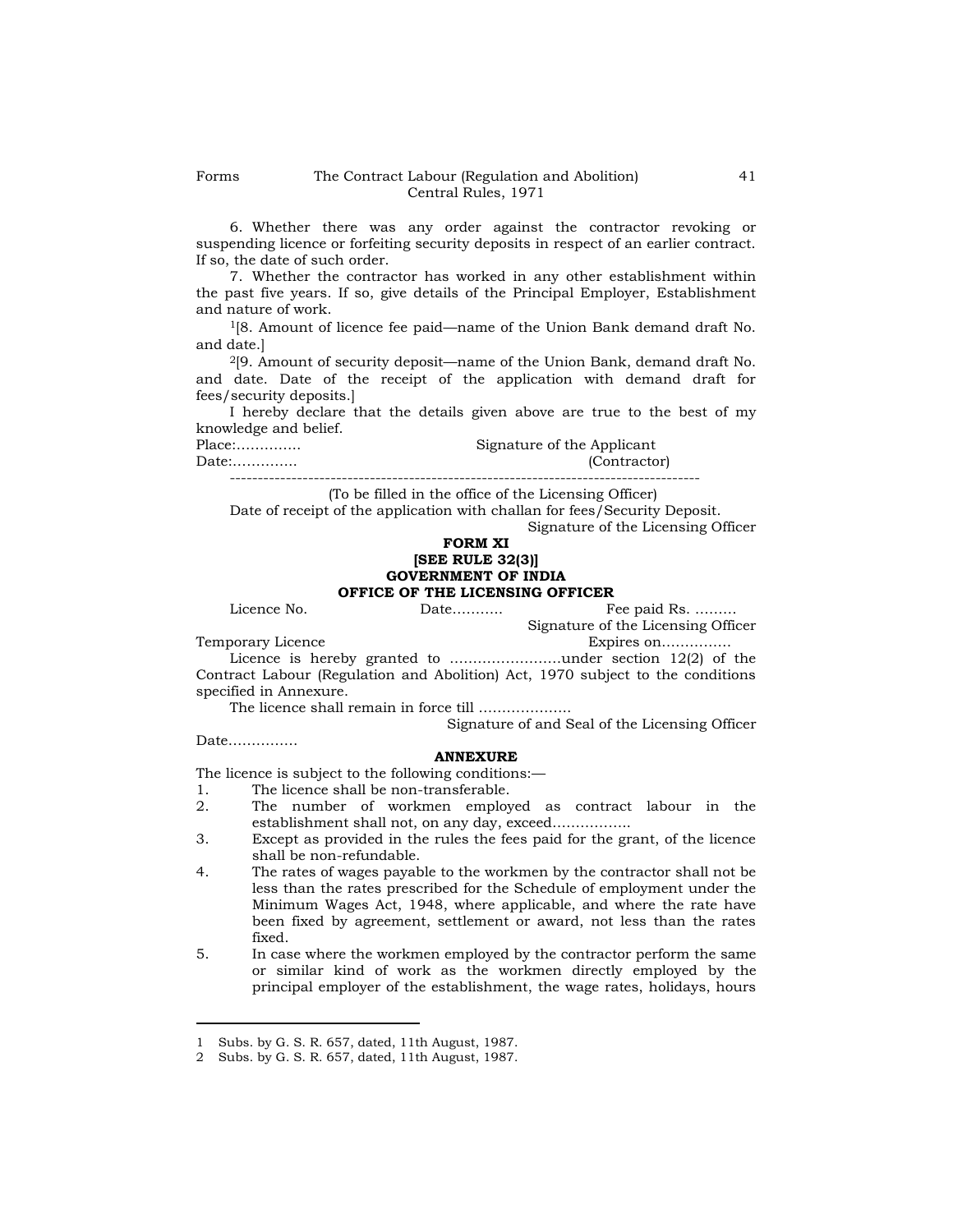# 42 The Contract Labour (Regulation and Abolition) Central Rules, 1971

of work and other conditions of service of the workmen of the contractor shall be the same as applicable to the workmen directly employed by the principal employer of the establishment on the same or similar kind of work: Provided that in the case of any disagreement with regard to the type of work the same shall be decided by the 1[Deputy Chief Labour Commissioner (Central)] whose decision shall be final.

- 6. In other cases the wage rates, holidays, hours of work and conditions of service of the workmen of the contractor shall be such as may be specified in this behalf by the Chief Labour Commissioner (Central).
- $\frac{2}{7}$ . A copy of the licence shall be displayed prominently at the premises where the contract work is being carried on].

# **FORM XII [SEE RULE 74] REGISTER OF CONTRACTORS**

- 1. Name and address of the Principal Employer……………………..
- 2. Name and address of the establishment…………………………..

| Sr.<br>No. | Name and<br>address of | Nature of<br>work on | Location<br>of   |            | <b>Period of contract</b> | <b>Maximum</b><br>No. of                |  |
|------------|------------------------|----------------------|------------------|------------|---------------------------|-----------------------------------------|--|
|            | the<br>contractor      | contract             | contract<br>work | Тo<br>From |                           | workmen<br>employed<br>bv<br>contractor |  |
|            | 2                      | 3                    |                  | 5          | 6                         | 7                                       |  |
|            |                        |                      |                  |            |                           |                                         |  |

Signature of the Licensing Officer

Place…………… Date……………

<sup>1</sup> Subs. by G. S. R. 574 (E), dated30th June, 2000 (w.e.f. 30-6-2000).

<sup>2</sup> Subs. by G. S. R. 948, dated, 12th July, 1978 (w.e.f. 22-7-1978).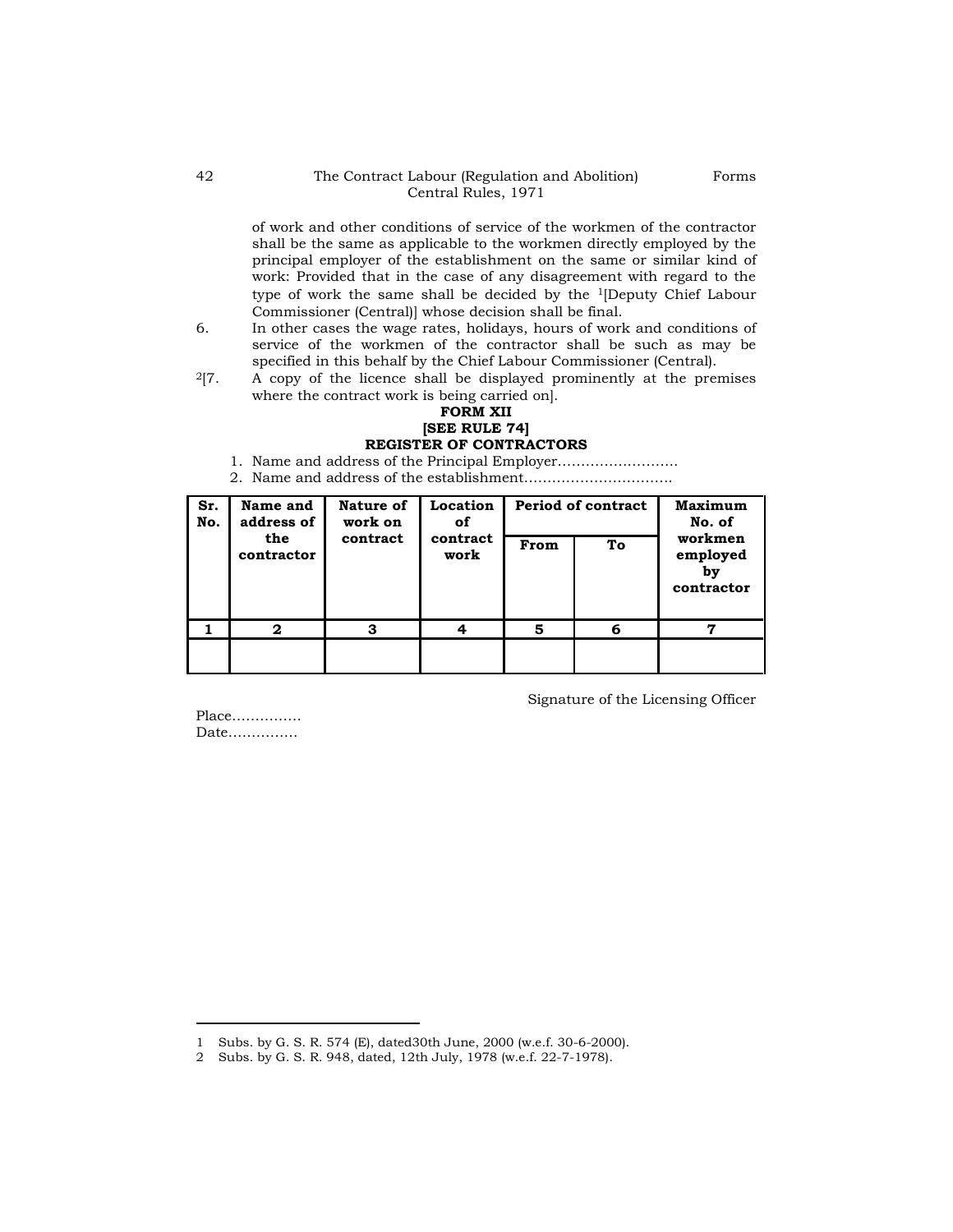# **FORM XIII [SEE RULE 75] REGISTER OF WORKMEN EMPLOYED BY CONTRACTOR**

Name and address of Contractor Theorem 2003 Name and address of Establishment in/under which contract is carried on

Nature and location of work\_\_\_\_\_\_\_\_\_\_\_\_\_\_\_\_\_\_\_\_\_\_\_\_\_\_\_\_\_\_\_\_\_ Name and address of Principal Employer\_\_\_\_\_\_\_\_\_\_\_\_

\_\_\_\_\_\_\_\_\_\_\_\_\_\_\_\_\_\_\_\_\_\_\_\_\_\_\_\_\_\_\_\_\_\_\_\_\_\_\_\_\_\_\_\_\_\_\_\_\_\_\_\_\_\_\_\_

| Sl.<br>No. | <b>Name</b><br>and<br>sur-<br>name<br>of<br>work-<br>man | Age<br>and<br>Sex | Father'<br>$s$ /Hus-<br>band's<br>name | Nature of<br>Employment<br>Designation | Permanent<br>Home<br>address of<br>workman<br>(Village and<br>Tehsil/<br>Taluka and<br>Distt. | Local<br>address | Date of<br>commence-<br>ment of<br>employmen | <b>Signature</b><br>or Thumb<br>impression<br>of workman | Date of<br>termi-<br>nation<br>of em-<br>ploy-<br>ment | <b>Reason</b><br>for<br>termi-<br>nation | <b>Remarks</b> |
|------------|----------------------------------------------------------|-------------------|----------------------------------------|----------------------------------------|-----------------------------------------------------------------------------------------------|------------------|----------------------------------------------|----------------------------------------------------------|--------------------------------------------------------|------------------------------------------|----------------|
|            | $\mathbf{2}$                                             | з                 | 4                                      | 5                                      | 6                                                                                             | 7                | 8                                            | 9                                                        | 10                                                     | 11                                       | 12             |
|            |                                                          |                   |                                        |                                        |                                                                                               |                  |                                              |                                                          |                                                        |                                          |                |
|            |                                                          |                   |                                        |                                        |                                                                                               |                  |                                              |                                                          |                                                        |                                          |                |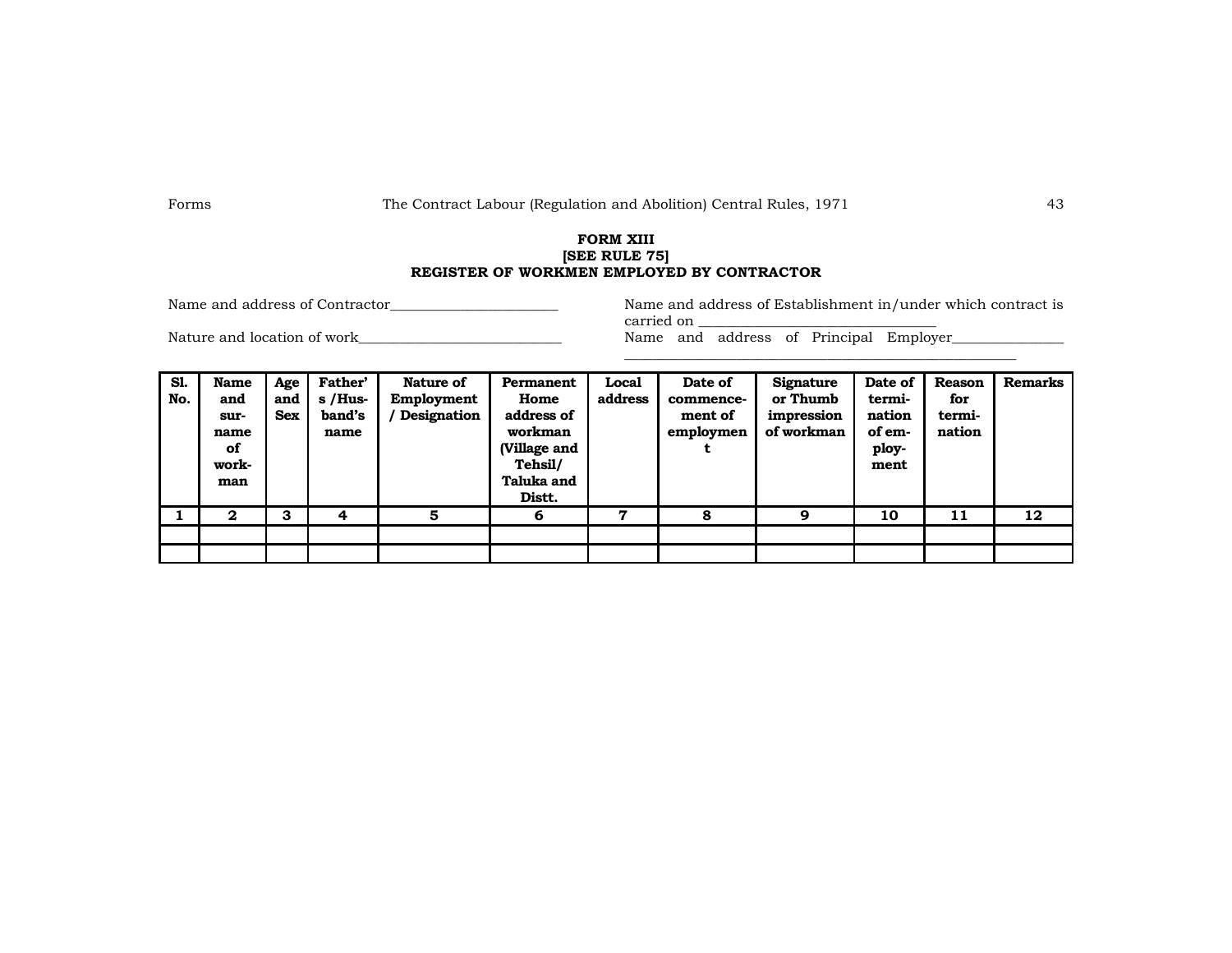# **FORM XIV (SEE RULE 76) EMPLOYMENT CARD**

|                                         | Name and address of Contractor                                 | Name | and | address                                                                                 | of |
|-----------------------------------------|----------------------------------------------------------------|------|-----|-----------------------------------------------------------------------------------------|----|
|                                         | Nature of work and location of work                            |      |     | Establishment in/under which<br>contract is carried on<br>Name and address of Principal |    |
|                                         |                                                                |      |     |                                                                                         |    |
| 1.                                      | Name of the workman                                            |      |     |                                                                                         |    |
| 2.                                      | Sr. No. in the register of workmen employed                    |      |     |                                                                                         |    |
| 3.                                      | Nature of employment/Designation                               |      |     |                                                                                         |    |
| 4.                                      | Wage rate (with particulars of unit in case of piece)<br>work, |      |     |                                                                                         |    |
| 5.                                      | Wage period                                                    |      |     |                                                                                         |    |
| 6.                                      | Tenure of employment                                           |      |     |                                                                                         |    |
| $7_{\scriptscriptstyle{\ddot{\imath}}}$ | Remarks                                                        |      |     |                                                                                         |    |

Signature of Contractor

### **FORM XV (SEE RULE 77) SERVICE CERTIFICATE**

Name and address of Contractor…….. Name and address of

Name and location of work…… contract is carried on ………….

Name and address of the workman Name and address of Principal

Employer…………………………..

Establishment in/under which

Age or Date of Birth……………….. Identification Marks ………………. Father"s/Husband"s name …………….

| S1.<br>No. |      | Total period for<br>which employed | Nature of<br>work done | Rate of wages (with<br>particulars of unit in | Remarks |
|------------|------|------------------------------------|------------------------|-----------------------------------------------|---------|
|            | From | To                                 |                        | case of piece work)                           |         |
|            | ◠    | 3                                  |                        |                                               |         |
|            |      |                                    |                        |                                               |         |

Signature

# **FORM XVI <sup>1</sup>[SEE RULE 78 (1) (A) (i)] MUSTER ROLL**

Name and address of Contractor…….. Name and address of Establishment 2under which contract is carried on …………..

Name and location of work Name and address of Principal

Forms

<sup>1</sup> Subs. by G. S. R. 948, dated, 12th July, 1978 (w.e.f. 22-7-1978).

<sup>2</sup> Subs. by G. S. R. 948, dated, 12th July, 1978 (w.e.f. 22-7-1978).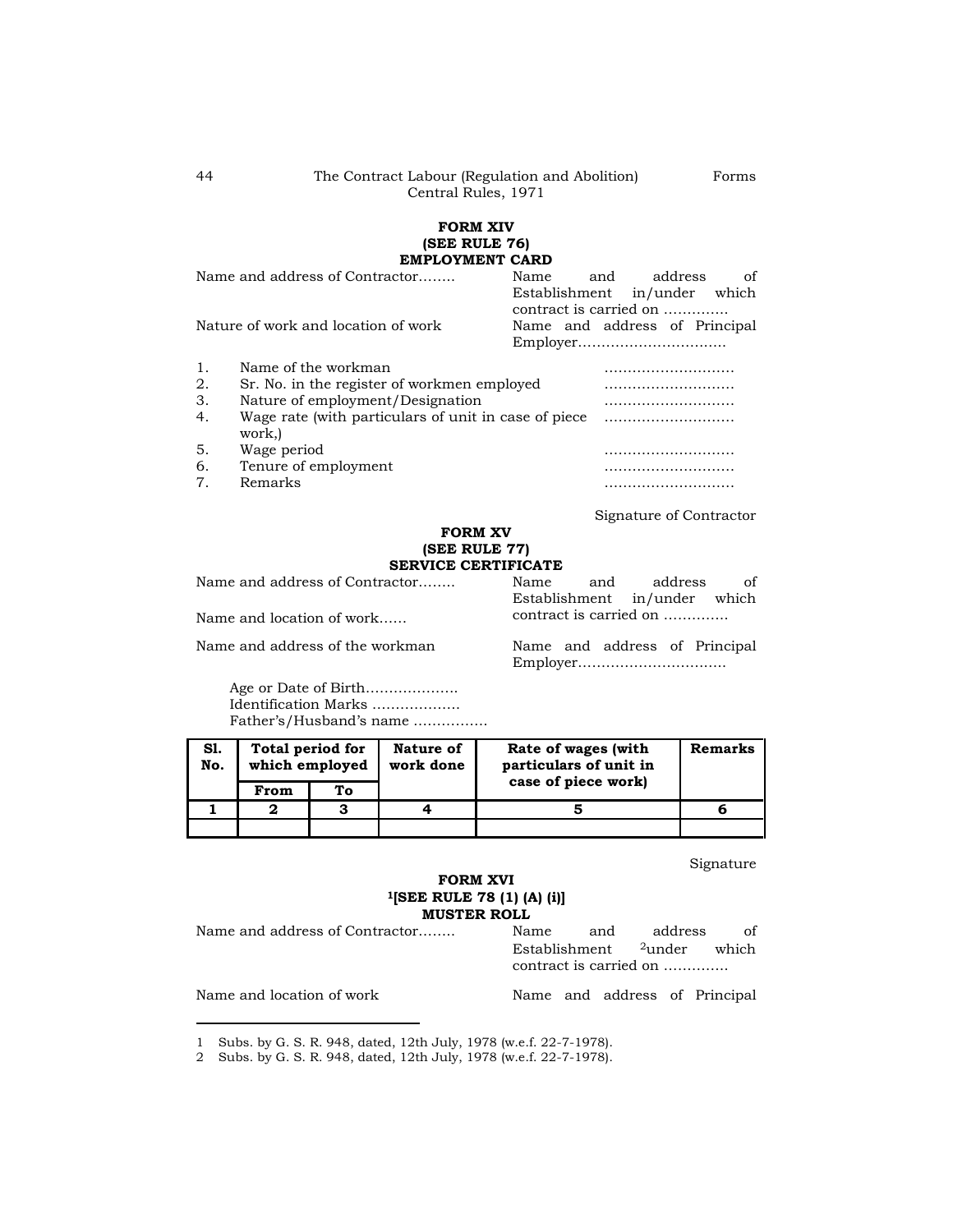# Forms The Contract Labour (Regulation and Abolition) Central Rules, 1971

Employer………………………….. For the month of………………….

| Sl.<br>No. | Name of<br>workman | Father's/Husband's<br>name | <b>Sex</b> | <b>Dates</b><br>12345 | <b>Remarks</b> |
|------------|--------------------|----------------------------|------------|-----------------------|----------------|
|            |                    | 3                          |            |                       |                |
|            |                    |                            |            |                       |                |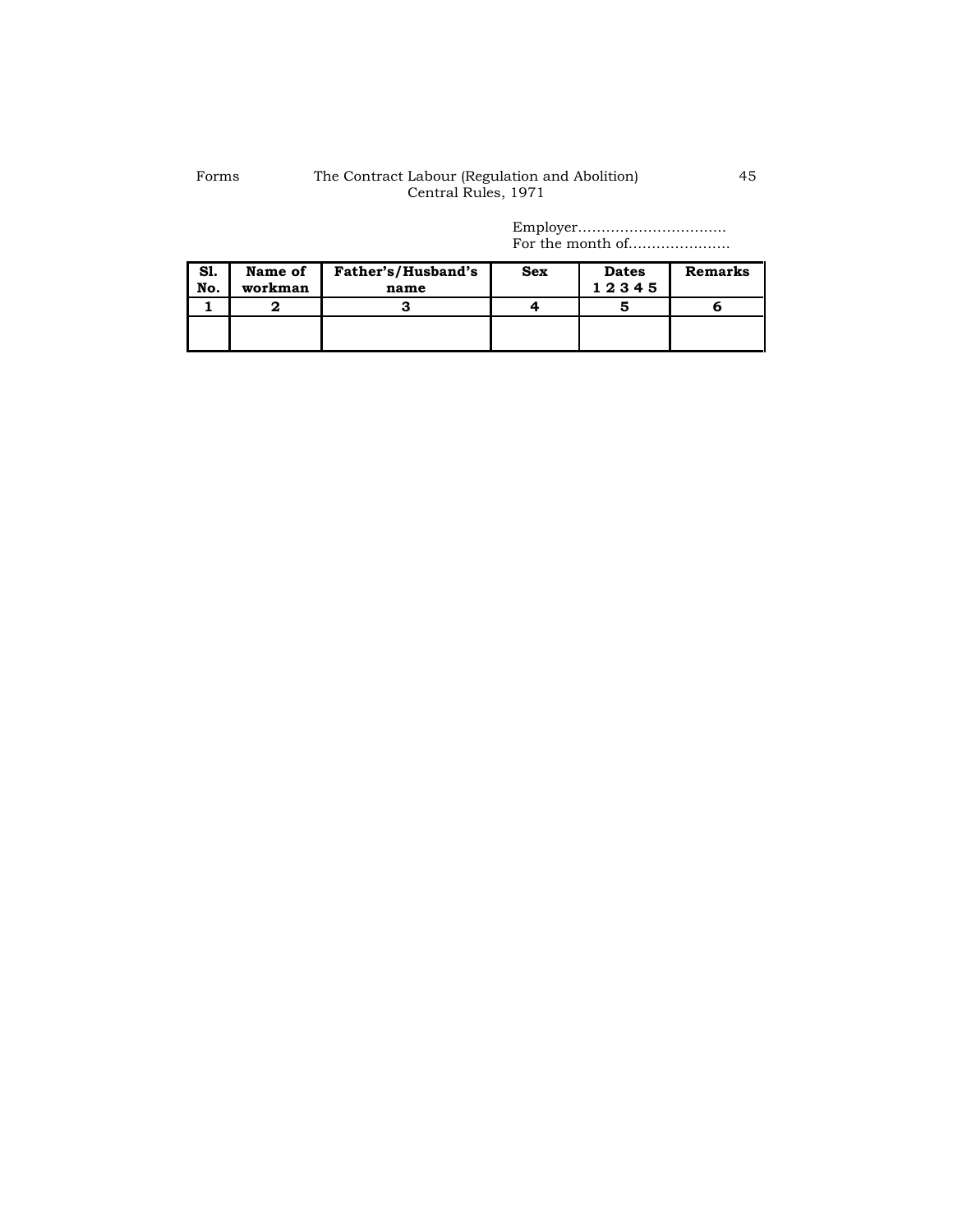# 46 The Contract Labour (Regulation and Abolition) Central Rules, 1971

Forms

# **FORM XVII <sup>1</sup>[SEE RULE 78 (A) (i)]**

**REGISTER OF WAGES**<br>Name and address of Contractor **REGISTER OF WAGES** 

Nature and location of work\_\_\_\_\_\_\_\_\_\_\_\_\_\_\_\_\_\_\_\_\_\_\_\_\_\_\_\_\_\_\_\_\_ Name and address of Principal Employer\_\_\_\_\_\_\_\_\_\_\_

Name and address of Establishment in/under which contract is carried on

\_\_\_\_\_\_\_\_\_\_\_\_\_\_\_\_\_\_\_\_\_\_\_\_\_\_\_\_\_\_\_\_\_\_\_\_\_\_\_\_\_\_\_\_\_\_\_\_\_\_\_\_\_\_\_\_

Wage Period: Monthly

1 Subs. by G. S. R. 948, dated, 12th July, 1978 (w.e.f. 22-7-1978).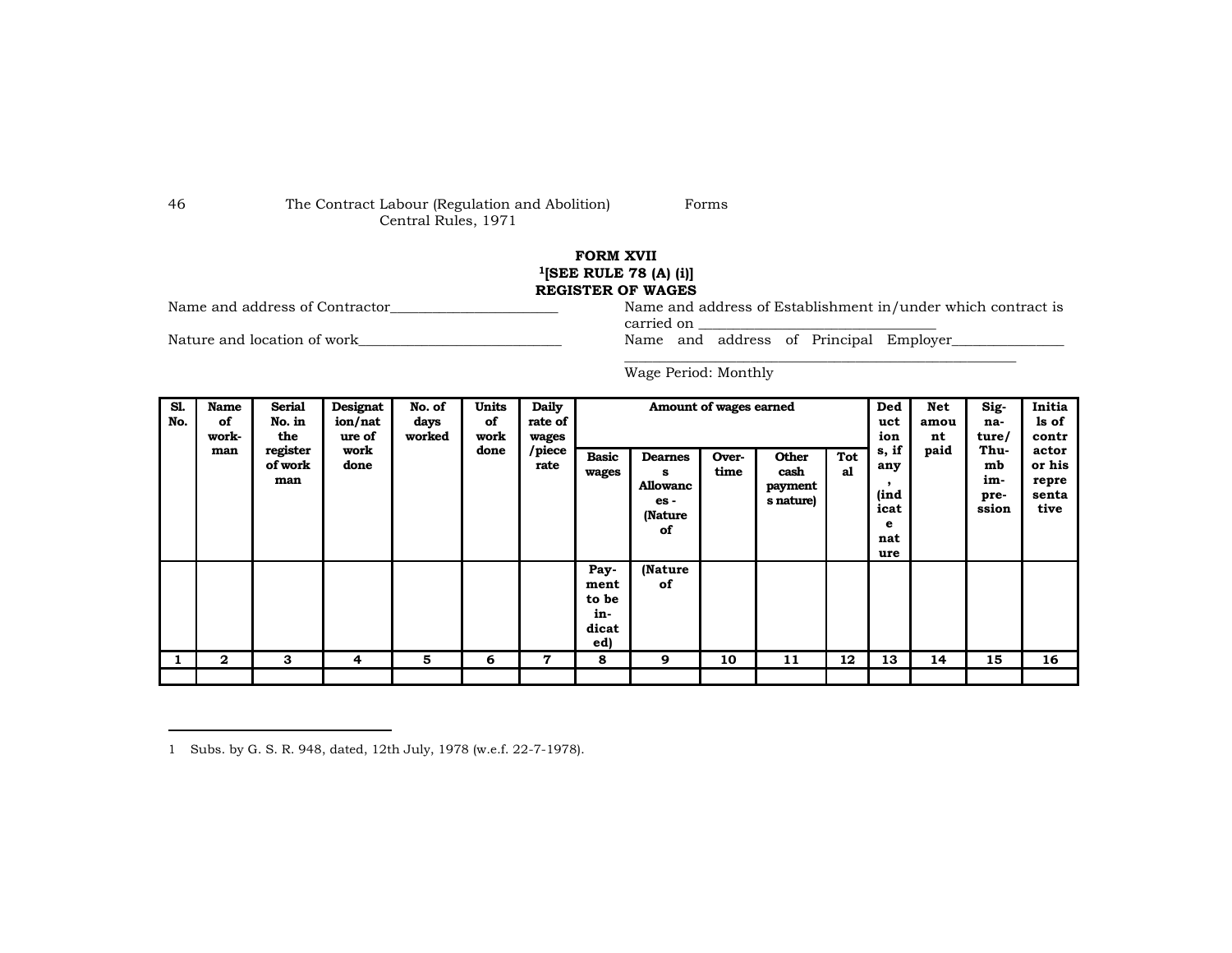# **FORM XVIII <sup>1</sup>[SEE RULE 78(1) (A) (I)] FORM OF REGISTER OF WAGES-CUM-MUSTER ROLL**<br>Name and address of Establishment in/under which contract is

Name and address of Contractor\_\_\_\_\_\_\_\_\_\_\_\_\_\_\_\_\_\_\_\_\_\_\_\_ Name and address of Establishment in/under which contract is

carried on

Nature and location of work Name and address of Principal Employer

\_\_\_\_\_\_\_\_\_\_\_\_\_\_\_\_\_\_\_\_\_\_\_\_\_\_\_\_\_\_\_\_\_\_\_\_\_\_\_\_\_\_\_\_\_\_\_\_\_\_\_\_\_\_\_\_ Wage Period: Weekly /fortnightly  $From \t\t to \t\t to$ 

| S1.<br>No. | <b>Serial</b><br>No. in<br>regist<br>er of<br>work<br>man | Name of<br>employe<br>e | Designatio<br>n/nature<br>of work | <b>Daily</b><br>attend<br>ance<br>units<br>worke<br>d | <b>Total</b><br>attend<br>ances<br>units<br>of<br>work<br>done | <b>Daily</b><br>rate of<br>wages<br>/piece<br>rate | <b>Basic</b><br>wages                        | <b>Dearnes</b><br>s Allow-<br>ance | Amount of wages earned<br>Over-<br>time | <b>Other</b><br>cash<br>payment<br>s (nature<br>of<br>payment<br>s to be<br>indicated | Tot<br>al | Ded<br>uct<br>ion<br>s, if<br>any<br>$\cdot$<br>(ind<br>icat<br>e)<br>nat<br>ure | Net<br>amou<br>nt<br>paid<br>of<br>work | Sig-<br>na-<br>ture/<br>Thu-<br>mb<br>im-<br>pre-<br>ssion | Initia<br>ls of<br>contr<br>actor<br>or his<br>repre<br>senta<br>tive |
|------------|-----------------------------------------------------------|-------------------------|-----------------------------------|-------------------------------------------------------|----------------------------------------------------------------|----------------------------------------------------|----------------------------------------------|------------------------------------|-----------------------------------------|---------------------------------------------------------------------------------------|-----------|----------------------------------------------------------------------------------|-----------------------------------------|------------------------------------------------------------|-----------------------------------------------------------------------|
|            |                                                           | 12:15                   |                                   |                                                       |                                                                |                                                    | Pay-<br>ment<br>to be<br>in-<br>dicat<br>ed) |                                    |                                         |                                                                                       |           |                                                                                  |                                         |                                                            |                                                                       |
| 1          | $\mathbf{2}$                                              | 3                       | 4                                 | 5                                                     | 6                                                              | 7                                                  | 8                                            | 9                                  | 10                                      | 11                                                                                    | 12        | 13                                                                               | 14                                      | 15                                                         | 16                                                                    |
|            |                                                           |                         |                                   |                                                       |                                                                |                                                    |                                              |                                    |                                         |                                                                                       |           |                                                                                  |                                         |                                                            |                                                                       |

1 Subs. by G. S. R. 948, dated, 12th July, 1978 (w.e.f. 22-7-1978).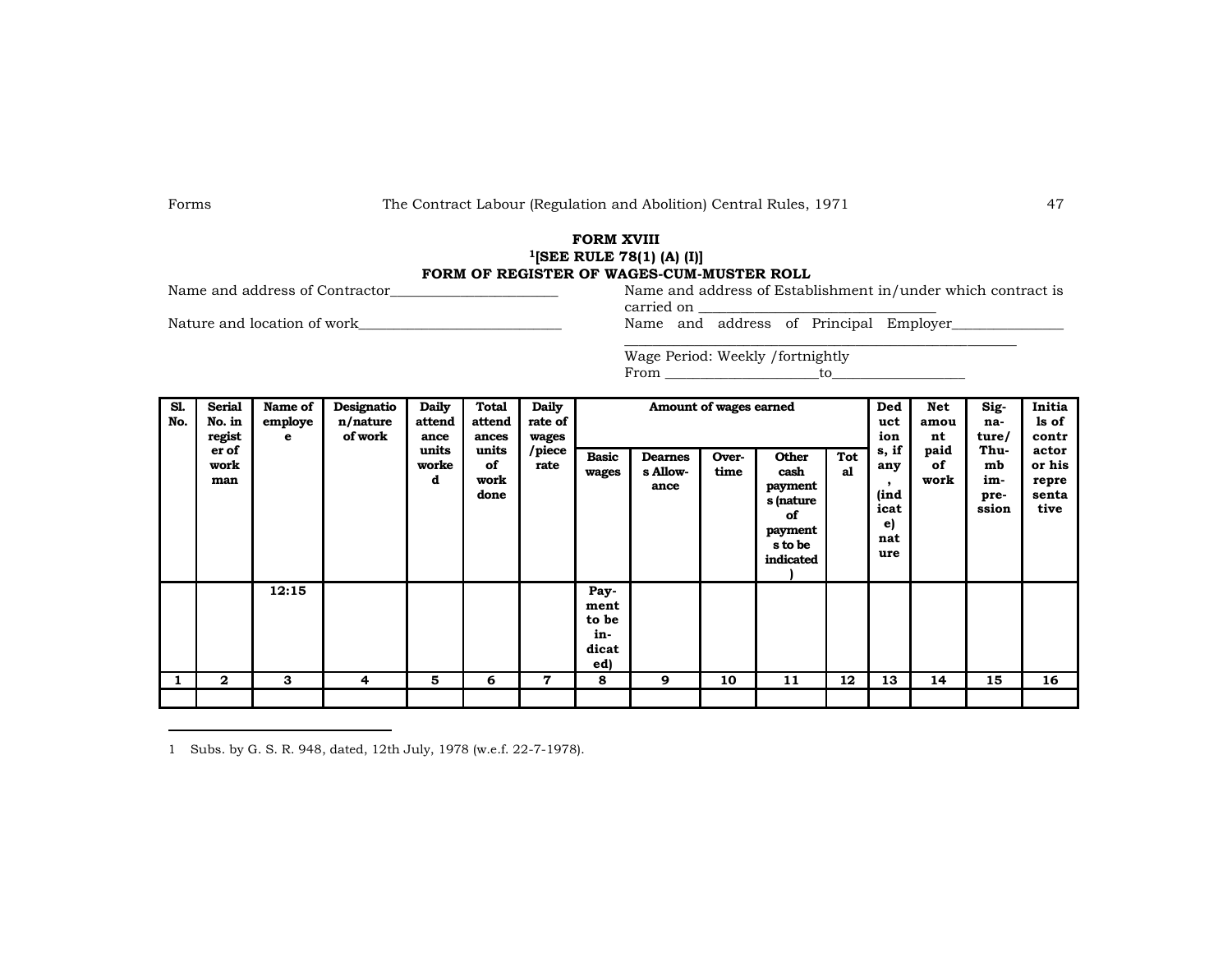# **FORM XIX <sup>1</sup>[SEE RULE 78 (1) (B)] WAGE SLIP**

|    | Name and address of Contractor                       | Father's/Husband's<br>and<br>Name<br>name of the workman |
|----|------------------------------------------------------|----------------------------------------------------------|
|    | Name and location of work                            | For the Week/Fortnight/Month                             |
| 1. | No. of days worked                                   |                                                          |
| 2. | No. of units worked in case of<br>piece rate workers |                                                          |
| 3. | Rate of daily wages/piece rate                       |                                                          |
| 4. | Amount of overtime wages                             |                                                          |
| 5. | Gross wages payable                                  |                                                          |
| 6. | Deductions, if any                                   |                                                          |
| 7. | Net amount of wages paid                             |                                                          |
|    |                                                      | Initials of the Contractor or his                        |

representative

Forms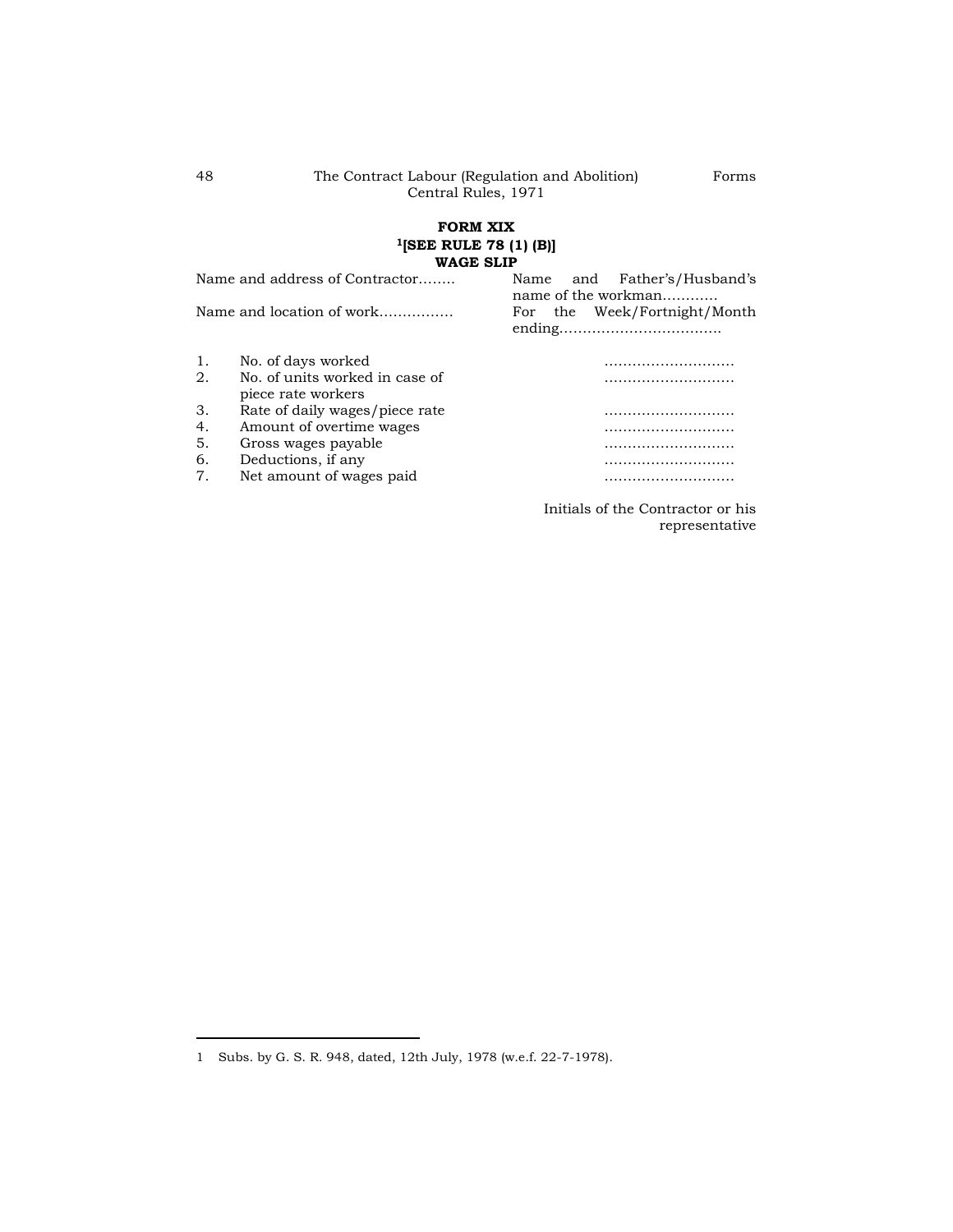# **FORM XX <sup>1</sup>[SEE RULE 78(1) (A) (ii)] REGISTER OF DEDUCTIONS FOR DAMAGE OR LOSS**

Name and address of Establishment in/under which contract is carried on

\_\_\_\_\_\_\_\_\_\_\_\_\_\_\_\_\_\_\_\_\_\_\_\_\_\_\_\_\_\_\_\_\_\_\_\_\_\_\_\_\_\_\_\_\_\_\_\_\_\_\_\_\_\_\_\_

Nature and location of work Name and address of Principal Employer

| S1.<br>No | <b>Name</b><br>of<br>work-<br>man | Father's/<br>Husband'<br>s name | Designation<br>nature of<br>employmen | Particular<br>s of<br>damage<br>or loss | Date of<br>damage<br>or loss | Whether<br>workman<br>showed<br>cause<br>against<br>deduction | Name of<br>person<br>in<br>whose<br>presenc<br>e emplo-<br>yee's<br>expla-<br>nation<br>was<br>heard | Amount<br>of<br>deducti<br>on<br>impose<br>d | No. of<br>instal<br>ments | recovery<br>First<br>instal-<br>ment | Date of<br>Last<br>instal-<br>ments | Rema<br>rks |
|-----------|-----------------------------------|---------------------------------|---------------------------------------|-----------------------------------------|------------------------------|---------------------------------------------------------------|------------------------------------------------------------------------------------------------------|----------------------------------------------|---------------------------|--------------------------------------|-------------------------------------|-------------|
|           | $\mathbf{2}$                      | 3                               | 4                                     | 5                                       | 6                            | 7                                                             | 8                                                                                                    | 9                                            | 10                        | 11                                   | 12                                  | 13          |
|           |                                   |                                 |                                       |                                         |                              |                                                               |                                                                                                      |                                              |                           |                                      |                                     |             |

# **FORM XXI <sup>2</sup>[SEE RULE 78(1) (A) (II)] REGISTER OF FINES**

1 Subs. by G. S. R. 948, dated, 12th July, 1978.

2 Subs. by G. S. R. 948, dated, 12th July, 1978 (w.e.f. 22-7-1978).

Name and address of Contractor\_\_\_\_\_\_\_\_\_\_\_\_\_\_\_\_\_\_\_\_\_\_\_\_ Name and address of Establishment in/under which contract is carried on \_\_\_\_\_\_\_\_\_\_\_\_\_\_\_\_\_\_\_\_\_\_\_\_\_\_\_\_\_\_\_\_\_\_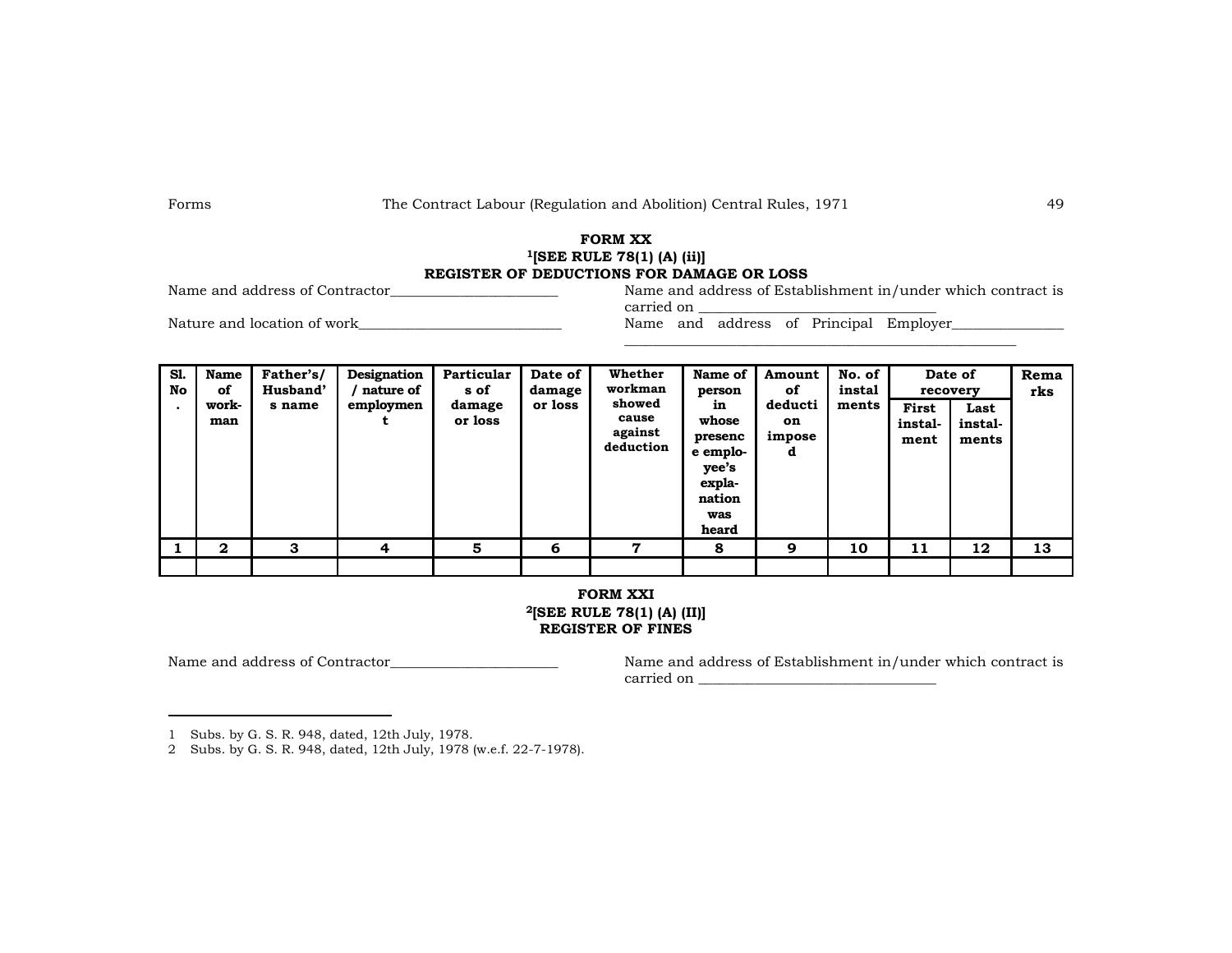Nature and location of work\_\_\_\_\_\_\_\_\_\_\_\_\_\_\_\_\_\_\_\_\_\_\_\_\_\_\_\_\_\_\_\_\_\_ Name and address of Principal Employer\_\_\_\_\_\_\_\_\_\_

\_\_\_\_\_\_\_\_\_\_\_\_\_\_\_\_\_\_\_\_\_\_\_\_\_\_\_\_\_\_\_\_\_\_\_\_\_\_\_\_\_\_\_\_\_\_\_\_\_\_\_\_\_\_\_\_

| S1.<br>No | Name of<br>workman | <b>Father's</b><br>/Husband'<br>s name | Designatio<br>n/Nature<br>оf<br>employme<br>nt | Act/omission<br>for which<br>fine imposed | Date of<br>offence | Whether<br>workman<br>showed<br>cause<br>against<br>fine | Name of<br>person<br>in<br>whose<br>presenc<br>e<br>employe<br>e's<br>explanat<br>ion was<br>heard | Wage<br>perio<br>ds &<br>wages<br>payab<br>1e | Amou<br>nt of<br>fine<br>impos<br>ed | Date<br>on<br>which<br>fine<br>realis<br>ed | Rema<br>rks |
|-----------|--------------------|----------------------------------------|------------------------------------------------|-------------------------------------------|--------------------|----------------------------------------------------------|----------------------------------------------------------------------------------------------------|-----------------------------------------------|--------------------------------------|---------------------------------------------|-------------|
|           | $\mathbf{2}$       | 3                                      | $\overline{4}$                                 | 5                                         | 6                  | 7                                                        | 8                                                                                                  | 9                                             | 10                                   | 11                                          | 12          |
|           |                    |                                        |                                                |                                           |                    |                                                          |                                                                                                    |                                               |                                      |                                             |             |

# **FORM XXII <sup>1</sup>[SEE RULE 78(1) (a) (ii)]**

**REGISTER OF ADVANCES**<br>Name and address of Contractor<br>Name and ad

Nature and location of work\_\_\_\_\_\_\_\_\_\_\_\_\_\_\_\_\_\_\_\_\_\_\_\_\_\_\_\_\_ Name and address of Principal Employer\_\_\_\_\_\_\_\_\_\_\_\_\_\_\_\_

Name and address of Establishment in/under which contract is carried on

\_\_\_\_\_\_\_\_\_\_\_\_\_\_\_\_\_\_\_\_\_\_\_\_\_\_\_\_\_\_\_\_\_\_\_\_\_\_\_\_\_\_\_\_\_\_\_\_\_\_\_\_\_\_\_\_

<sup>1</sup> Subs. by G. S. R. 948, dated, 12th July, 1978 (w.e.f. 22-7-1978).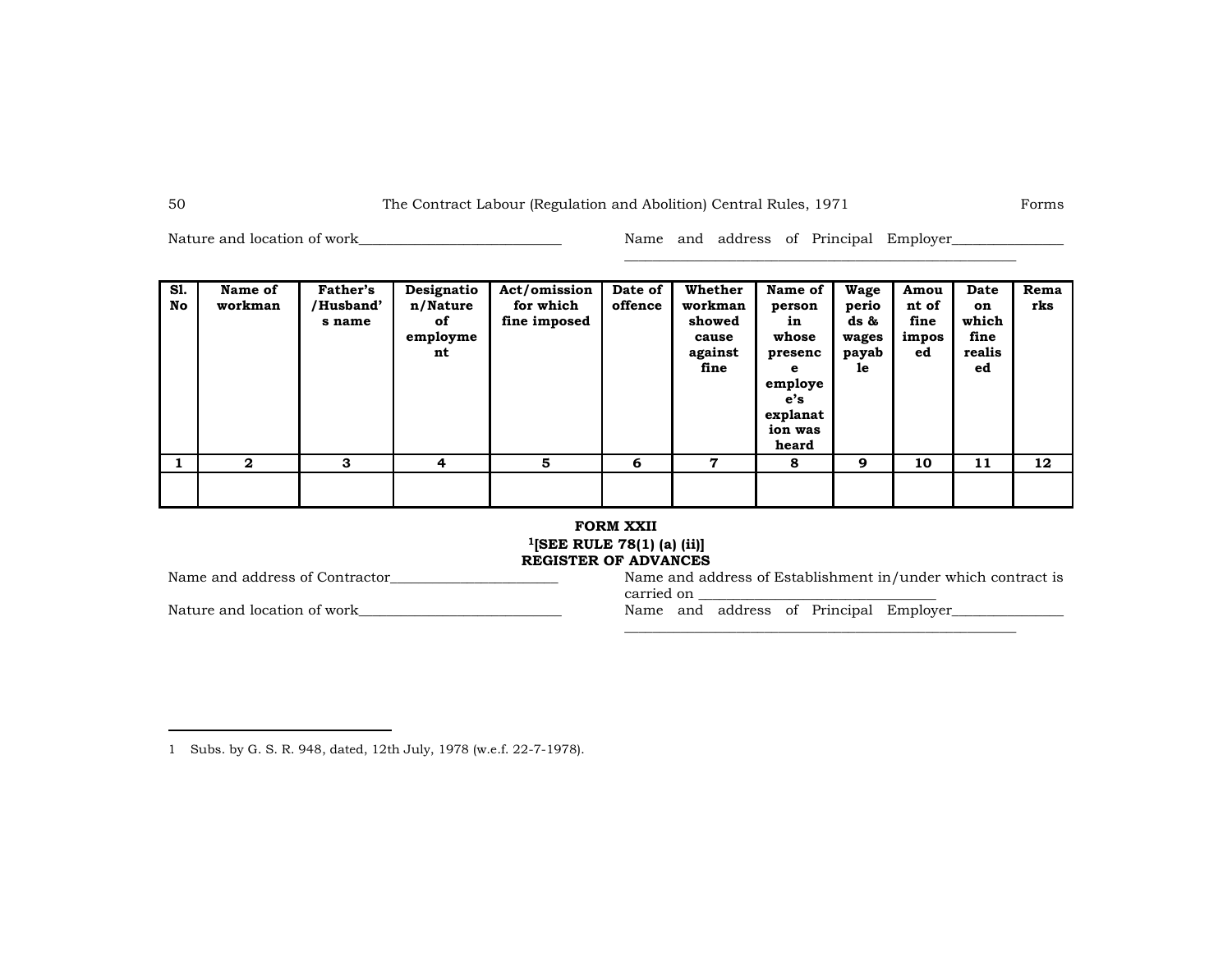| S1.<br>No. | <b>Name</b> | Father's<br>/Husband's<br>name | Nature of<br>employment/<br>Designation | Wage<br>period<br>and<br>wages<br>payable | Date &<br>amount<br>of<br>advance<br>given | Purpose(s)<br>for which<br>advance<br>made | No. of<br>instalments<br>by which<br>advance to<br>be repaid | Date &<br>amount of<br>each<br>instalment<br>re-paid | Date on<br>which last<br>instalment<br>was repaid | Remarks |
|------------|-------------|--------------------------------|-----------------------------------------|-------------------------------------------|--------------------------------------------|--------------------------------------------|--------------------------------------------------------------|------------------------------------------------------|---------------------------------------------------|---------|
|            | ◠           |                                |                                         |                                           | 6                                          | ,                                          |                                                              | a                                                    | 10                                                | 11      |
|            |             |                                |                                         |                                           |                                            |                                            |                                                              |                                                      |                                                   |         |

# **FORM XXIII <sup>1</sup>[SEE RULE 78(1) (a) (iii)] REGISTER OF OVERTIME**

Name and address of Contractor\_\_\_\_\_\_\_\_\_\_\_\_\_\_\_\_\_\_\_\_\_\_\_\_ Name and address of Establishment in/under which contract is carried on

\_\_\_\_\_\_\_\_\_\_\_\_\_\_\_\_\_\_\_\_\_\_\_\_\_\_\_\_\_\_\_\_\_\_\_\_\_\_\_\_\_\_\_\_\_\_\_\_\_\_\_\_\_\_\_\_

Nature and location of work\_\_\_\_\_\_\_\_\_\_\_\_\_\_\_\_\_\_\_\_\_\_\_\_\_\_\_\_\_ Name and address of Principal Employer\_\_\_\_\_\_\_\_\_\_\_\_\_\_\_\_

| S1.<br>No. | Name of<br>workman | <b>Father's</b><br>/Husband's<br>name | <b>Sex</b> | Designation/<br>nature of<br>employment | Date on<br>which<br>overtime<br>worked | Total<br>over-<br>time<br>worked<br>or<br>produc-<br>tion in<br>case of<br>piece<br>rated | <b>Normal</b><br>rates of<br>wages | Over-<br>time<br>rate<br>of<br>wages | Over-<br>time<br>earning<br>s | <b>Date</b><br>on<br>which<br>over-<br>time<br>wages<br>paid | Remarks |
|------------|--------------------|---------------------------------------|------------|-----------------------------------------|----------------------------------------|-------------------------------------------------------------------------------------------|------------------------------------|--------------------------------------|-------------------------------|--------------------------------------------------------------|---------|
|            | $\mathbf{2}$       | 3                                     | 4          | 5                                       | 6                                      | 7                                                                                         | 8                                  | 9                                    | 10                            | 11                                                           | 12      |
|            |                    |                                       |            |                                         |                                        |                                                                                           |                                    |                                      |                               |                                                              |         |

1 Subs. by G. S. R. 948, dated, 12th July, 1978 (w.e.f. 22-7-1978).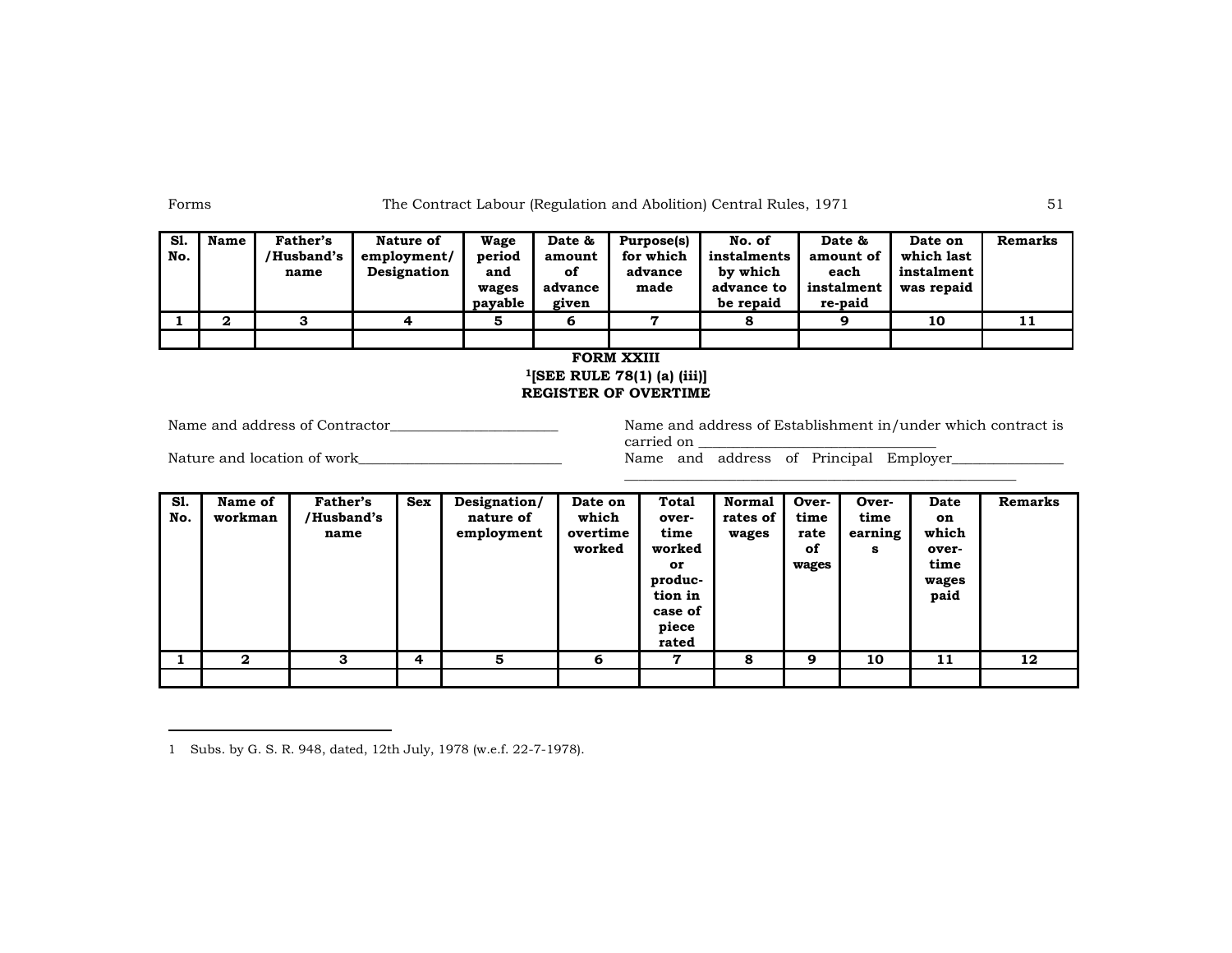## **FORM XXIV [SEE RULE 82 (1)] RETURN TO BE SENT BY THE CONTRACTOR TO THE LICENSING OFFICER**

Half year ending……..

- 1. Name and address of Contractor
- 2. Name and address of Establishment
- 3. Name and address of Principal Employer
- 4. Duration of contract: From…………….to……….
- 5. No. of days during the half year on which—
	- (a) the establishment of the principal employer had worked
	- (b) the contractors" establishment had worked…………
- 6. Maximum number of contract labour employed on any day during the half year:

# **Men Women Children Total**

- 7. (i) Daily hours of work and spread over—
	- (ii) (a) Whether weekly holidays observed and on what day—
		- (b) If so, whether it was paid for—
	- (iii) Number of manhours of overtime worked—
- 8. Number of mandays worked by—
- **Men Women Children Total** 9. Amount of wages paid
	- **Men Women Children Total**
- 10. Amount of deductions from wages, if any:—

# **Men Women Children Total**

- 11. Whether the following have been provided—
	- (i) Canteen
	- (ii) Rest Rooms
	- (iii) Drinking water
	- (iv) Creches
	- (v) First Aid (if the answer is 'yes' state briefly standards provided)

Signature of Contractor

Place………….. Date……………

### **FORM XXV**

# **[SEE RULE 82 (2)]**

# **ANNUAL RETURNS OF PRINCIPAL EMPLOYER TO BE SENT TO THE REGISTERING OFFICER**

Year ending 31st December………………

- 1. Full name and address of the Principal Employer:
- 2. Name of Establishment:
	- (a) District
	- (b) Postal Address
	- (c) Nature of operations/industry/work carried on

3. Full name of the Manager or person responsible for supervision and control of the establishment.

4. No. of contractors who worked in the establishment during the year (Give details in Annexure):

5. Nature of work/operations on which contract labour was employed: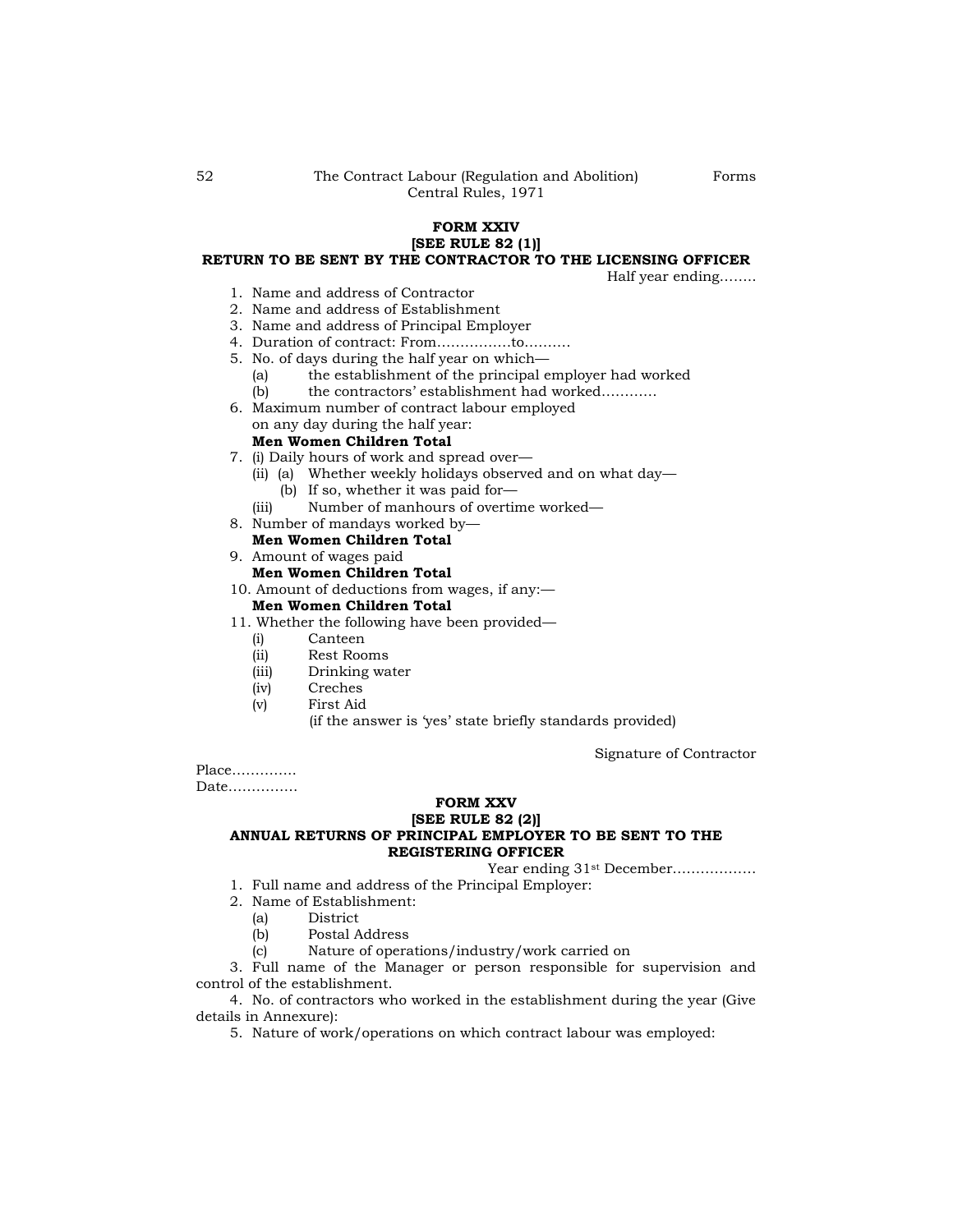6. Total number of days during the year on which contract labour was employed:

7. Total number of mandays worked by contract labour during the year:

8. Maximum No. of workmen employed directly on any day during the year:

9. Total No. of days during the year on which direct labour was employed:

10.Total No. of mandays worked by directly employed workmen:

11. Change, if any, in the management of the establishment, its location or any other particulars furnished to the Registering Officer in the application for Registration indicating also the dates:

Principal Employer

Place……….. Date………..

**ANNEXURE TO FORM**

| Name and<br>address of<br>the<br>contractor | Period of<br>contract<br>To<br>From | Nature of<br>work | Maximum<br>No. of<br>workers<br>employed<br>by each<br>contractor | No. of<br>days<br>worked | No. of<br>mandays<br>worked |
|---------------------------------------------|-------------------------------------|-------------------|-------------------------------------------------------------------|--------------------------|-----------------------------|
|                                             | 2                                   | з                 |                                                                   | 5                        | 6                           |
|                                             |                                     |                   |                                                                   |                          |                             |

#### **<sup>1</sup>[ANNEXURE 'A' [RULE 38 (1)]**

| S1. No.        |                            | <b>Offices</b> | <b>Headquarters of the Offices</b> |
|----------------|----------------------------|----------------|------------------------------------|
| 1              |                            | $\mathbf{2}$   | З                                  |
| $\mathbf{1}$   | $\overline{\text{ALC}}(C)$ | Delhi          | Delhi                              |
| $\overline{2}$ | RLC(C)                     | Ajmer          | Ajmer                              |
| 3              | ALC(C)                     | Ajmer          | Ajmer                              |
| $\overline{4}$ | ALC(C)                     | Adipur         | Adipur                             |
| 5              | RLC(C)                     | Asansol        | Asansol                            |
| 6              | ALC(C)                     | Asansol        | Asansol                            |
| $\overline{7}$ | $\overline{\text{RLC}}(C)$ | Bombay         | Bombay                             |
| 8              | ALC(C)                     | Bombay         | Bombay                             |
| 9              | $\overline{ALC(C)}$        | Nagpur         | Nagpur                             |
| 10             | ALC(C)                     | Vasco-Da-Gama  | Vasco-Da-Gama                      |
| 11             | RLC(C)                     | Calcutta       | Calcutta                           |
| 12             | ALC(C)                     | Calcutta       | Calcutta                           |
| 13             | $\overline{\text{RLC}}(C)$ | Gauhati        | Gauhati                            |
| 14             | RLC(C)                     | Dhanbad        | Dhanbad                            |
| 15             | $\overline{ALC(C)}$        | Dhanbad        | Dhanbad                            |
| 16             | ALC(C)                     | Chaibasa       | Chaibasa                           |
| 17             | ALC(C)                     | Hazaribagh     | Hazaribagh                         |
| 18             | RLC(C)                     | Hyderabad      | Hyderabad                          |

<sup>1</sup> Ins. by G. S. R. 657, dated, 11th August, 1987.